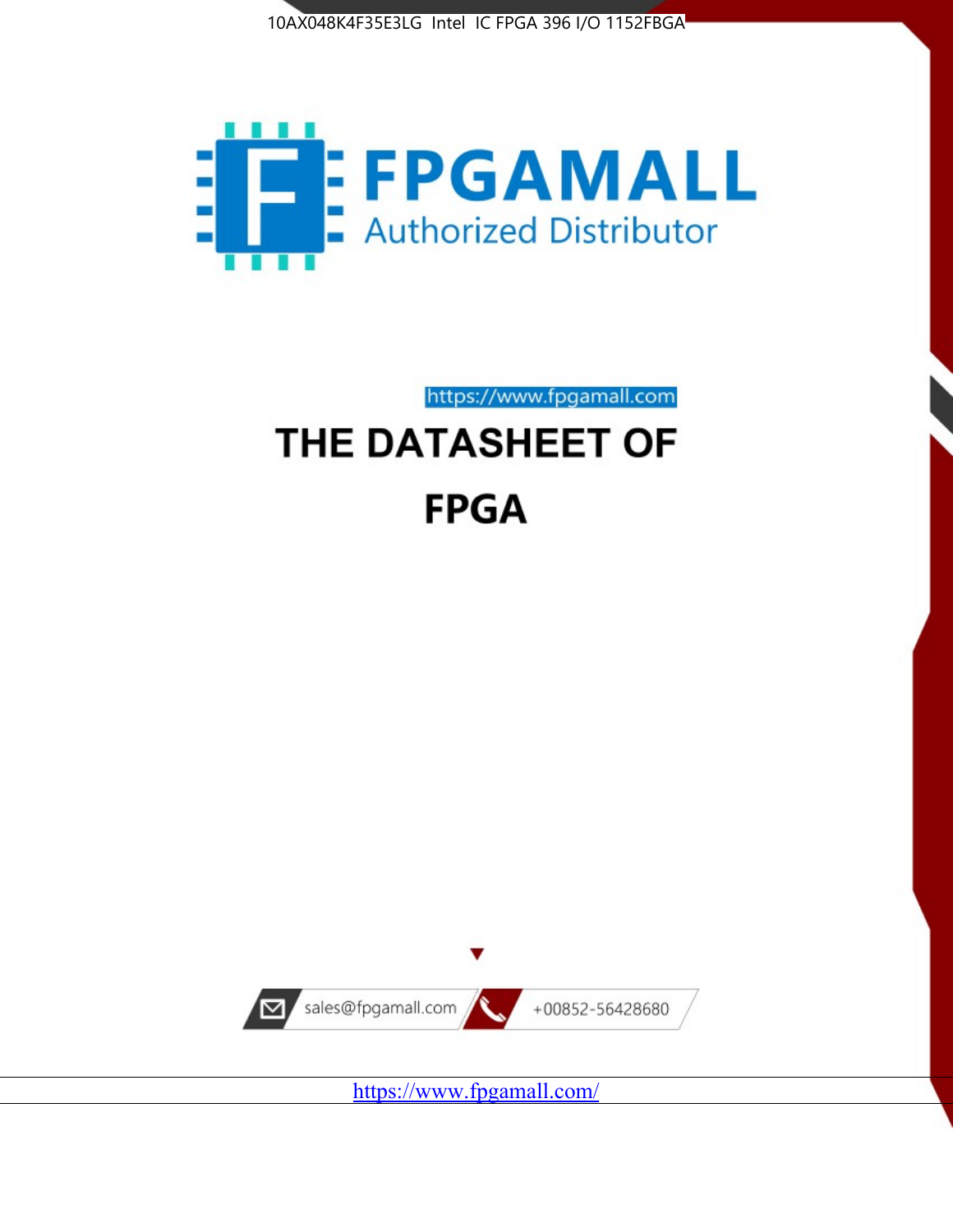

# **Intel® Arria® 10 Device Overview**



**A10-OVERVIEW | 2018.12.06** Latest document on the web: **[PDF](https://www.intel.com/content/dam/www/programmable/us/en/pdfs/literature/hb/arria-10/a10_overview.pdf)** | **[HTML](https://www.intel.com/content/www/us/en/programmable/documentation/sam1403480274650.html)**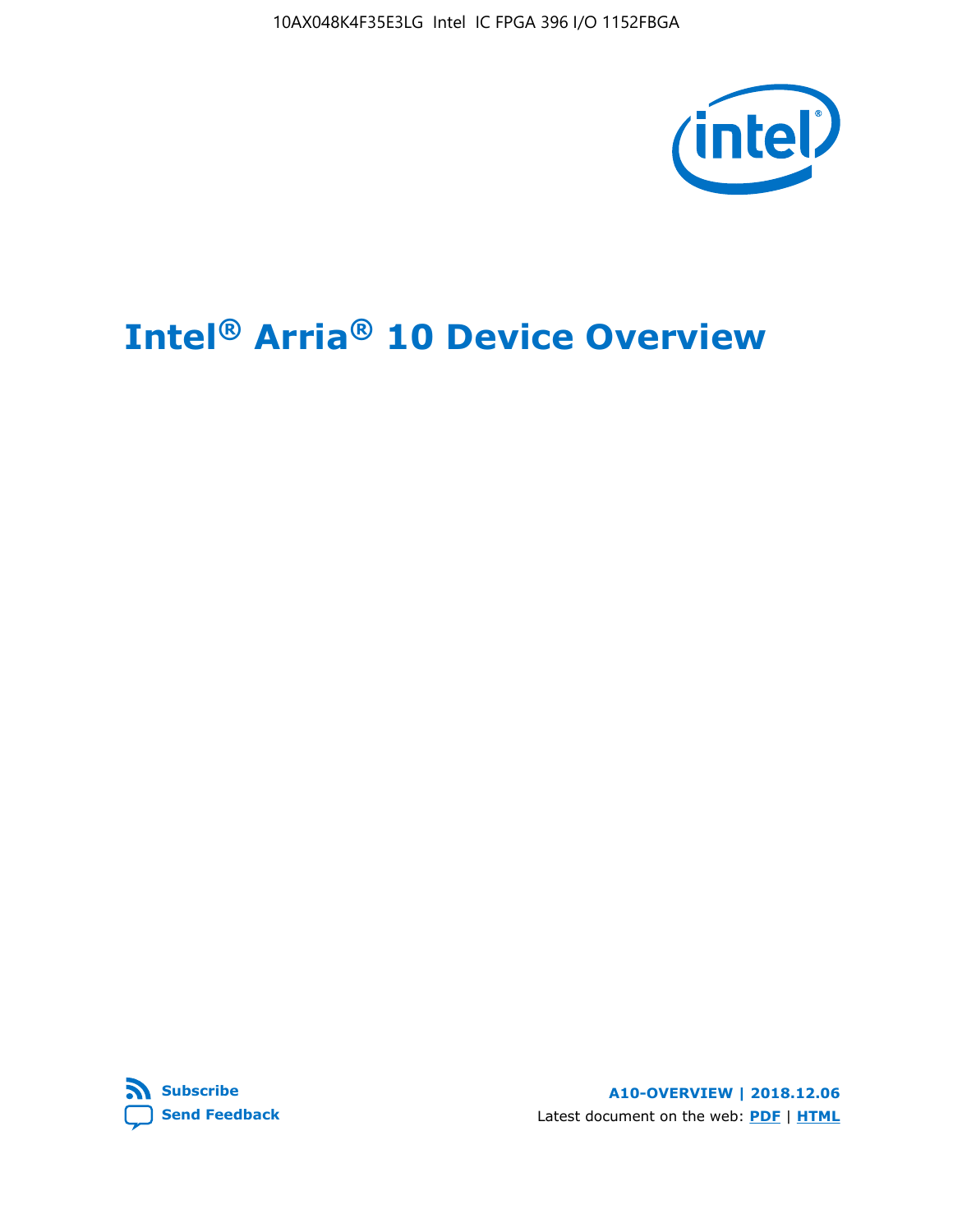

**Contents** 

# **Contents**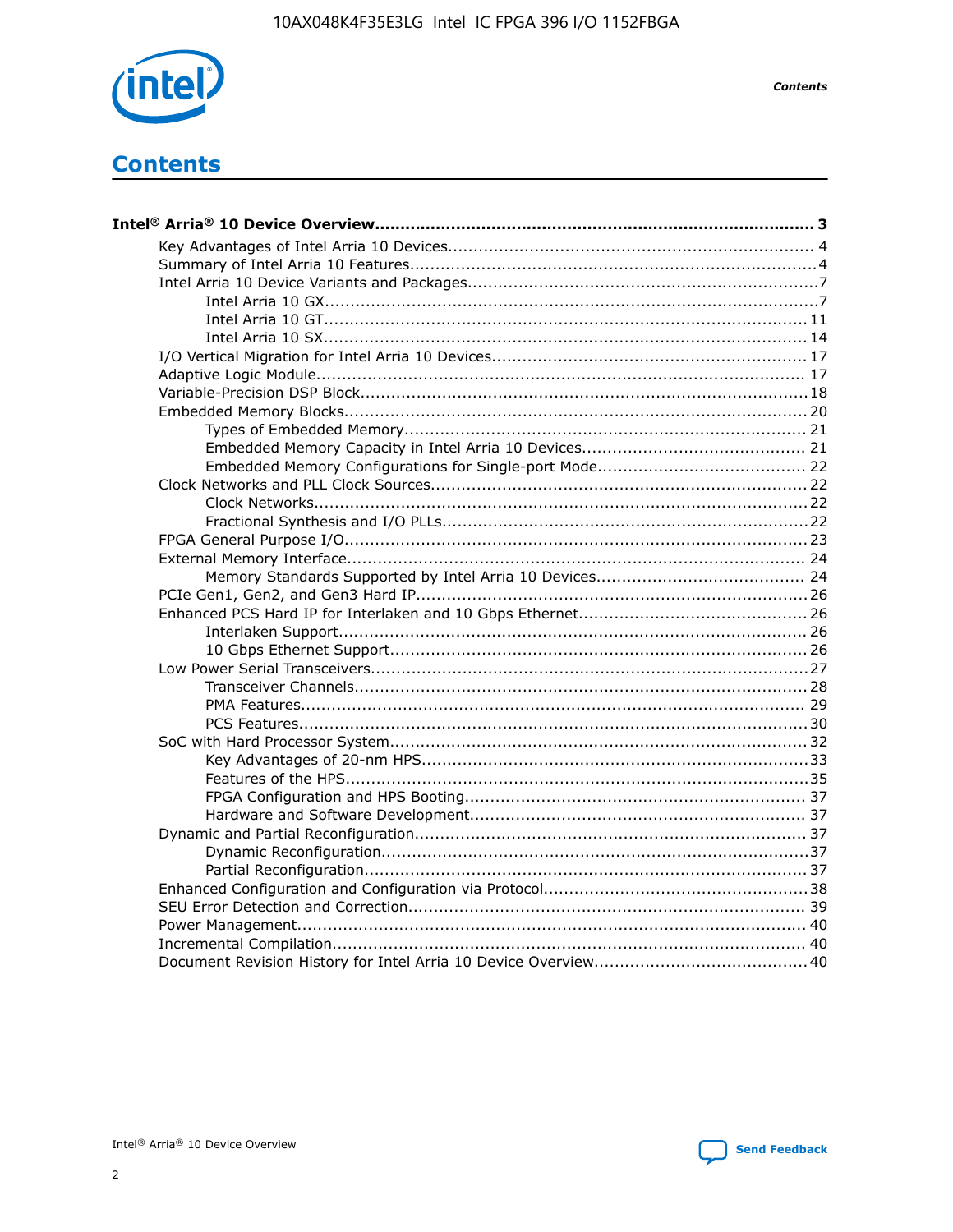**A10-OVERVIEW | 2018.12.06**

**[Send Feedback](mailto:FPGAtechdocfeedback@intel.com?subject=Feedback%20on%20Intel%20Arria%2010%20Device%20Overview%20(A10-OVERVIEW%202018.12.06)&body=We%20appreciate%20your%20feedback.%20In%20your%20comments,%20also%20specify%20the%20page%20number%20or%20paragraph.%20Thank%20you.)**



# **Intel® Arria® 10 Device Overview**

The Intel<sup>®</sup> Arria<sup>®</sup> 10 device family consists of high-performance and power-efficient 20 nm mid-range FPGAs and SoCs.

Intel Arria 10 device family delivers:

- Higher performance than the previous generation of mid-range and high-end FPGAs.
- Power efficiency attained through a comprehensive set of power-saving technologies.

The Intel Arria 10 devices are ideal for high performance, power-sensitive, midrange applications in diverse markets.

| <b>Market</b>         | <b>Applications</b>                                                                                               |
|-----------------------|-------------------------------------------------------------------------------------------------------------------|
| Wireless              | Channel and switch cards in remote radio heads<br>٠<br>Mobile backhaul<br>٠                                       |
| Wireline              | 40G/100G muxponders and transponders<br>٠<br>100G line cards<br>٠<br><b>Bridging</b><br>٠<br>Aggregation<br>٠     |
| <b>Broadcast</b>      | Studio switches<br>٠<br>Servers and transport<br>٠<br>Videoconferencing<br>٠<br>Professional audio and video<br>٠ |
| Computing and Storage | Flash cache<br>٠<br>Cloud computing servers<br>٠<br>Server acceleration<br>٠                                      |
| Medical               | Diagnostic scanners<br>٠<br>Diagnostic imaging<br>٠                                                               |
| Military              | Missile guidance and control<br>٠<br>Radar<br>٠<br>Electronic warfare<br>٠<br>Secure communications<br>٠          |

#### **Table 1. Sample Markets and Ideal Applications for Intel Arria 10 Devices**

#### **Related Information**

- [Intel Arria 10 Device Handbook: Known Issues](http://www.altera.com/support/kdb/solutions/rd07302013_646.html) Lists the planned updates to the *Intel Arria 10 Device Handbook* chapters.
- [Intel Arria 10 GX/GT Device Errata and Design Recommendations](https://www.intel.com/content/www/us/en/programmable/documentation/agz1493851706374.html#yqz1494433888646)
- [Intel Arria 10 SX Device Errata and Design Recommendations](https://www.intel.com/content/www/us/en/programmable/documentation/cru1462832385668.html#cru1462832558642)

Intel Corporation. All rights reserved. Intel, the Intel logo, Altera, Arria, Cyclone, Enpirion, MAX, Nios, Quartus and Stratix words and logos are trademarks of Intel Corporation or its subsidiaries in the U.S. and/or other countries. Intel warrants performance of its FPGA and semiconductor products to current specifications in accordance with Intel's standard warranty, but reserves the right to make changes to any products and services at any time without notice. Intel assumes no responsibility or liability arising out of the application or use of any information, product, or service described herein except as expressly agreed to in writing by Intel. Intel customers are advised to obtain the latest version of device specifications before relying on any published information and before placing orders for products or services. \*Other names and brands may be claimed as the property of others.

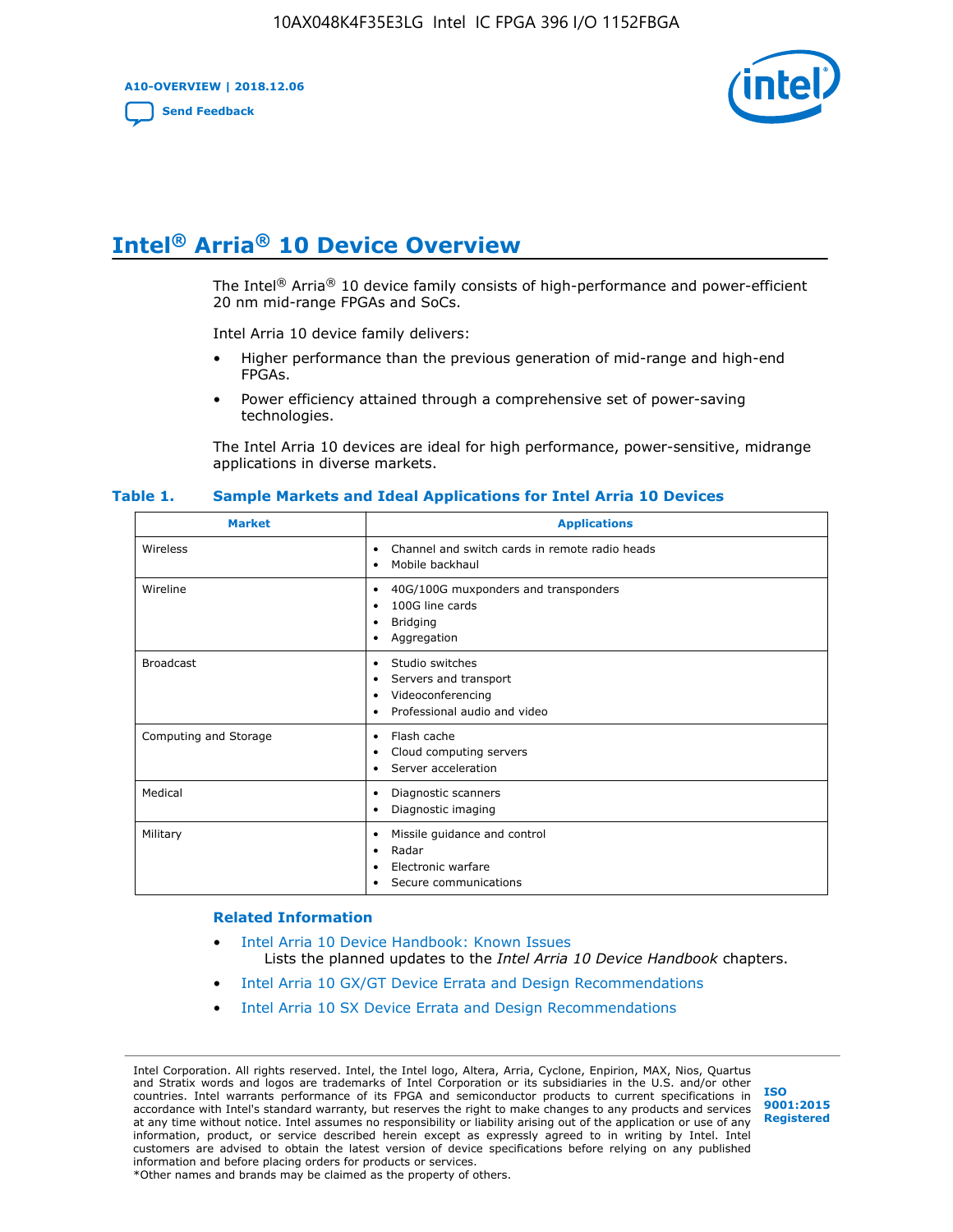

# **Key Advantages of Intel Arria 10 Devices**

# **Table 2. Key Advantages of the Intel Arria 10 Device Family**

| <b>Advantage</b>                                                                                          | <b>Supporting Feature</b>                                                                                                                                                                                                                                                                                                |
|-----------------------------------------------------------------------------------------------------------|--------------------------------------------------------------------------------------------------------------------------------------------------------------------------------------------------------------------------------------------------------------------------------------------------------------------------|
| Enhanced core architecture                                                                                | Built on TSMC's 20 nm process technology<br>٠<br>60% higher performance than the previous generation of mid-range FPGAs<br>٠<br>15% higher performance than the fastest previous-generation FPGA<br>٠                                                                                                                    |
| High-bandwidth integrated<br>transceivers                                                                 | Short-reach rates up to 25.8 Gigabits per second (Gbps)<br>٠<br>Backplane capability up to 12.5 Gbps<br>٠<br>Integrated 10GBASE-KR and 40GBASE-KR4 Forward Error Correction (FEC)<br>٠                                                                                                                                   |
| Improved logic integration and<br>hard IP blocks                                                          | 8-input adaptive logic module (ALM)<br>٠<br>Up to 65.6 megabits (Mb) of embedded memory<br>٠<br>Variable-precision digital signal processing (DSP) blocks<br>Fractional synthesis phase-locked loops (PLLs)<br>Hard PCI Express Gen3 IP blocks<br>Hard memory controllers and PHY up to 2,400 Megabits per second (Mbps) |
| Second generation hard<br>processor system (HPS) with<br>integrated ARM* Cortex*-A9*<br>MPCore* processor | Tight integration of a dual-core ARM Cortex-A9 MPCore processor, hard IP, and an<br>٠<br>FPGA in a single Intel Arria 10 system-on-a-chip (SoC)<br>Supports over 128 Gbps peak bandwidth with integrated data coherency between<br>$\bullet$<br>the processor and the FPGA fabric                                        |
| Advanced power savings                                                                                    | Comprehensive set of advanced power saving features<br>٠<br>Power-optimized MultiTrack routing and core architecture<br>٠<br>Up to 40% lower power compared to previous generation of mid-range FPGAs<br>٠<br>Up to 60% lower power compared to previous generation of high-end FPGAs                                    |

# **Summary of Intel Arria 10 Features**

## **Table 3. Summary of Features for Intel Arria 10 Devices**

| <b>Feature</b>                  | <b>Description</b>                                                                                                                                                                                                                                                                                                                                                                                 |
|---------------------------------|----------------------------------------------------------------------------------------------------------------------------------------------------------------------------------------------------------------------------------------------------------------------------------------------------------------------------------------------------------------------------------------------------|
| Technology                      | TSMC's 20-nm SoC process technology<br>Allows operation at a lower $V_{\text{CC}}$ level of 0.82 V instead of the 0.9 V standard $V_{\text{CC}}$ core voltage                                                                                                                                                                                                                                      |
| Packaging                       | 1.0 mm ball-pitch Fineline BGA packaging<br>٠<br>0.8 mm ball-pitch Ultra Fineline BGA packaging<br>Multiple devices with identical package footprints for seamless migration between different<br><b>FPGA</b> densities<br>Devices with compatible package footprints allow migration to next generation high-end<br>Stratix $@10$ devices<br>RoHS, leaded $(1)$ , and lead-free (Pb-free) options |
| High-performance<br>FPGA fabric | Enhanced 8-input ALM with four registers<br>Improved multi-track routing architecture to reduce congestion and improve compilation time<br>Hierarchical core clocking architecture<br>Fine-grained partial reconfiguration                                                                                                                                                                         |
| Internal memory<br>blocks       | M20K-20-Kb memory blocks with hard error correction code (ECC)<br>Memory logic array block (MLAB)-640-bit memory                                                                                                                                                                                                                                                                                   |
|                                 | continued                                                                                                                                                                                                                                                                                                                                                                                          |



<sup>(1)</sup> Contact Intel for availability.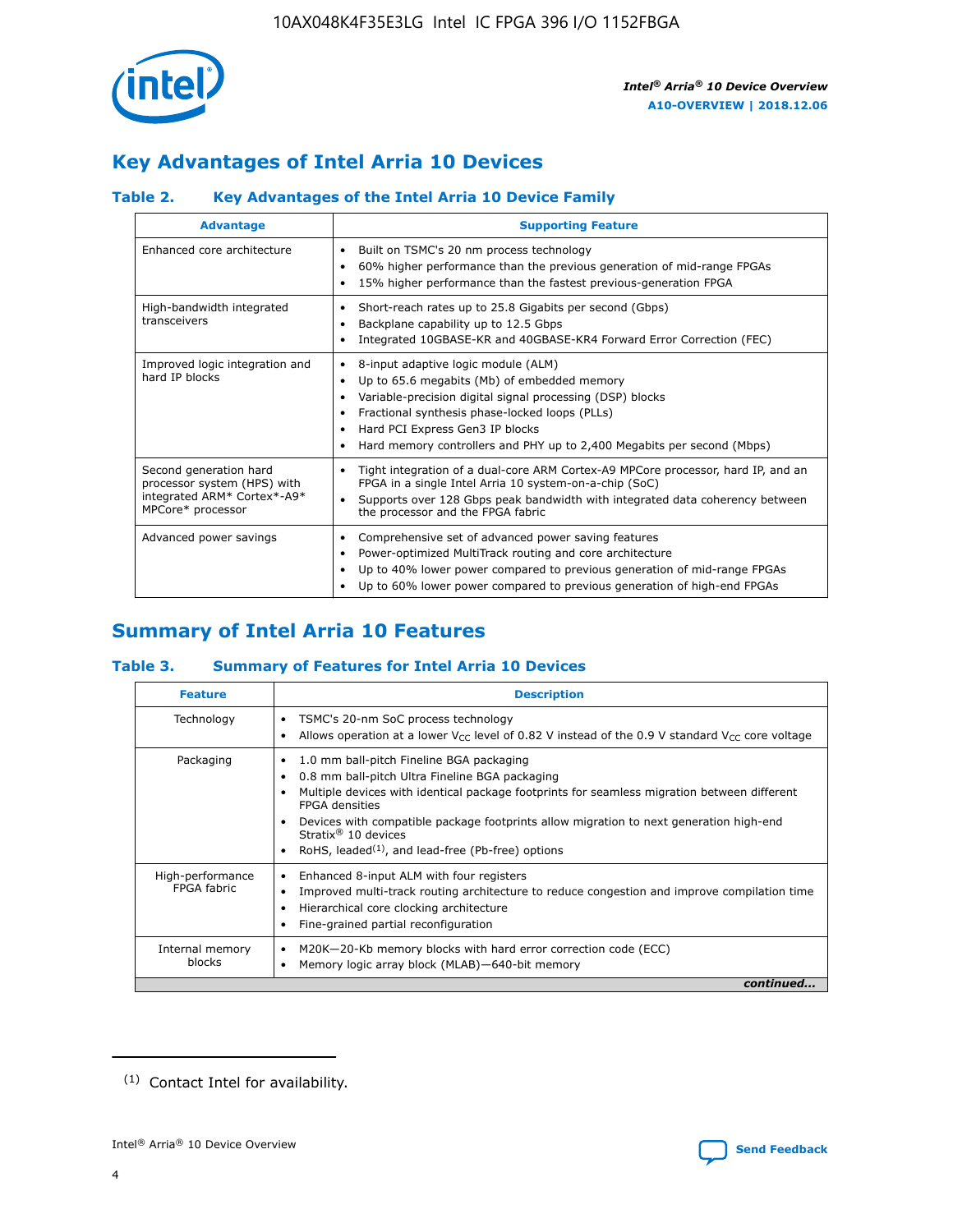$\mathsf{r}$ 



| <b>Feature</b>                         |                                                                                                   | <b>Description</b>                                                                                                                                                                                                                                                                                                                                                                                                                                                                                                                                                                                                                                                                                                                                                                                                                                               |
|----------------------------------------|---------------------------------------------------------------------------------------------------|------------------------------------------------------------------------------------------------------------------------------------------------------------------------------------------------------------------------------------------------------------------------------------------------------------------------------------------------------------------------------------------------------------------------------------------------------------------------------------------------------------------------------------------------------------------------------------------------------------------------------------------------------------------------------------------------------------------------------------------------------------------------------------------------------------------------------------------------------------------|
| Embedded Hard IP<br>blocks             | Variable-precision DSP                                                                            | Native support for signal processing precision levels from $18 \times 19$ to<br>$\bullet$<br>54 x 54<br>Native support for 27 x 27 multiplier mode<br>$\bullet$<br>64-bit accumulator and cascade for systolic finite impulse responses<br>(FIRs)<br>Internal coefficient memory banks<br>$\bullet$<br>Preadder/subtractor for improved efficiency<br>Additional pipeline register to increase performance and reduce<br>power<br>Supports floating point arithmetic:<br>- Perform multiplication, addition, subtraction, multiply-add,<br>multiply-subtract, and complex multiplication.<br>- Supports multiplication with accumulation capability, cascade<br>summation, and cascade subtraction capability.<br>- Dynamic accumulator reset control.<br>- Support direct vector dot and complex multiplication chaining<br>multiply floating point DSP blocks. |
|                                        | Memory controller                                                                                 | DDR4, DDR3, and DDR3L                                                                                                                                                                                                                                                                                                                                                                                                                                                                                                                                                                                                                                                                                                                                                                                                                                            |
|                                        | PCI Express*                                                                                      | PCI Express (PCIe*) Gen3 (x1, x2, x4, or x8), Gen2 (x1, x2, x4, or x8)<br>and Gen1 (x1, x2, x4, or x8) hard IP with complete protocol stack,<br>endpoint, and root port                                                                                                                                                                                                                                                                                                                                                                                                                                                                                                                                                                                                                                                                                          |
|                                        | Transceiver I/O                                                                                   | 10GBASE-KR/40GBASE-KR4 Forward Error Correction (FEC)<br>PCS hard IPs that support:<br>- 10-Gbps Ethernet (10GbE)<br>- PCIe PIPE interface<br>- Interlaken<br>- Gbps Ethernet (GbE)<br>- Common Public Radio Interface (CPRI) with deterministic latency<br>support<br>- Gigabit-capable passive optical network (GPON) with fast lock-<br>time support<br>13.5G JESD204b<br>$\bullet$<br>8B/10B, 64B/66B, 64B/67B encoders and decoders<br>Custom mode support for proprietary protocols                                                                                                                                                                                                                                                                                                                                                                        |
| Core clock networks                    | $\bullet$<br>$\bullet$                                                                            | Up to 800 MHz fabric clocking, depending on the application:<br>- 667 MHz external memory interface clocking with 2,400 Mbps DDR4 interface<br>- 800 MHz LVDS interface clocking with 1,600 Mbps LVDS interface<br>Global, regional, and peripheral clock networks<br>Clock networks that are not used can be gated to reduce dynamic power                                                                                                                                                                                                                                                                                                                                                                                                                                                                                                                      |
| Phase-locked loops<br>(PLLs)           | High-resolution fractional synthesis PLLs:<br>Integer PLLs:<br>- Adjacent to general purpose I/Os | - Precision clock synthesis, clock delay compensation, and zero delay buffering (ZDB)<br>- Support integer mode and fractional mode<br>- Fractional mode support with third-order delta-sigma modulation<br>- Support external memory and LVDS interfaces                                                                                                                                                                                                                                                                                                                                                                                                                                                                                                                                                                                                        |
| FPGA General-purpose<br>$I/Os$ (GPIOs) | On-chip termination (OCT)                                                                         | 1.6 Gbps LVDS—every pair can be configured as receiver or transmitter<br>1.2 V to 3.0 V single-ended LVTTL/LVCMOS interfacing                                                                                                                                                                                                                                                                                                                                                                                                                                                                                                                                                                                                                                                                                                                                    |
| <b>External Memory</b><br>Interface    |                                                                                                   | Hard memory controller- DDR4, DDR3, and DDR3L support<br>$-$ DDR4 $-$ speeds up to 1,200 MHz/2,400 Mbps<br>$-$ DDR3-speeds up to 1,067 MHz/2,133 Mbps<br>Soft memory controller—provides support for RLDRAM $3^{(2)}$ , QDR IV $(2^2)$ , and QDR II+<br>continued                                                                                                                                                                                                                                                                                                                                                                                                                                                                                                                                                                                                |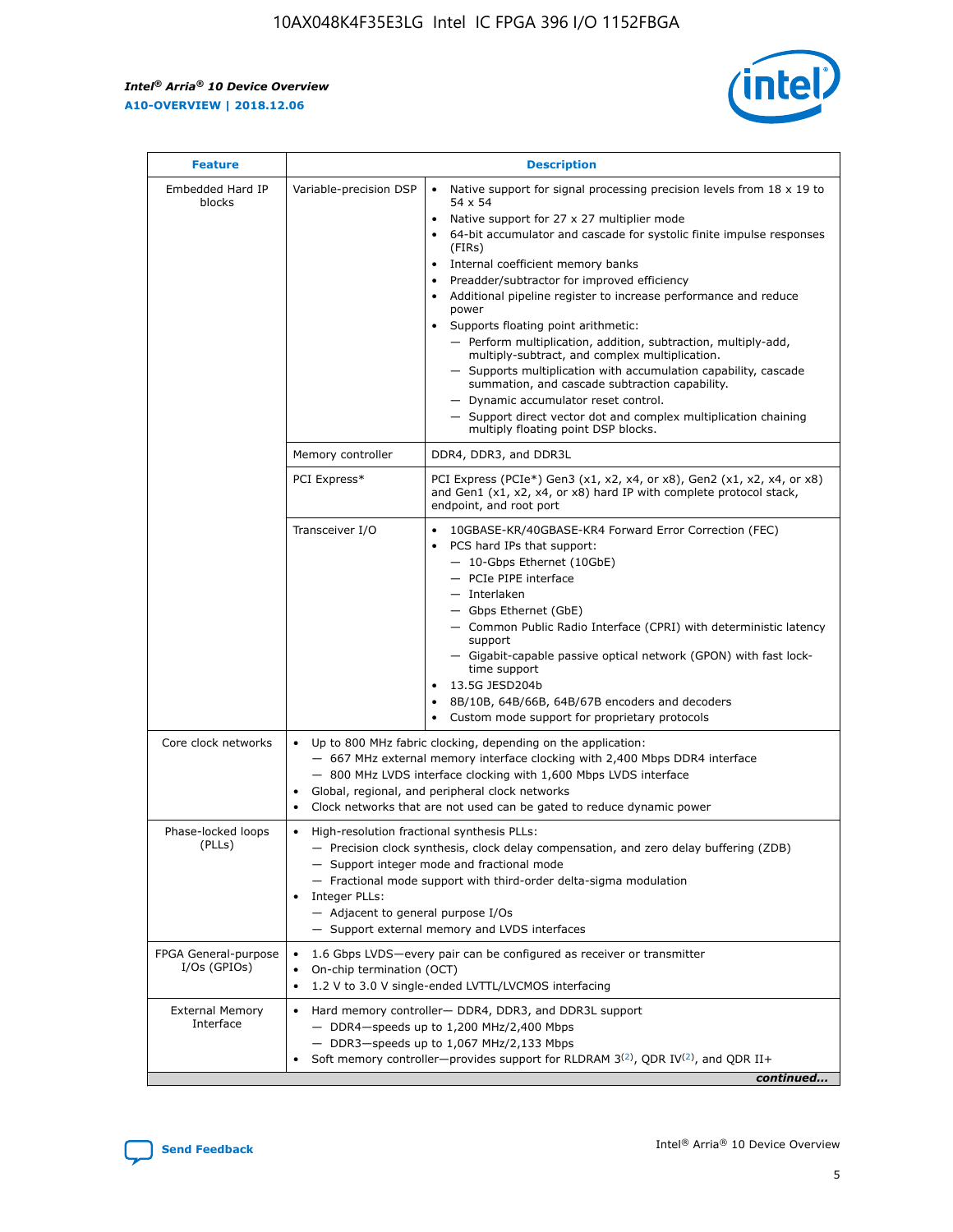

| <b>Feature</b>                                    | <b>Description</b>                                                                                                                                                                                                                                                                                                                                                                                                                                                                                                                                                                                                                                  |  |  |  |  |  |  |  |
|---------------------------------------------------|-----------------------------------------------------------------------------------------------------------------------------------------------------------------------------------------------------------------------------------------------------------------------------------------------------------------------------------------------------------------------------------------------------------------------------------------------------------------------------------------------------------------------------------------------------------------------------------------------------------------------------------------------------|--|--|--|--|--|--|--|
| Low-power serial<br>transceivers                  | • Continuous operating range:<br>- Intel Arria 10 GX-1 Gbps to 17.4 Gbps<br>- Intel Arria 10 GT-1 Gbps to 25.8 Gbps<br>Backplane support:<br>- Intel Arria 10 GX-up to 12.5<br>- Intel Arria 10 GT-up to 12.5<br>Extended range down to 125 Mbps with oversampling<br>ATX transmit PLLs with user-configurable fractional synthesis capability<br>Electronic Dispersion Compensation (EDC) support for XFP, SFP+, QSFP, and CFP optical<br>module<br>Adaptive linear and decision feedback equalization<br>$\bullet$<br>Transmitter pre-emphasis and de-emphasis<br>$\bullet$<br>Dynamic partial reconfiguration of individual transceiver channels |  |  |  |  |  |  |  |
| <b>HPS</b><br>(Intel Arria 10 SX<br>devices only) | Dual-core ARM Cortex-A9 MPCore processor-1.2 GHz CPU with<br>Processor and system<br>$\bullet$<br>1.5 GHz overdrive capability<br>256 KB on-chip RAM and 64 KB on-chip ROM<br>System peripherals—general-purpose timers, watchdog timers, direct<br>memory access (DMA) controller, FPGA configuration manager, and<br>clock and reset managers<br>Security features-anti-tamper, secure boot, Advanced Encryption<br>Standard (AES) and authentication (SHA)<br>ARM CoreSight* JTAG debug access port, trace port, and on-chip<br>trace storage                                                                                                    |  |  |  |  |  |  |  |
|                                                   | <b>External interfaces</b><br>Hard memory interface-Hard memory controller (2,400 Mbps DDR4,<br>$\bullet$<br>and 2,133 Mbps DDR3), Quad serial peripheral interface (QSPI) flash<br>controller, NAND flash controller, direct memory access (DMA)<br>controller, Secure Digital/MultiMediaCard (SD/MMC) controller<br>Communication interface-10/100/1000 Ethernet media access<br>control (MAC), USB On-The-GO (OTG) controllers, I <sup>2</sup> C controllers,<br>UART 16550, serial peripheral interface (SPI), and up to 62<br>HPS GPIO interfaces (48 direct-share I/Os)                                                                       |  |  |  |  |  |  |  |
|                                                   | High-performance ARM AMBA* AXI bus bridges that support<br>Interconnects to core<br>$\bullet$<br>simultaneous read and write<br>HPS-FPGA bridges-include the FPGA-to-HPS, HPS-to-FPGA, and<br>$\bullet$<br>lightweight HPS-to-FPGA bridges that allow the FPGA fabric to issue<br>transactions to slaves in the HPS, and vice versa<br>Configuration bridge that allows HPS configuration manager to<br>configure the core logic via dedicated 32-bit configuration port<br>FPGA-to-HPS SDRAM controller bridge-provides configuration<br>interfaces for the multiport front end (MPFE) of the HPS SDRAM<br>controller                              |  |  |  |  |  |  |  |
| Configuration                                     | Tamper protection—comprehensive design protection to protect your valuable IP investments<br>Enhanced 256-bit advanced encryption standard (AES) design security with authentication<br>٠<br>Configuration via protocol (CvP) using PCIe Gen1, Gen2, or Gen3<br>continued                                                                                                                                                                                                                                                                                                                                                                           |  |  |  |  |  |  |  |

<sup>(2)</sup> Intel Arria 10 devices support this external memory interface using hard PHY with soft memory controller.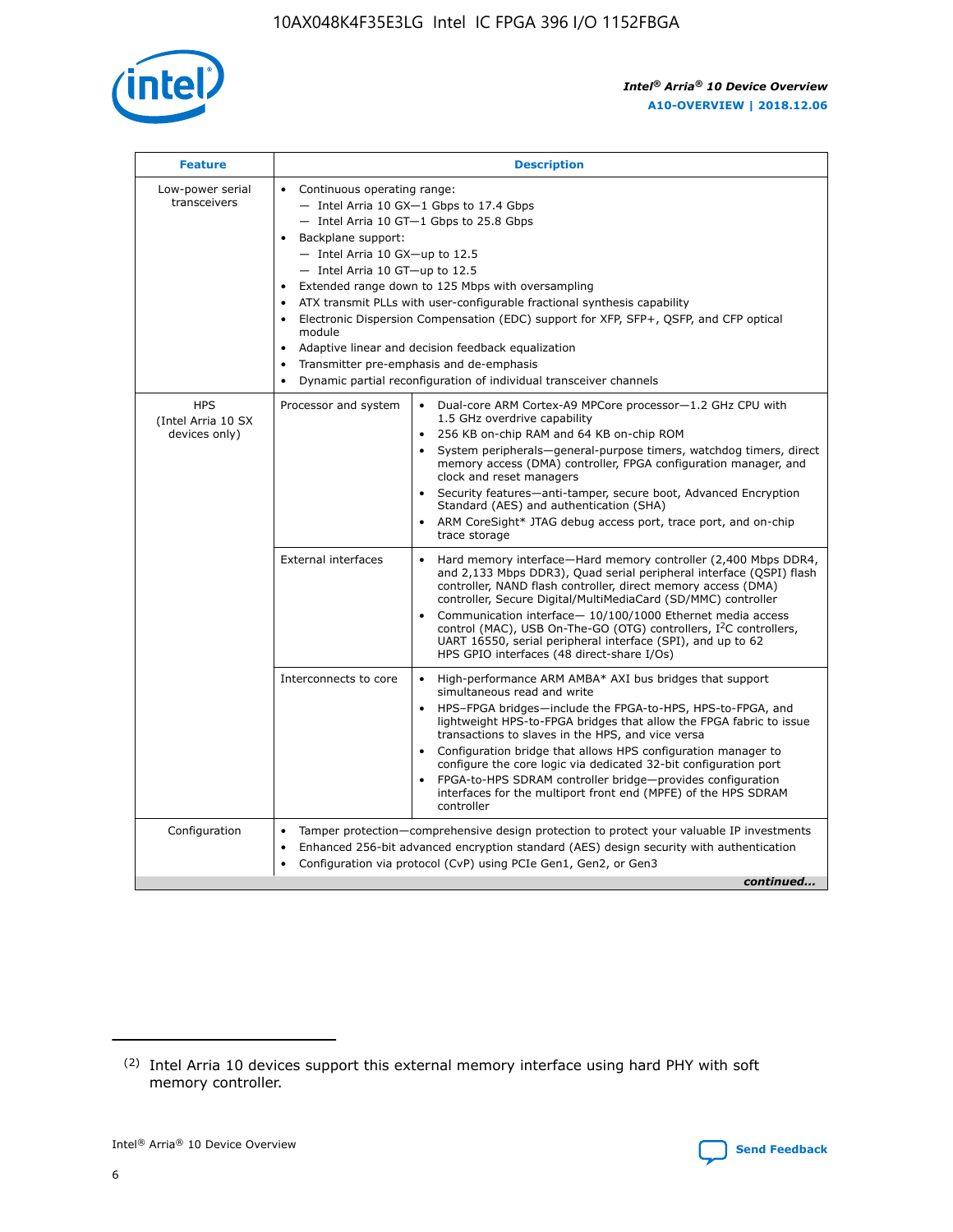

| <b>Feature</b>     | <b>Description</b>                                                                                                                                                                                                            |
|--------------------|-------------------------------------------------------------------------------------------------------------------------------------------------------------------------------------------------------------------------------|
|                    | Dynamic reconfiguration of the transceivers and PLLs<br>Fine-grained partial reconfiguration of the core fabric<br>Active Serial x4 Interface<br>$\bullet$                                                                    |
| Power management   | SmartVID<br>Low static power device options<br>Programmable Power Technology<br>Intel Quartus <sup>®</sup> Prime integrated power analysis                                                                                    |
| Software and tools | Intel Quartus Prime design suite<br>Transceiver toolkit<br>$\bullet$<br>Platform Designer system integration tool<br>DSP Builder for Intel FPGAs<br>OpenCL <sup>"</sup> support<br>Intel SoC FPGA Embedded Design Suite (EDS) |

## **Related Information**

[Intel Arria 10 Transceiver PHY Overview](https://www.intel.com/content/www/us/en/programmable/documentation/nik1398707230472.html#nik1398706768037) Provides details on Intel Arria 10 transceivers.

# **Intel Arria 10 Device Variants and Packages**

#### **Table 4. Device Variants for the Intel Arria 10 Device Family**

| <b>Variant</b>    | <b>Description</b>                                                                                                                                                                                                     |
|-------------------|------------------------------------------------------------------------------------------------------------------------------------------------------------------------------------------------------------------------|
| Intel Arria 10 GX | FPGA featuring 17.4 Gbps transceivers for short reach applications with 12.5 backplane driving<br>capability.                                                                                                          |
| Intel Arria 10 GT | FPGA featuring:<br>17.4 Gbps transceivers for short reach applications with 12.5 backplane driving capability.<br>25.8 Gbps transceivers for supporting CAUI-4 and CEI-25G applications with CFP2 and CFP4<br>modules. |
| Intel Arria 10 SX | SoC integrating ARM-based HPS and FPGA featuring 17.4 Gbps transceivers for short reach<br>applications with 12.5 backplane driving capability.                                                                        |

# **Intel Arria 10 GX**

This section provides the available options, maximum resource counts, and package plan for the Intel Arria 10 GX devices.

The information in this section is correct at the time of publication. For the latest information and to get more details, refer to the Intel FPGA Product Selector.

#### **Related Information**

#### [Intel FPGA Product Selector](http://www.altera.com/products/selector/psg-selector.html) Provides the latest information on Intel products.

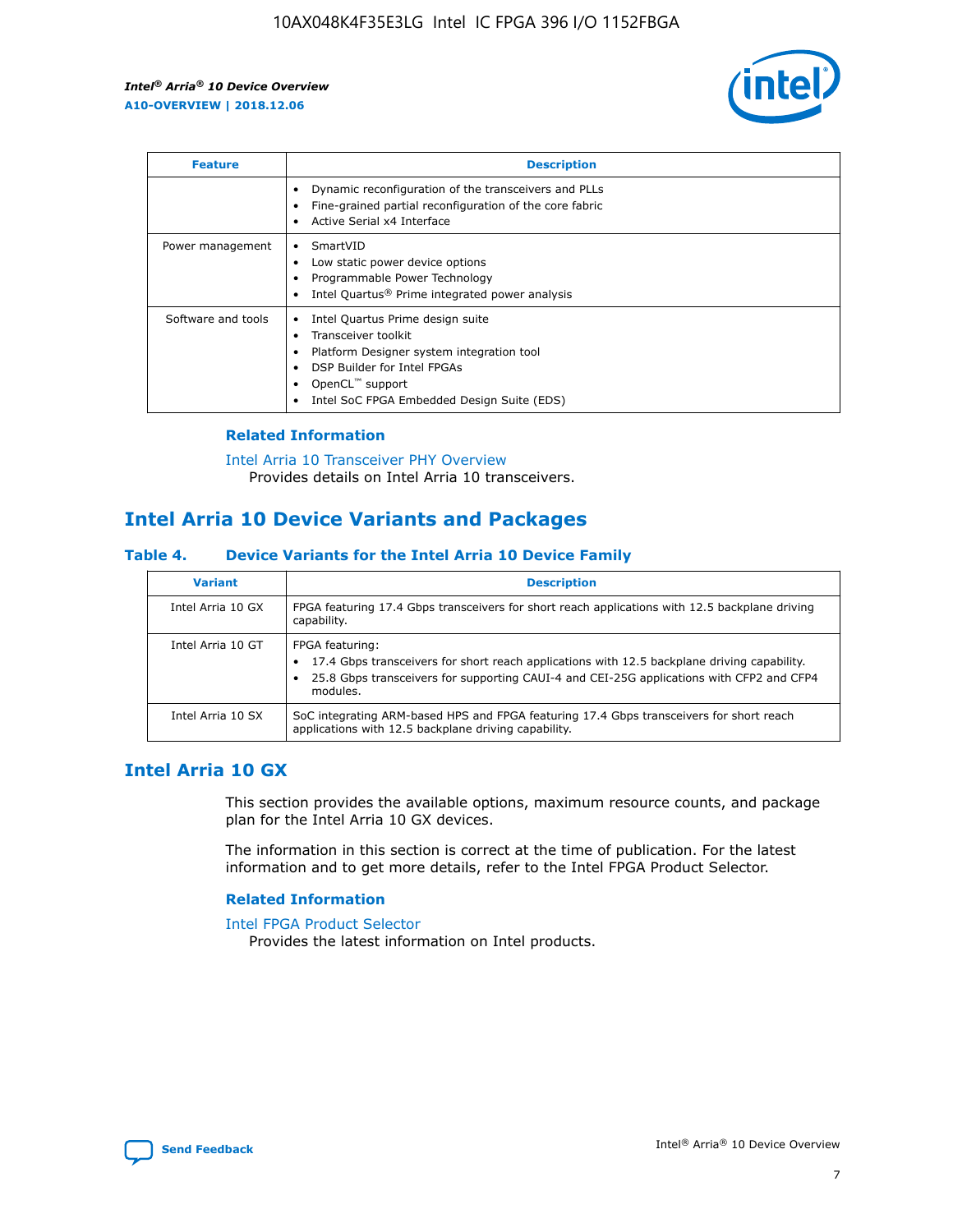

# **Available Options**





#### **Related Information**

[Transceiver Performance for Intel Arria 10 GX/SX Devices](https://www.intel.com/content/www/us/en/programmable/documentation/mcn1413182292568.html#mcn1413213965502) Provides more information about the transceiver speed grade.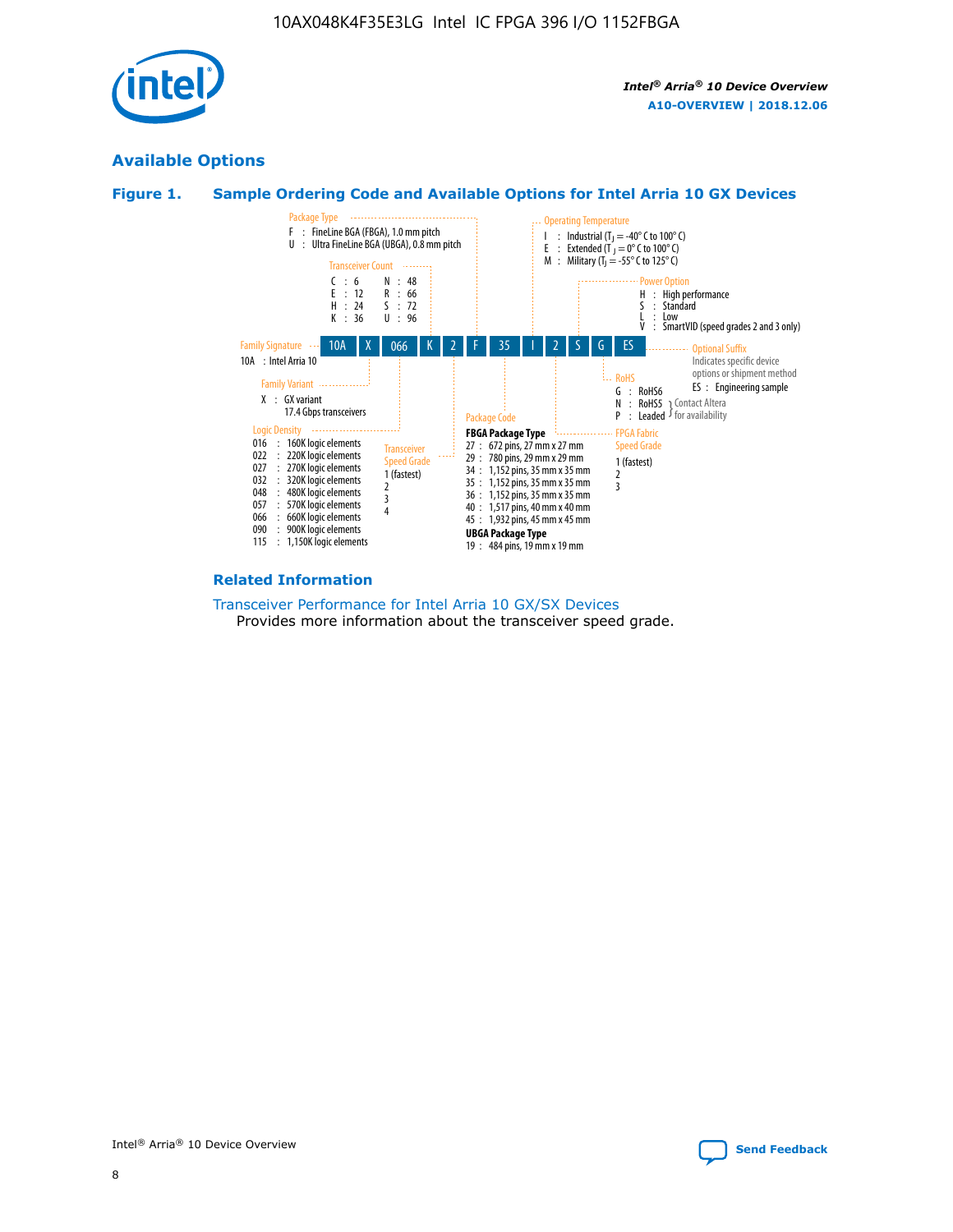

# **Maximum Resources**

#### **Table 5. Maximum Resource Counts for Intel Arria 10 GX Devices (GX 160, GX 220, GX 270, GX 320, and GX 480)**

| <b>Resource</b>              |                         | <b>Product Line</b> |                                                 |                |                |                |  |  |  |
|------------------------------|-------------------------|---------------------|-------------------------------------------------|----------------|----------------|----------------|--|--|--|
|                              |                         | <b>GX 160</b>       | <b>GX 220</b><br><b>GX 270</b><br><b>GX 320</b> |                |                | <b>GX 480</b>  |  |  |  |
| Logic Elements (LE) (K)      |                         | 160                 | 220                                             | 270            | 320            | 480            |  |  |  |
| <b>ALM</b>                   |                         | 61,510              | 80,330                                          | 101,620        | 119,900        | 183,590        |  |  |  |
| Register                     |                         | 246,040             | 406,480<br>321,320                              |                | 479,600        | 734,360        |  |  |  |
| Memory (Kb)                  | M <sub>20</sub> K       | 8,800               | 11,740                                          | 15,000         | 17,820         | 28,620         |  |  |  |
|                              | <b>MLAB</b>             | 1,050               | 1,690<br>2,452                                  |                | 2,727          | 4,164          |  |  |  |
| Variable-precision DSP Block |                         | 156                 | 192                                             | 830            | 985            | 1,368          |  |  |  |
| 18 x 19 Multiplier           |                         | 312                 | 384                                             | 1,970<br>1,660 |                | 2,736          |  |  |  |
| PLL                          | Fractional<br>Synthesis | 6                   | 6                                               | 8              | 8              | 12             |  |  |  |
|                              | I/O                     | 6                   | 6                                               | 8              | 8              | 12             |  |  |  |
| 17.4 Gbps Transceiver        |                         | 12                  | 12                                              | 24             | 24             | 36             |  |  |  |
| GPIO <sup>(3)</sup>          |                         | 288                 | 288                                             | 384            | 384            | 492            |  |  |  |
| LVDS Pair $(4)$              |                         | 120                 | 120                                             | 168            | 168            | 222            |  |  |  |
| PCIe Hard IP Block           |                         | 1                   | 1                                               | 2              | $\overline{2}$ | $\overline{2}$ |  |  |  |
| Hard Memory Controller       |                         | 6                   | 6                                               | 8              | 8              | 12             |  |  |  |

<sup>(4)</sup> Each LVDS I/O pair can be used as differential input or output.



<sup>(3)</sup> The number of GPIOs does not include transceiver I/Os. In the Intel Quartus Prime software, the number of user I/Os includes transceiver I/Os.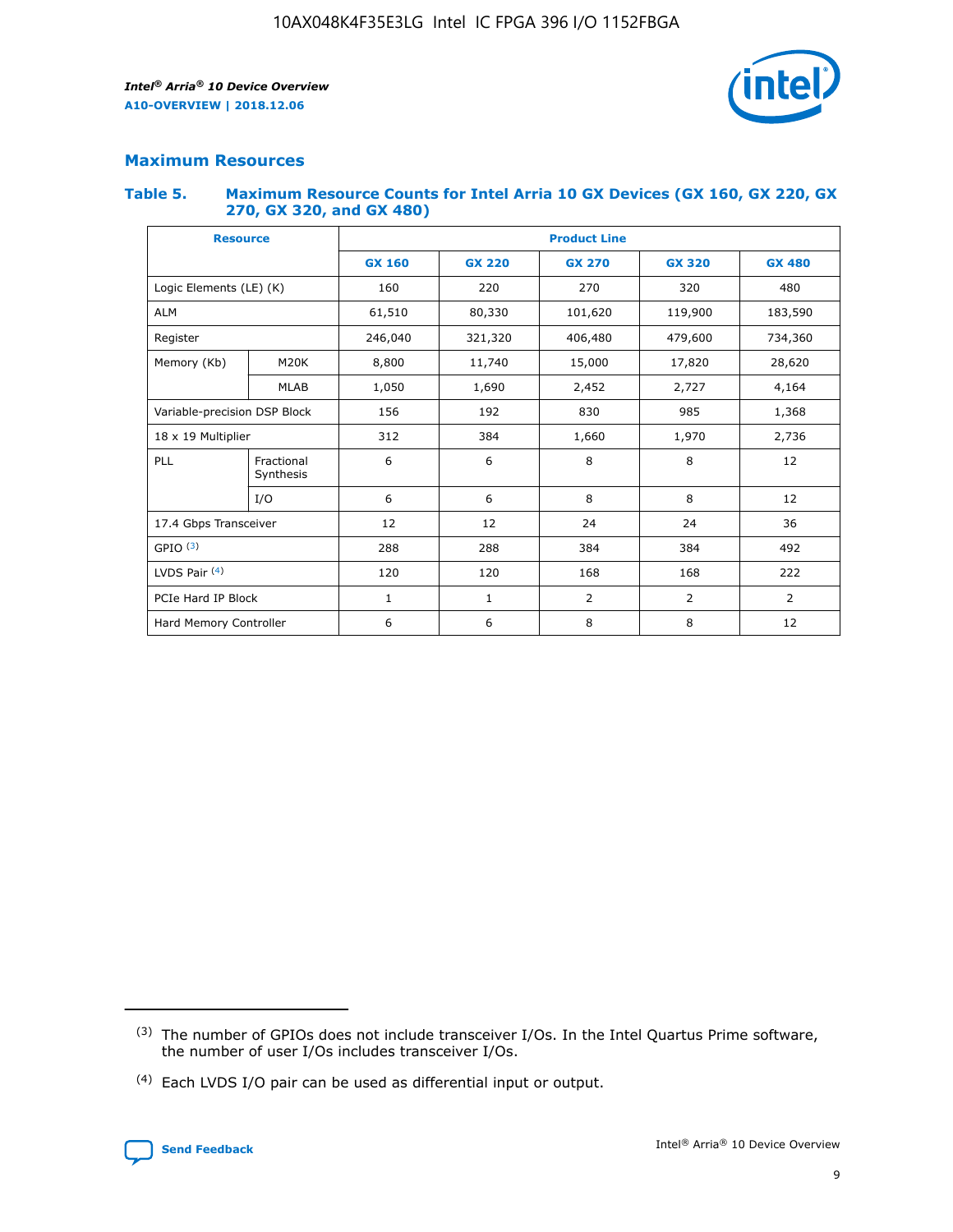

## **Table 6. Maximum Resource Counts for Intel Arria 10 GX Devices (GX 570, GX 660, GX 900, and GX 1150)**

|                              | <b>Resource</b>         | <b>Product Line</b> |                |                |                |  |  |  |
|------------------------------|-------------------------|---------------------|----------------|----------------|----------------|--|--|--|
|                              |                         | <b>GX 570</b>       | <b>GX 660</b>  | <b>GX 900</b>  | <b>GX 1150</b> |  |  |  |
| Logic Elements (LE) (K)      |                         | 570                 | 660            | 900            | 1,150          |  |  |  |
| <b>ALM</b>                   |                         | 217,080             | 251,680        | 339,620        | 427,200        |  |  |  |
| Register                     |                         | 868,320             | 1,006,720      |                | 1,708,800      |  |  |  |
| Memory (Kb)                  | <b>M20K</b>             | 36,000              | 42,620         | 48,460         | 54,260         |  |  |  |
|                              | <b>MLAB</b>             | 5,096               | 5,788          | 9,386          | 12,984         |  |  |  |
| Variable-precision DSP Block |                         | 1,523               | 1,687          | 1,518          | 1,518          |  |  |  |
| 18 x 19 Multiplier           |                         | 3,046               | 3,374          | 3,036          | 3,036          |  |  |  |
| PLL                          | Fractional<br>Synthesis | 16                  | 16             | 32             | 32             |  |  |  |
|                              | I/O                     | 16                  | 16             | 16             | 16             |  |  |  |
| 17.4 Gbps Transceiver        |                         | 48                  | 48<br>96       |                | 96             |  |  |  |
| GPIO <sup>(3)</sup>          |                         | 696                 | 696            | 768            | 768            |  |  |  |
| LVDS Pair $(4)$              |                         | 324                 | 324            | 384            | 384            |  |  |  |
| PCIe Hard IP Block           |                         | 2                   | $\overline{2}$ | $\overline{4}$ | $\overline{4}$ |  |  |  |
| Hard Memory Controller       |                         | 16                  | 16             | 16             | 16             |  |  |  |

# **Package Plan**

# **Table 7. Package Plan for Intel Arria 10 GX Devices (U19, F27, and F29)**

Refer to I/O and High Speed I/O in Intel Arria 10 Devices chapter for the number of 3 V I/O, LVDS I/O, and LVDS channels in each device package.

| <b>Product Line</b> | U <sub>19</sub><br>$(19 \text{ mm} \times 19 \text{ mm})$<br>484-pin UBGA) |          |             |         | <b>F27</b><br>(27 mm × 27 mm,<br>672-pin FBGA) |             | <b>F29</b><br>(29 mm × 29 mm,<br>780-pin FBGA) |          |             |  |
|---------------------|----------------------------------------------------------------------------|----------|-------------|---------|------------------------------------------------|-------------|------------------------------------------------|----------|-------------|--|
|                     | 3 V I/O                                                                    | LVDS I/O | <b>XCVR</b> | 3 V I/O | <b>LVDS I/O</b>                                | <b>XCVR</b> | 3 V I/O                                        | LVDS I/O | <b>XCVR</b> |  |
| GX 160              | 48                                                                         | 192      | 6           | 48      | 192                                            | 12          | 48                                             | 240      | 12          |  |
| GX 220              | 48                                                                         | 192      | 6           | 48      | 192                                            | 12          | 48                                             | 240      | 12          |  |
| GX 270              |                                                                            |          |             | 48      | 192                                            | 12          | 48                                             | 312      | 12          |  |
| GX 320              |                                                                            |          |             | 48      | 192                                            | 12          | 48                                             | 312      | 12          |  |
| GX 480              |                                                                            |          |             |         |                                                |             | 48                                             | 312      | 12          |  |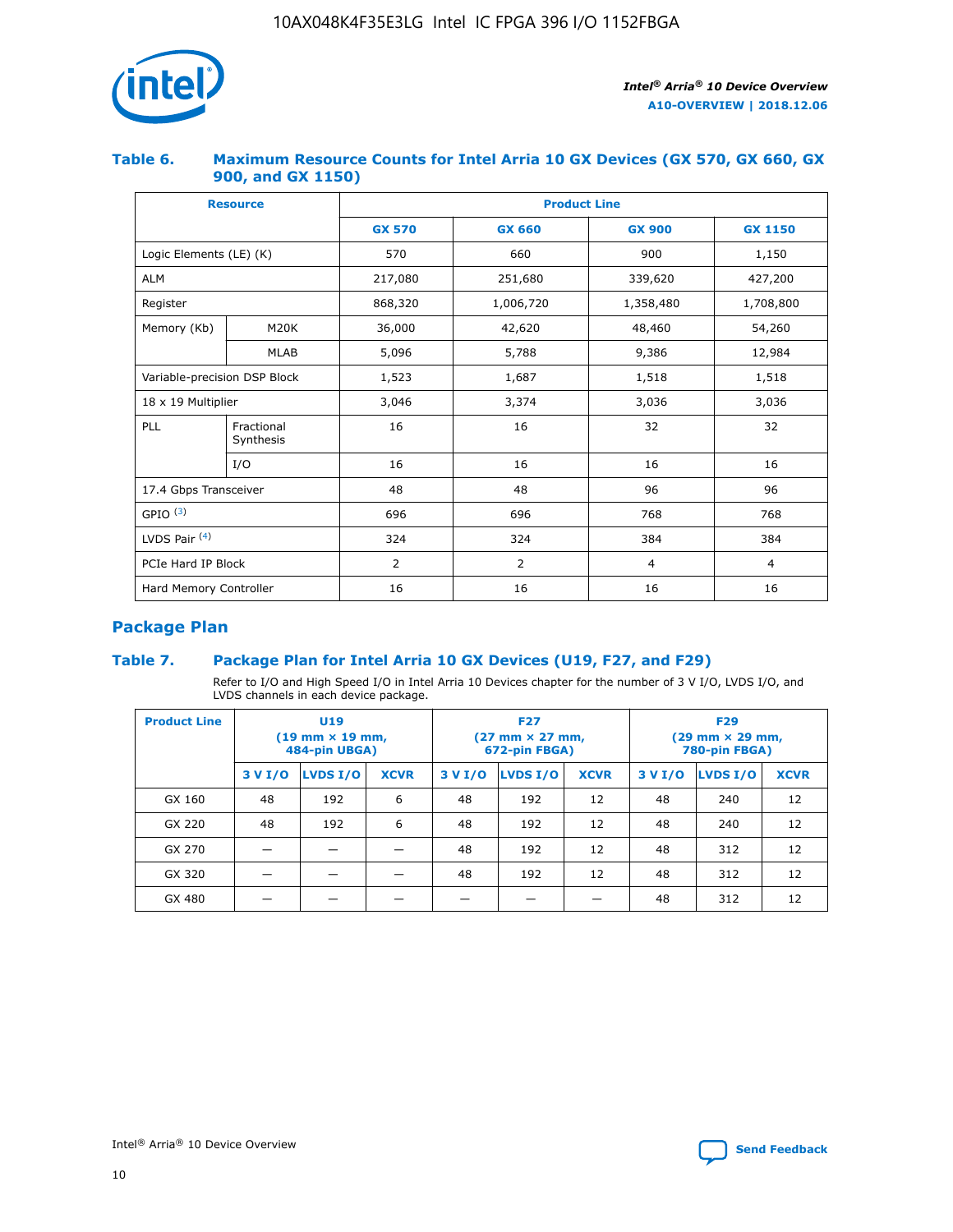

#### **Table 8. Package Plan for Intel Arria 10 GX Devices (F34, F35, NF40, and KF40)**

Refer to I/O and High Speed I/O in Intel Arria 10 Devices chapter for the number of 3 V I/O, LVDS I/O, and LVDS channels in each device package.

| <b>Product Line</b> | <b>F34</b><br>$(35 \text{ mm} \times 35 \text{ mm})$<br>1152-pin FBGA) |                    | <b>F35</b><br>$(35$ mm $\times$ 35 mm,<br><b>1152-pin FBGA)</b> |           | <b>KF40</b><br>$(40$ mm $\times$ 40 mm,<br>1517-pin FBGA) |             |           | <b>NF40</b><br>$(40 \text{ mm} \times 40 \text{ mm})$<br><b>1517-pin FBGA)</b> |             |            |                    |             |
|---------------------|------------------------------------------------------------------------|--------------------|-----------------------------------------------------------------|-----------|-----------------------------------------------------------|-------------|-----------|--------------------------------------------------------------------------------|-------------|------------|--------------------|-------------|
|                     | 3V<br>I/O                                                              | <b>LVDS</b><br>I/O | <b>XCVR</b>                                                     | 3V<br>I/O | <b>LVDS</b><br>I/O                                        | <b>XCVR</b> | 3V<br>I/O | <b>LVDS</b><br>I/O                                                             | <b>XCVR</b> | 3 V<br>I/O | <b>LVDS</b><br>I/O | <b>XCVR</b> |
| GX 270              | 48                                                                     | 336                | 24                                                              | 48        | 336                                                       | 24          |           |                                                                                |             |            |                    |             |
| GX 320              | 48                                                                     | 336                | 24                                                              | 48        | 336                                                       | 24          |           |                                                                                |             |            |                    |             |
| GX 480              | 48                                                                     | 444                | 24                                                              | 48        | 348                                                       | 36          |           |                                                                                |             |            |                    |             |
| GX 570              | 48                                                                     | 444                | 24                                                              | 48        | 348                                                       | 36          | 96        | 600                                                                            | 36          | 48         | 540                | 48          |
| GX 660              | 48                                                                     | 444                | 24                                                              | 48        | 348                                                       | 36          | 96        | 600                                                                            | 36          | 48         | 540                | 48          |
| GX 900              |                                                                        | 504                | 24                                                              | –         |                                                           |             |           |                                                                                |             |            | 600                | 48          |
| GX 1150             |                                                                        | 504                | 24                                                              |           |                                                           |             |           |                                                                                |             |            | 600                | 48          |

#### **Table 9. Package Plan for Intel Arria 10 GX Devices (RF40, NF45, SF45, and UF45)**

Refer to I/O and High Speed I/O in Intel Arria 10 Devices chapter for the number of 3 V I/O, LVDS I/O, and LVDS channels in each device package.

| <b>Product Line</b> | <b>RF40</b><br>$(40 \text{ mm} \times 40 \text{ mm})$<br>1517-pin FBGA) |                    | <b>NF45</b><br>$(45 \text{ mm} \times 45 \text{ mm})$<br>1932-pin FBGA) |            |                    | <b>SF45</b><br>$(45 \text{ mm} \times 45 \text{ mm})$<br><b>1932-pin FBGA)</b> |            |                    | <b>UF45</b><br>$(45 \text{ mm} \times 45 \text{ mm})$<br>1932-pin FBGA) |           |                    |             |
|---------------------|-------------------------------------------------------------------------|--------------------|-------------------------------------------------------------------------|------------|--------------------|--------------------------------------------------------------------------------|------------|--------------------|-------------------------------------------------------------------------|-----------|--------------------|-------------|
|                     | 3 V<br>I/O                                                              | <b>LVDS</b><br>I/O | <b>XCVR</b>                                                             | 3 V<br>I/O | <b>LVDS</b><br>I/O | <b>XCVR</b>                                                                    | 3 V<br>I/O | <b>LVDS</b><br>I/O | <b>XCVR</b>                                                             | 3V<br>I/O | <b>LVDS</b><br>I/O | <b>XCVR</b> |
| GX 900              | _                                                                       | 342                | 66                                                                      | -          | 768                | 48                                                                             | -          | 624                | 72                                                                      | _         | 480                | 96          |
| GX 1150             |                                                                         | 342                | 66                                                                      | -          | 768                | 48                                                                             |            | 624                | 72                                                                      |           | 480                | 96          |

## **Related Information**

[I/O and High-Speed Differential I/O Interfaces in Intel Arria 10 Devices chapter, Intel](https://www.intel.com/content/www/us/en/programmable/documentation/sam1403482614086.html#sam1403482030321) [Arria 10 Device Handbook](https://www.intel.com/content/www/us/en/programmable/documentation/sam1403482614086.html#sam1403482030321)

Provides the number of 3 V and LVDS I/Os, and LVDS channels for each Intel Arria 10 device package.

# **Intel Arria 10 GT**

This section provides the available options, maximum resource counts, and package plan for the Intel Arria 10 GT devices.

The information in this section is correct at the time of publication. For the latest information and to get more details, refer to the Intel FPGA Product Selector.

#### **Related Information**

#### [Intel FPGA Product Selector](http://www.altera.com/products/selector/psg-selector.html)

Provides the latest information on Intel products.

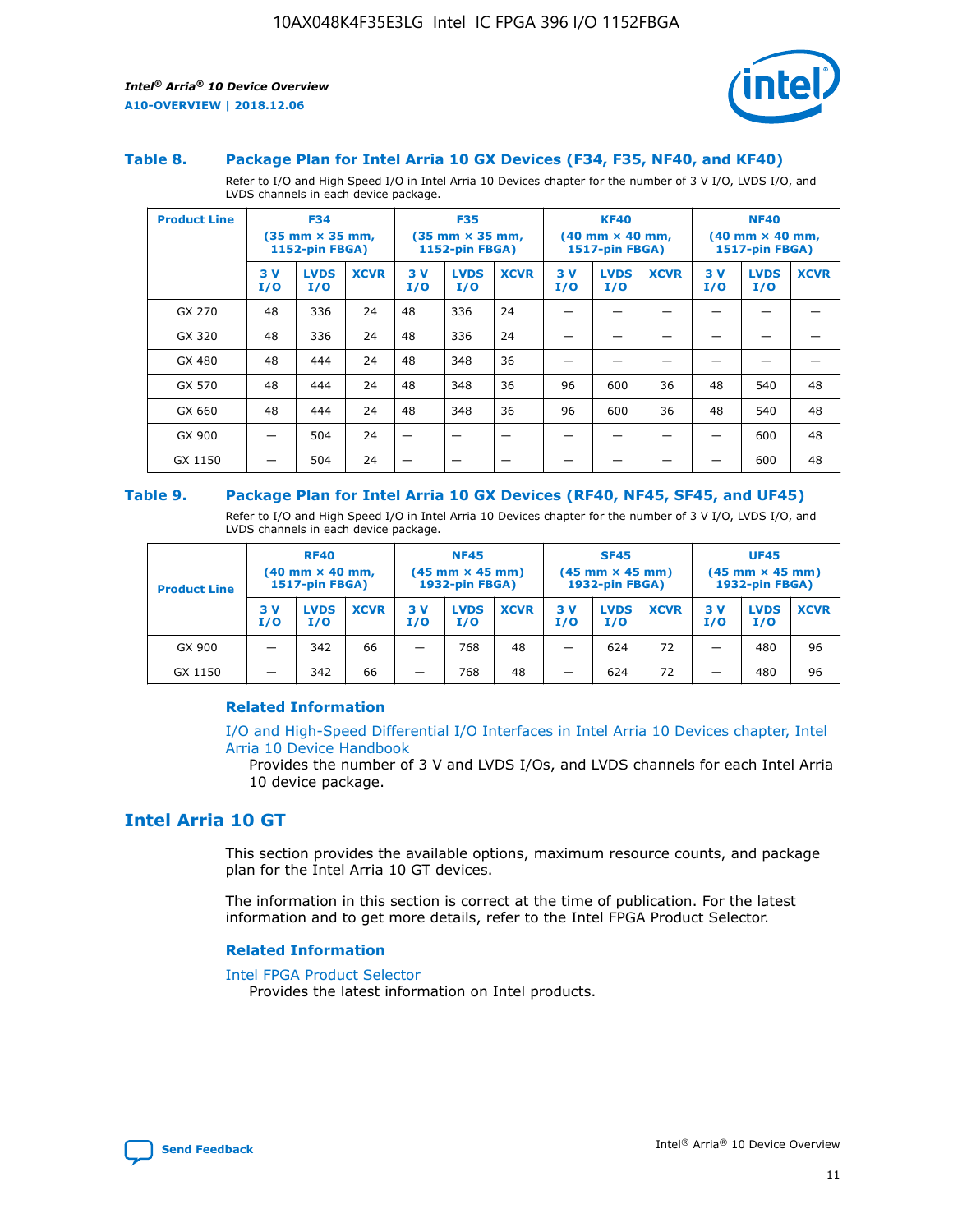

# **Available Options**

# **Figure 2. Sample Ordering Code and Available Options for Intel Arria 10 GT Devices**

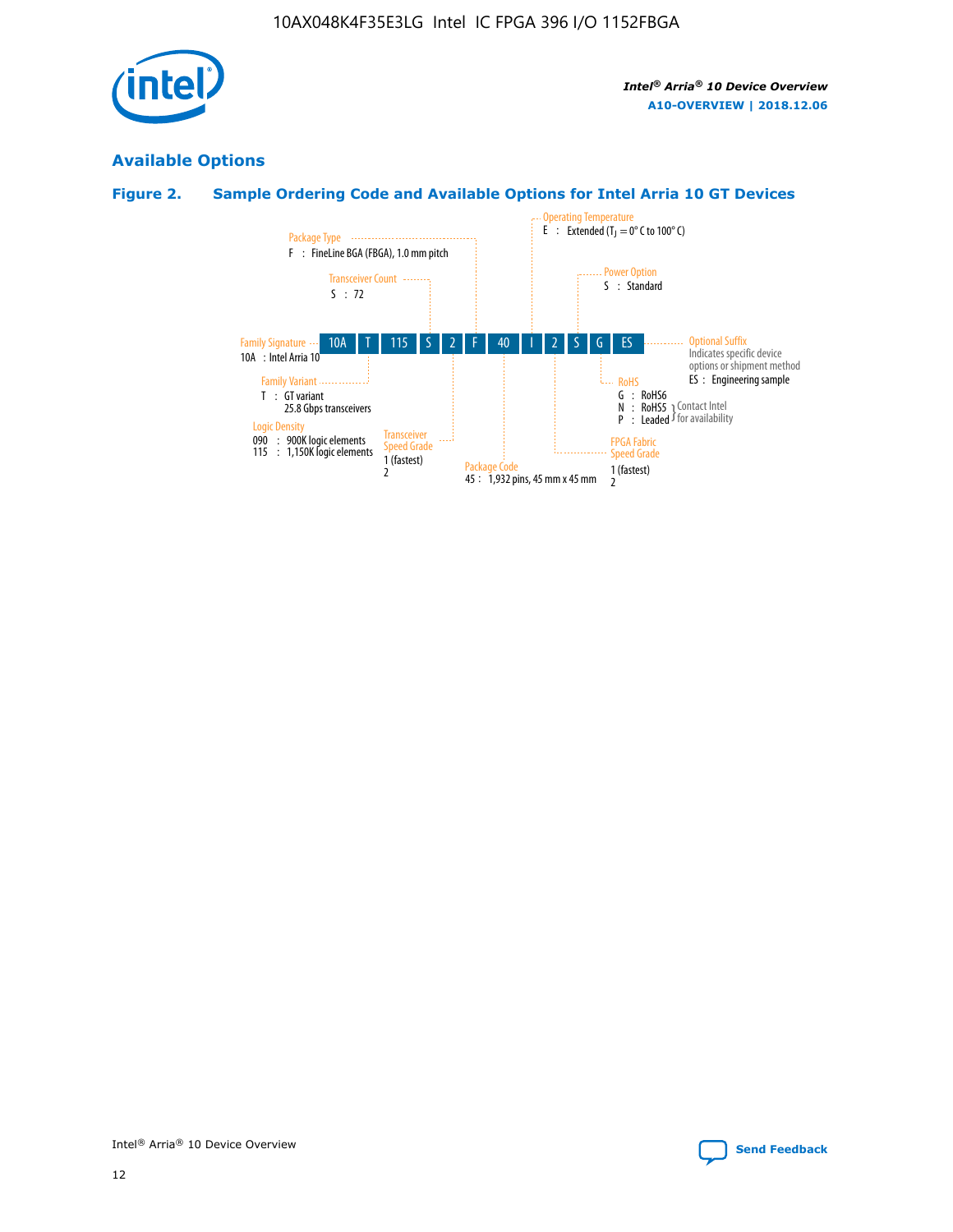

## **Maximum Resources**

#### **Table 10. Maximum Resource Counts for Intel Arria 10 GT Devices**

| <b>Resource</b>              |                      | <b>Product Line</b> |                |  |
|------------------------------|----------------------|---------------------|----------------|--|
|                              |                      | <b>GT 900</b>       | <b>GT 1150</b> |  |
| Logic Elements (LE) (K)      |                      | 900                 | 1,150          |  |
| <b>ALM</b>                   |                      | 339,620             | 427,200        |  |
| Register                     |                      | 1,358,480           | 1,708,800      |  |
| Memory (Kb)                  | M <sub>20</sub> K    | 48,460              | 54,260         |  |
|                              | <b>MLAB</b>          | 9,386               | 12,984         |  |
| Variable-precision DSP Block |                      | 1,518               | 1,518          |  |
| 18 x 19 Multiplier           |                      | 3,036               | 3,036          |  |
| PLL                          | Fractional Synthesis | 32                  | 32             |  |
|                              | I/O                  | 16                  | 16             |  |
| Transceiver                  | 17.4 Gbps            | 72(5)               | 72(5)          |  |
|                              | 25.8 Gbps            | 6                   | 6              |  |
| GPIO <sup>(6)</sup>          |                      | 624                 | 624            |  |
| LVDS Pair $(7)$              |                      | 312                 | 312            |  |
| PCIe Hard IP Block           |                      | $\overline{4}$      | $\overline{4}$ |  |
| Hard Memory Controller       |                      | 16                  | 16             |  |

#### **Related Information**

#### [Intel Arria 10 GT Channel Usage](https://www.intel.com/content/www/us/en/programmable/documentation/nik1398707230472.html#nik1398707008178)

Configuring GT/GX channels in Intel Arria 10 GT devices.

## **Package Plan**

## **Table 11. Package Plan for Intel Arria 10 GT Devices**

Refer to I/O and High Speed I/O in Intel Arria 10 Devices chapter for the number of 3 V I/O, LVDS I/O, and LVDS channels in each device package.

| <b>Product Line</b> | <b>SF45</b><br>(45 mm × 45 mm, 1932-pin FBGA) |                 |             |  |  |  |
|---------------------|-----------------------------------------------|-----------------|-------------|--|--|--|
|                     | 3 V I/O                                       | <b>LVDS I/O</b> | <b>XCVR</b> |  |  |  |
| GT 900              |                                               | 624             | 72          |  |  |  |
| GT 1150             |                                               | 624             | 72          |  |  |  |

<sup>(7)</sup> Each LVDS I/O pair can be used as differential input or output.



 $(5)$  If all 6 GT channels are in use, 12 of the GX channels are not usable.

<sup>(6)</sup> The number of GPIOs does not include transceiver I/Os. In the Intel Quartus Prime software, the number of user I/Os includes transceiver I/Os.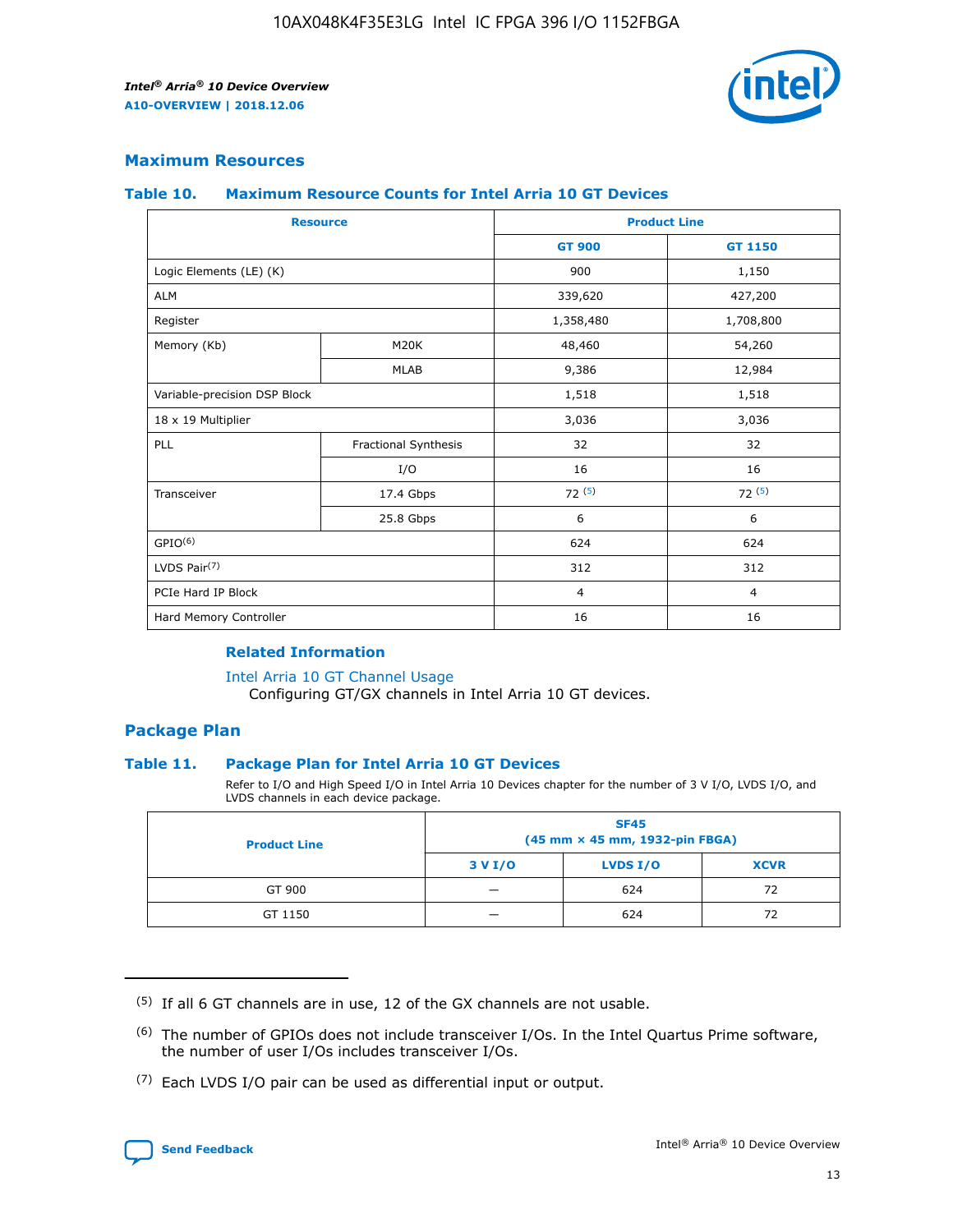

#### **Related Information**

[I/O and High-Speed Differential I/O Interfaces in Intel Arria 10 Devices chapter, Intel](https://www.intel.com/content/www/us/en/programmable/documentation/sam1403482614086.html#sam1403482030321) [Arria 10 Device Handbook](https://www.intel.com/content/www/us/en/programmable/documentation/sam1403482614086.html#sam1403482030321)

Provides the number of 3 V and LVDS I/Os, and LVDS channels for each Intel Arria 10 device package.

# **Intel Arria 10 SX**

This section provides the available options, maximum resource counts, and package plan for the Intel Arria 10 SX devices.

The information in this section is correct at the time of publication. For the latest information and to get more details, refer to the Intel FPGA Product Selector.

#### **Related Information**

[Intel FPGA Product Selector](http://www.altera.com/products/selector/psg-selector.html) Provides the latest information on Intel products.

## **Available Options**

#### **Figure 3. Sample Ordering Code and Available Options for Intel Arria 10 SX Devices**



#### **Related Information**

[Transceiver Performance for Intel Arria 10 GX/SX Devices](https://www.intel.com/content/www/us/en/programmable/documentation/mcn1413182292568.html#mcn1413213965502) Provides more information about the transceiver speed grade.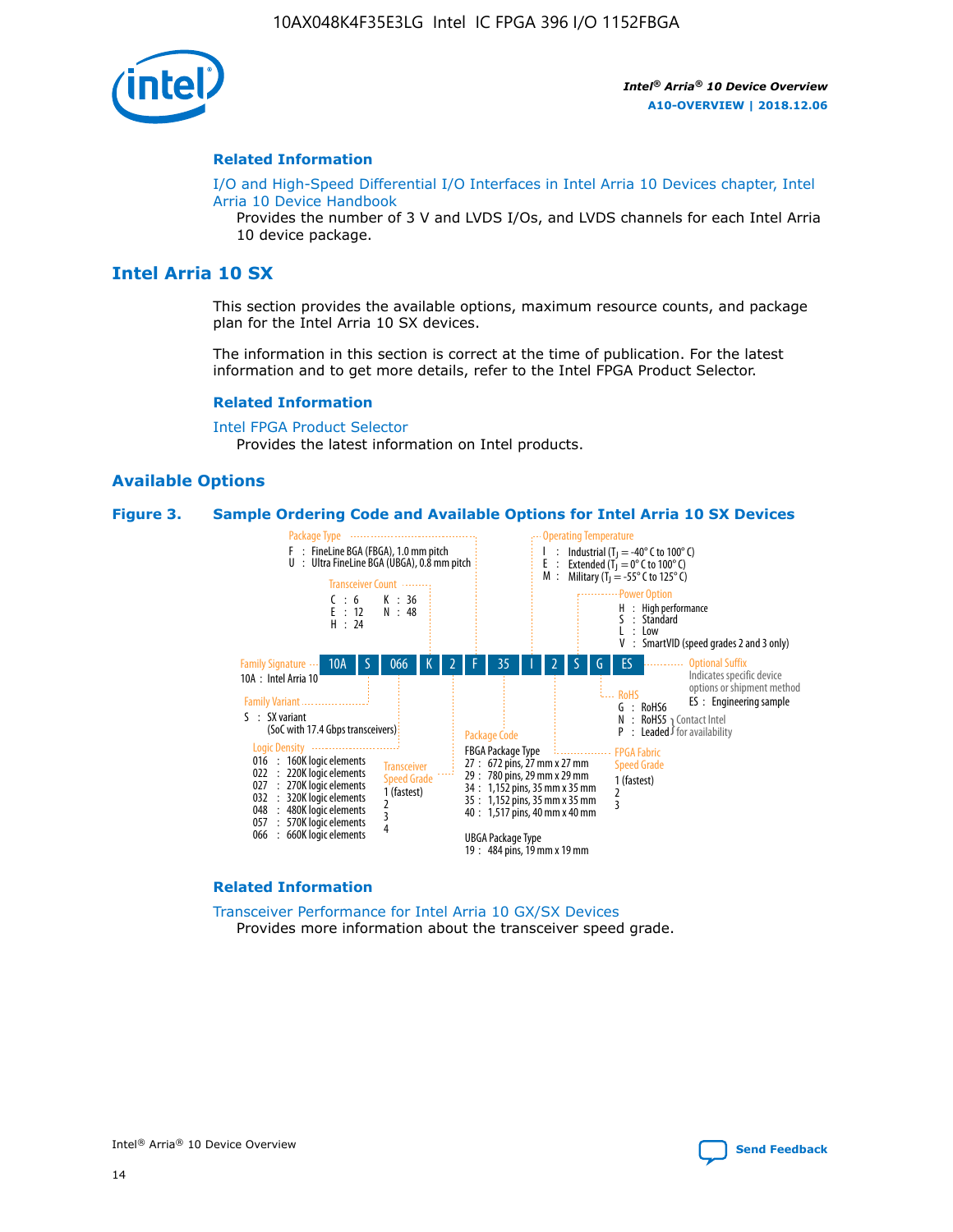

# **Maximum Resources**

## **Table 12. Maximum Resource Counts for Intel Arria 10 SX Devices**

|                                   | <b>Resource</b>         | <b>Product Line</b> |               |                |                |                |                |                |  |  |  |
|-----------------------------------|-------------------------|---------------------|---------------|----------------|----------------|----------------|----------------|----------------|--|--|--|
|                                   |                         | <b>SX 160</b>       | <b>SX 220</b> | <b>SX 270</b>  | <b>SX 320</b>  | <b>SX 480</b>  | <b>SX 570</b>  | <b>SX 660</b>  |  |  |  |
| Logic Elements (LE) (K)           |                         | 160                 | 220           | 270            | 320            | 480            | 570            | 660            |  |  |  |
| <b>ALM</b>                        |                         | 61,510              | 80,330        | 101,620        | 119,900        | 183,590        | 217,080        | 251,680        |  |  |  |
| Register                          |                         | 246,040             | 321,320       | 406,480        | 479,600        | 734,360        | 868,320        | 1,006,720      |  |  |  |
| Memory (Kb)                       | M <sub>20</sub> K       | 8,800               | 11,740        | 15,000         | 17,820         | 28,620         | 36,000         | 42,620         |  |  |  |
|                                   | <b>MLAB</b>             | 1,050               | 1,690         | 2,452          | 2,727          | 4,164          | 5,096          | 5,788          |  |  |  |
| Variable-precision DSP Block      |                         | 156                 | 192           | 830            | 985            | 1,368          | 1,523          | 1,687          |  |  |  |
| 18 x 19 Multiplier                |                         | 312                 | 384           | 1,660          | 1,970          | 2,736          | 3,046          | 3,374          |  |  |  |
| <b>PLL</b>                        | Fractional<br>Synthesis | 6                   | 6             | 8              | 8              | 12             | 16             | 16             |  |  |  |
|                                   | I/O                     | 6                   | 6             | 8              | 8              | 12             | 16             | 16             |  |  |  |
| 17.4 Gbps Transceiver             |                         | 12                  | 12            | 24             | 24             | 36             | 48             | 48             |  |  |  |
| GPIO <sup>(8)</sup>               |                         | 288                 | 288           | 384            | 384            | 492            | 696            | 696            |  |  |  |
| LVDS Pair $(9)$                   |                         | 120                 | 120           | 168            | 168            | 174            | 324            | 324            |  |  |  |
| PCIe Hard IP Block                |                         | $\mathbf{1}$        | $\mathbf{1}$  | $\overline{2}$ | $\overline{2}$ | $\overline{2}$ | $\overline{2}$ | $\overline{2}$ |  |  |  |
| Hard Memory Controller            |                         | 6                   | 6             | 8              | 8              | 12             | 16             | 16             |  |  |  |
| ARM Cortex-A9 MPCore<br>Processor |                         | Yes                 | Yes           | Yes            | Yes            | Yes            | Yes            | Yes            |  |  |  |

# **Package Plan**

## **Table 13. Package Plan for Intel Arria 10 SX Devices (U19, F27, F29, and F34)**

Refer to I/O and High Speed I/O in Intel Arria 10 Devices chapter for the number of 3 V I/O, LVDS I/O, and LVDS channels in each device package.

| <b>Product Line</b> | <b>U19</b><br>$(19 \text{ mm} \times 19 \text{ mm})$<br>484-pin UBGA) |                    | <b>F27</b><br>$(27 \text{ mm} \times 27 \text{ mm})$<br>672-pin FBGA) |           | <b>F29</b><br>$(29$ mm $\times$ 29 mm,<br>780-pin FBGA) |             |            | <b>F34</b><br>$(35 \text{ mm} \times 35 \text{ mm})$<br>1152-pin FBGA) |             |           |                    |             |
|---------------------|-----------------------------------------------------------------------|--------------------|-----------------------------------------------------------------------|-----------|---------------------------------------------------------|-------------|------------|------------------------------------------------------------------------|-------------|-----------|--------------------|-------------|
|                     | 3V<br>I/O                                                             | <b>LVDS</b><br>I/O | <b>XCVR</b>                                                           | 3V<br>I/O | <b>LVDS</b><br>I/O                                      | <b>XCVR</b> | 3 V<br>I/O | <b>LVDS</b><br>I/O                                                     | <b>XCVR</b> | 3V<br>I/O | <b>LVDS</b><br>I/O | <b>XCVR</b> |
| SX 160              | 48                                                                    | 144                | 6                                                                     | 48        | 192                                                     | 12          | 48         | 240                                                                    | 12          | –         |                    |             |
| SX 220              | 48                                                                    | 144                | 6                                                                     | 48        | 192                                                     | 12          | 48         | 240                                                                    | 12          |           |                    |             |
| SX 270              |                                                                       |                    |                                                                       | 48        | 192                                                     | 12          | 48         | 312                                                                    | 12          | 48        | 336                | 24          |
| SX 320              |                                                                       |                    |                                                                       | 48        | 192                                                     | 12          | 48         | 312                                                                    | 12          | 48        | 336                | 24          |
|                     | continued                                                             |                    |                                                                       |           |                                                         |             |            |                                                                        |             |           |                    |             |

 $(8)$  The number of GPIOs does not include transceiver I/Os. In the Intel Quartus Prime software, the number of user I/Os includes transceiver I/Os.

 $(9)$  Each LVDS I/O pair can be used as differential input or output.

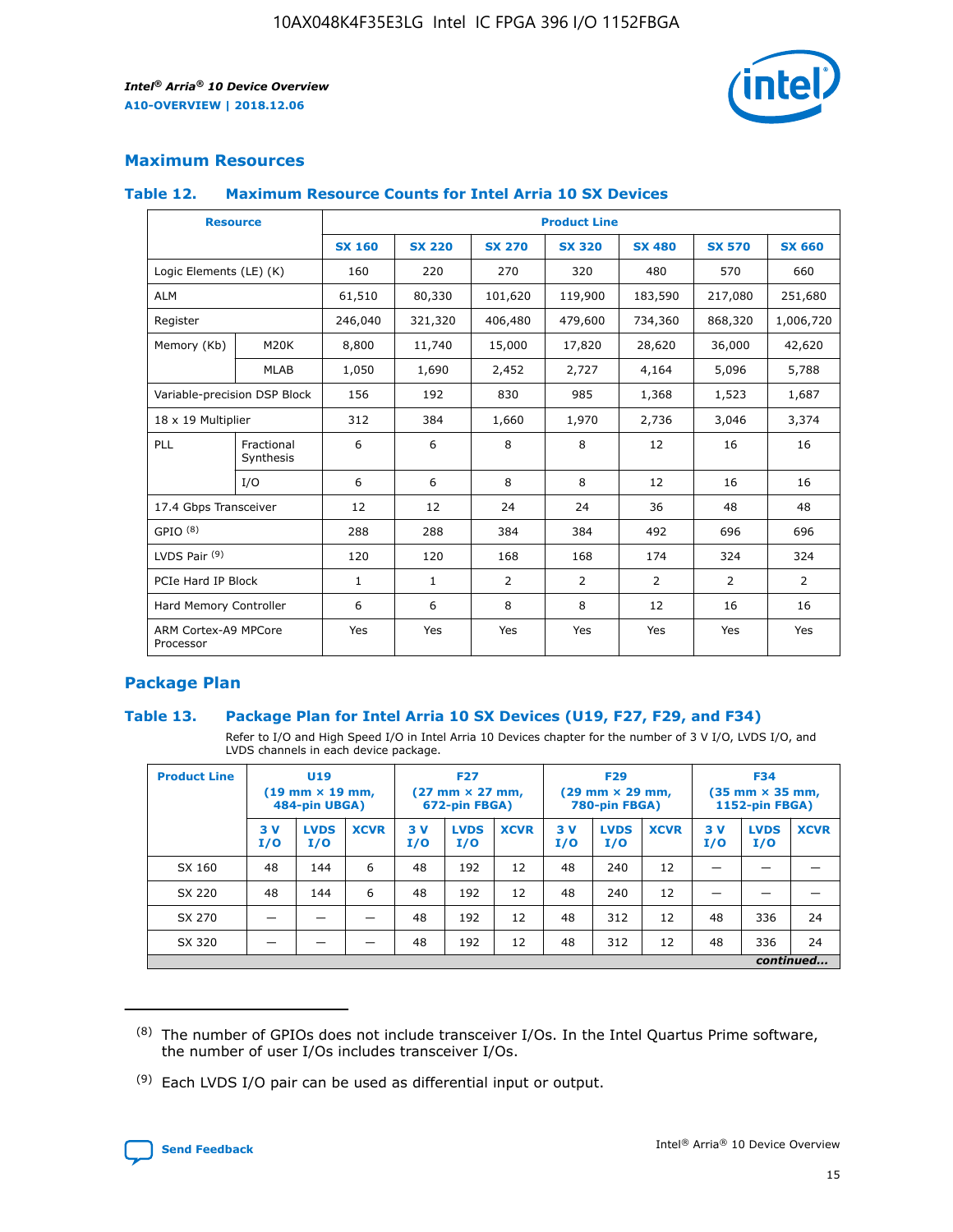

| <b>Product Line</b> | U <sub>19</sub><br>$(19 \text{ mm} \times 19 \text{ mm})$<br>484-pin UBGA) |                    | <b>F27</b><br>$(27 \text{ mm} \times 27 \text{ mm})$<br>672-pin FBGA) |           | <b>F29</b><br>$(29 \text{ mm} \times 29 \text{ mm})$<br>780-pin FBGA) |             |           | <b>F34</b><br>$(35$ mm $\times$ 35 mm,<br><b>1152-pin FBGA)</b> |             |           |                    |             |
|---------------------|----------------------------------------------------------------------------|--------------------|-----------------------------------------------------------------------|-----------|-----------------------------------------------------------------------|-------------|-----------|-----------------------------------------------------------------|-------------|-----------|--------------------|-------------|
|                     | 3V<br>I/O                                                                  | <b>LVDS</b><br>I/O | <b>XCVR</b>                                                           | 3V<br>I/O | <b>LVDS</b><br>I/O                                                    | <b>XCVR</b> | 3V<br>I/O | <b>LVDS</b><br>I/O                                              | <b>XCVR</b> | 3V<br>I/O | <b>LVDS</b><br>I/O | <b>XCVR</b> |
| SX 480              |                                                                            |                    |                                                                       |           |                                                                       |             | 48        | 312                                                             | 12          | 48        | 444                | 24          |
| SX 570              |                                                                            |                    |                                                                       |           |                                                                       |             |           |                                                                 |             | 48        | 444                | 24          |
| SX 660              |                                                                            |                    |                                                                       |           |                                                                       |             |           |                                                                 |             | 48        | 444                | 24          |

## **Table 14. Package Plan for Intel Arria 10 SX Devices (F35, KF40, and NF40)**

Refer to I/O and High Speed I/O in Intel Arria 10 Devices chapter for the number of 3 V I/O, LVDS I/O, and LVDS channels in each device package.

| <b>Product Line</b> | <b>F35</b><br>$(35 \text{ mm} \times 35 \text{ mm})$<br><b>1152-pin FBGA)</b> |          |             |                                           | <b>KF40</b><br>(40 mm × 40 mm,<br>1517-pin FBGA) |    | <b>NF40</b><br>$(40 \text{ mm} \times 40 \text{ mm})$<br>1517-pin FBGA) |          |             |  |
|---------------------|-------------------------------------------------------------------------------|----------|-------------|-------------------------------------------|--------------------------------------------------|----|-------------------------------------------------------------------------|----------|-------------|--|
|                     | 3 V I/O                                                                       | LVDS I/O | <b>XCVR</b> | <b>LVDS I/O</b><br><b>XCVR</b><br>3 V I/O |                                                  |    | 3 V I/O                                                                 | LVDS I/O | <b>XCVR</b> |  |
| SX 270              | 48                                                                            | 336      | 24          |                                           |                                                  |    |                                                                         |          |             |  |
| SX 320              | 48                                                                            | 336      | 24          |                                           |                                                  |    |                                                                         |          |             |  |
| SX 480              | 48                                                                            | 348      | 36          |                                           |                                                  |    |                                                                         |          |             |  |
| SX 570              | 48                                                                            | 348      | 36          | 96                                        | 600                                              | 36 | 48                                                                      | 540      | 48          |  |
| SX 660              | 48                                                                            | 348      | 36          | 96                                        | 600                                              | 36 | 48                                                                      | 540      | 48          |  |

# **Related Information**

[I/O and High-Speed Differential I/O Interfaces in Intel Arria 10 Devices chapter, Intel](https://www.intel.com/content/www/us/en/programmable/documentation/sam1403482614086.html#sam1403482030321) [Arria 10 Device Handbook](https://www.intel.com/content/www/us/en/programmable/documentation/sam1403482614086.html#sam1403482030321)

Provides the number of 3 V and LVDS I/Os, and LVDS channels for each Intel Arria 10 device package.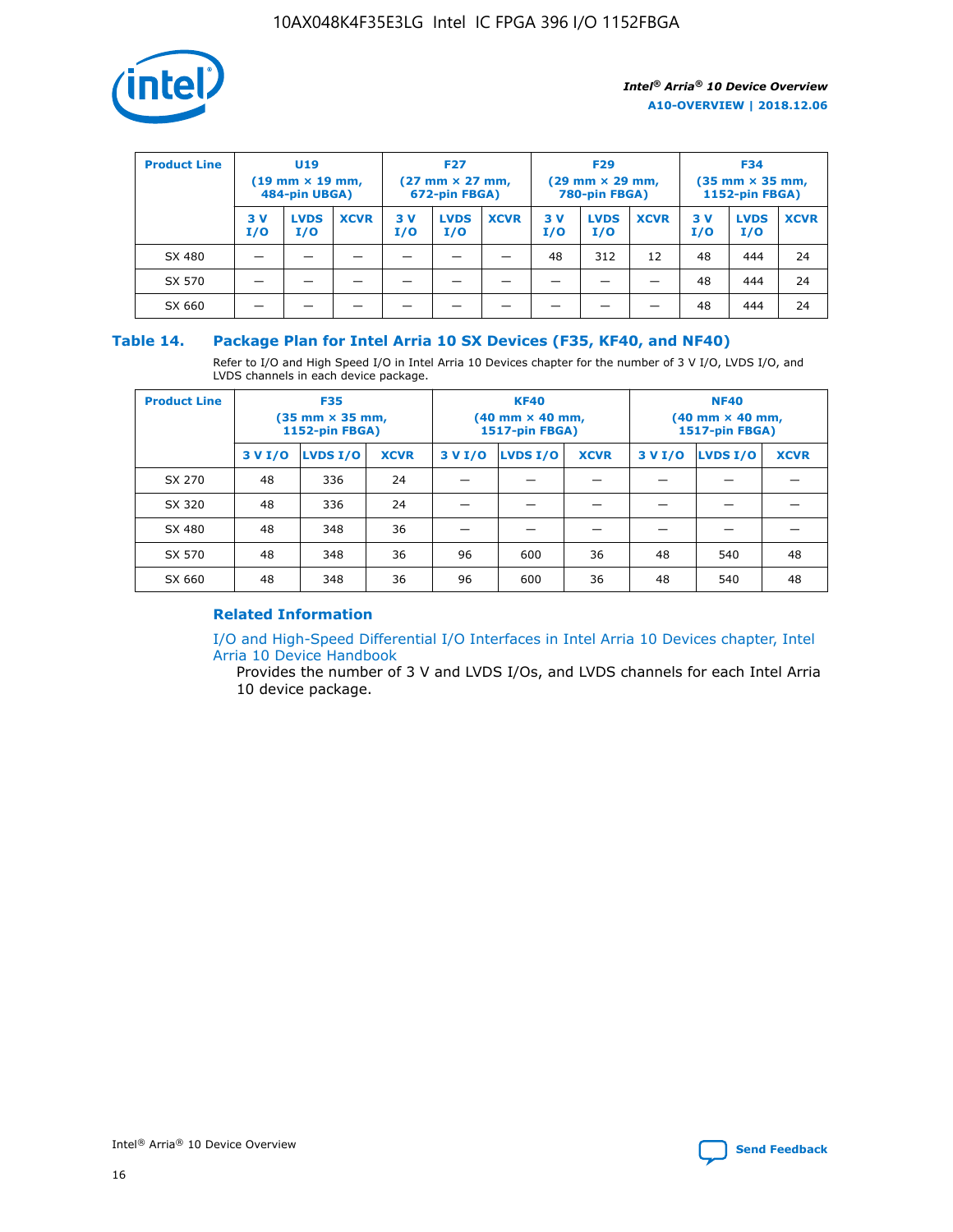

# **I/O Vertical Migration for Intel Arria 10 Devices**

#### **Figure 4. Migration Capability Across Intel Arria 10 Product Lines**

- The arrows indicate the migration paths. The devices included in each vertical migration path are shaded. Devices with fewer resources in the same path have lighter shades.
- To achieve the full I/O migration across product lines in the same migration path, restrict I/Os and transceivers usage to match the product line with the lowest I/O and transceiver counts.
- An LVDS I/O bank in the source device may be mapped to a 3 V I/O bank in the target device. To use memory interface clock frequency higher than 533 MHz, assign external memory interface pins only to banks that are LVDS I/O in both devices.
- There may be nominal 0.15 mm package height difference between some product lines in the same package type.
	- **Variant Product Line Package U19 F27 F29 F34 F35 KF40 NF40 RF40 NF45 SF45 UF45** Intel® Arria® 10 GX GX 160 GX 220 GX 270 GX 320 GX 480 GX 570 GX 660 GX 900 GX 1150 Intel Arria 10 GT GT 900 GT 1150 Intel Arria 10 SX SX 160 SX 220 SX 270 SX 320 SX 480 SX 570 SX 660
- Some migration paths are not shown in the Intel Quartus Prime software **Pin Migration View**.

*Note:* To verify the pin migration compatibility, use the **Pin Migration View** window in the Intel Quartus Prime software Pin Planner.

# **Adaptive Logic Module**

Intel Arria 10 devices use a 20 nm ALM as the basic building block of the logic fabric.

The ALM architecture is the same as the previous generation FPGAs, allowing for efficient implementation of logic functions and easy conversion of IP between the device generations.

The ALM, as shown in following figure, uses an 8-input fracturable look-up table (LUT) with four dedicated registers to help improve timing closure in register-rich designs and achieve an even higher design packing capability than the traditional two-register per LUT architecture.

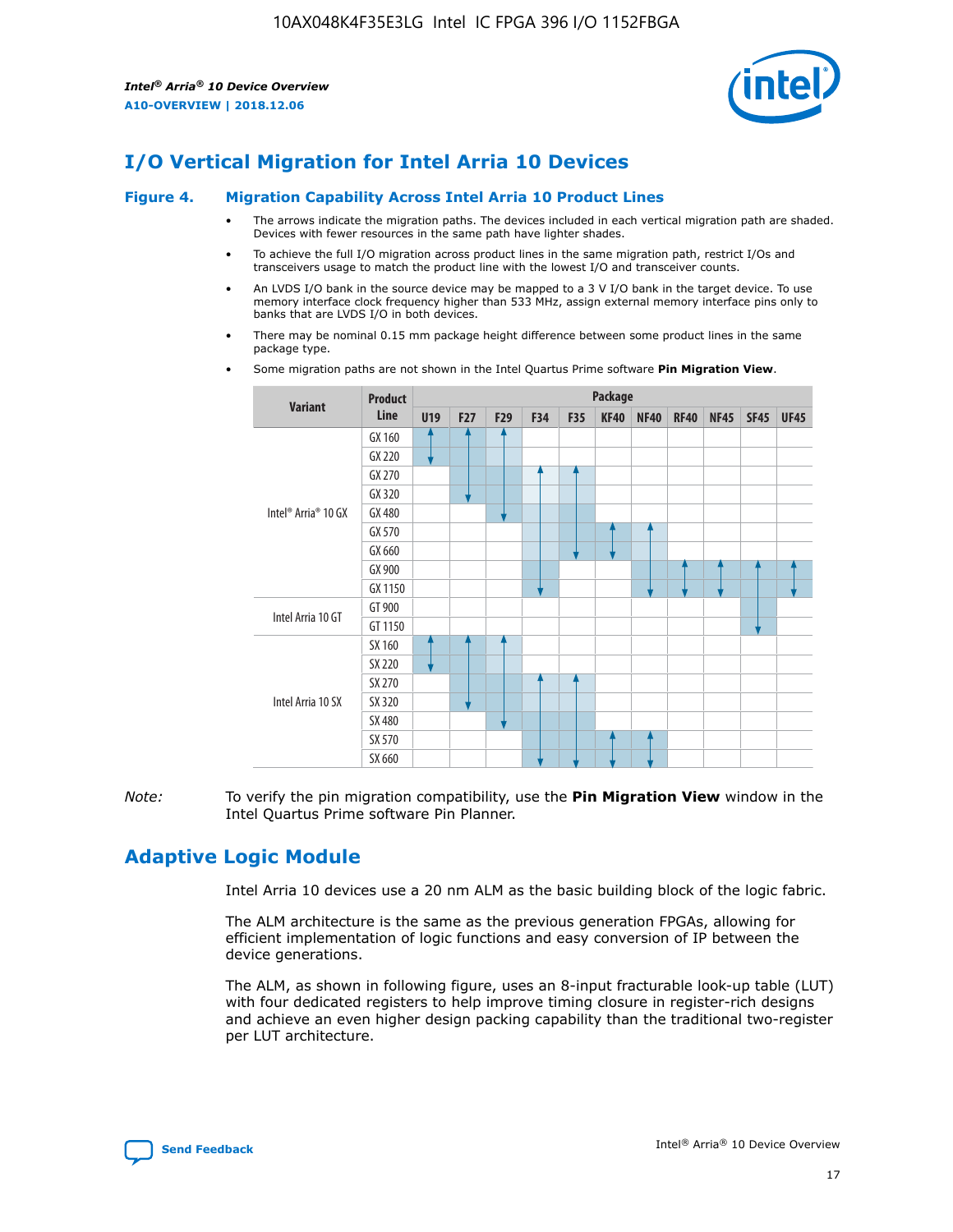

**Figure 5. ALM for Intel Arria 10 Devices**



The Intel Quartus Prime software optimizes your design according to the ALM logic structure and automatically maps legacy designs into the Intel Arria 10 ALM architecture.

# **Variable-Precision DSP Block**

The Intel Arria 10 variable precision DSP blocks support fixed-point arithmetic and floating-point arithmetic.

Features for fixed-point arithmetic:

- High-performance, power-optimized, and fully registered multiplication operations
- 18-bit and 27-bit word lengths
- Two 18 x 19 multipliers or one 27 x 27 multiplier per DSP block
- Built-in addition, subtraction, and 64-bit double accumulation register to combine multiplication results
- Cascading 19-bit or 27-bit when pre-adder is disabled and cascading 18-bit when pre-adder is used to form the tap-delay line for filtering applications
- Cascading 64-bit output bus to propagate output results from one block to the next block without external logic support
- Hard pre-adder supported in 19-bit and 27-bit modes for symmetric filters
- Internal coefficient register bank in both 18-bit and 27-bit modes for filter implementation
- 18-bit and 27-bit systolic finite impulse response (FIR) filters with distributed output adder
- Biased rounding support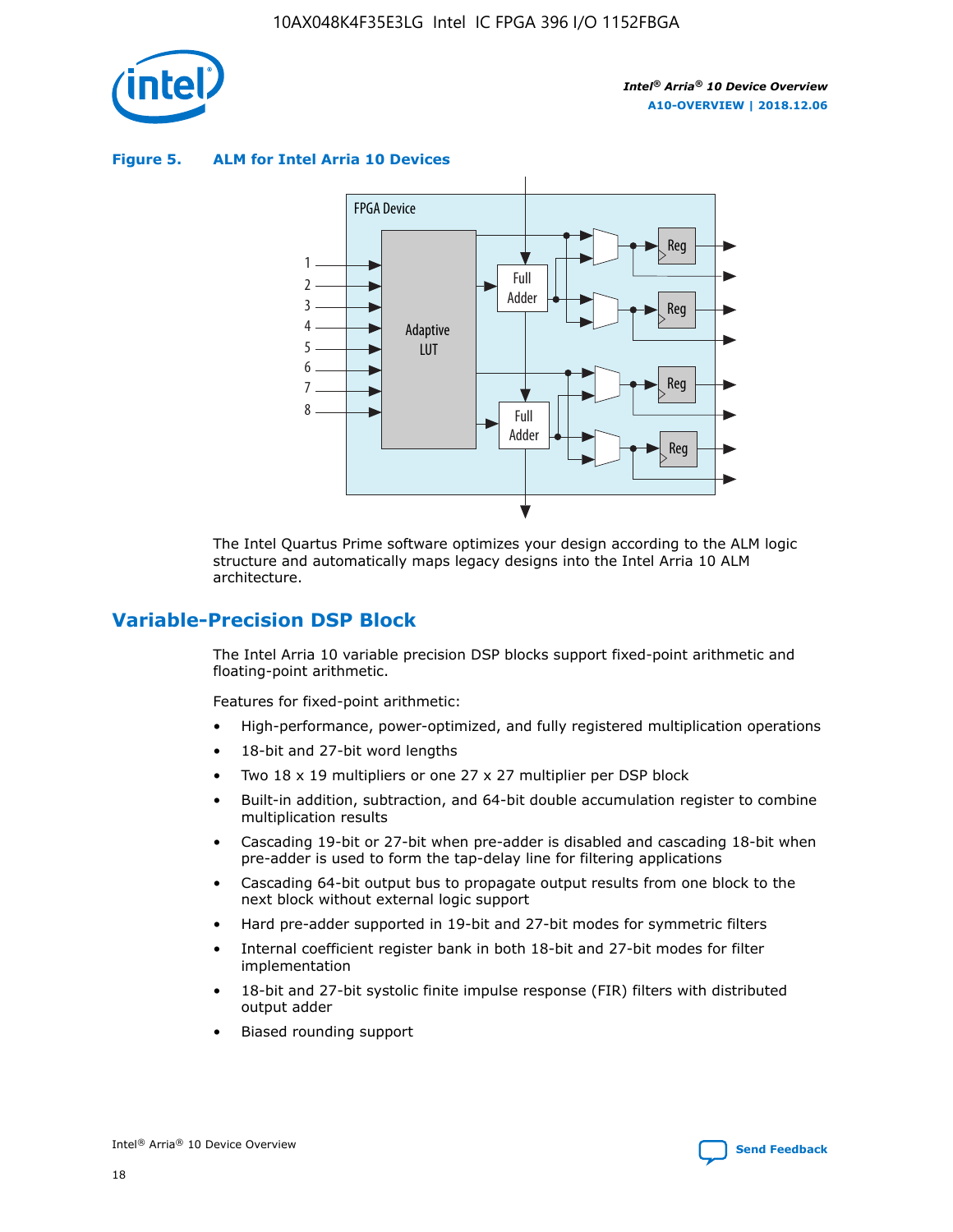

Features for floating-point arithmetic:

- A completely hardened architecture that supports multiplication, addition, subtraction, multiply-add, and multiply-subtract
- Multiplication with accumulation capability and a dynamic accumulator reset control
- Multiplication with cascade summation capability
- Multiplication with cascade subtraction capability
- Complex multiplication
- Direct vector dot product
- Systolic FIR filter

## **Table 15. Variable-Precision DSP Block Configurations for Intel Arria 10 Devices**

| <b>Usage Example</b>                                       | <b>Multiplier Size (Bit)</b>    | <b>DSP Block Resources</b> |
|------------------------------------------------------------|---------------------------------|----------------------------|
| Medium precision fixed point                               | Two 18 x 19                     |                            |
| High precision fixed or Single precision<br>floating point | One 27 x 27                     |                            |
| Fixed point FFTs                                           | One 19 x 36 with external adder |                            |
| Very high precision fixed point                            | One 36 x 36 with external adder |                            |
| Double precision floating point                            | One 54 x 54 with external adder | 4                          |

#### **Table 16. Resources for Fixed-Point Arithmetic in Intel Arria 10 Devices**

The table lists the variable-precision DSP resources by bit precision for each Intel Arria 10 device.

| <b>Variant</b>               | <b>Product Line</b> | Variable-<br>precision | <b>Independent Input and Output</b><br><b>Multiplications Operator</b> |                                     | 18 x 19<br><b>Multiplier</b>    | $18 \times 18$<br><b>Multiplier</b>                |
|------------------------------|---------------------|------------------------|------------------------------------------------------------------------|-------------------------------------|---------------------------------|----------------------------------------------------|
|                              |                     | <b>DSP Block</b>       | 18 x 19<br><b>Multiplier</b>                                           | $27 \times 27$<br><b>Multiplier</b> | <b>Adder Sum</b><br><b>Mode</b> | <b>Adder</b><br><b>Summed with</b><br>36 bit Input |
| AIntel Arria 10<br><b>GX</b> | GX 160              | 156                    | 312                                                                    | 156                                 | 156                             | 156                                                |
|                              | GX 220              | 192                    | 384                                                                    | 192                                 | 192                             | 192                                                |
|                              | GX 270              | 830                    | 1,660                                                                  | 830                                 | 830                             | 830                                                |
|                              | GX 320              | 984                    | 1,968                                                                  | 984                                 | 984                             | 984                                                |
|                              | GX 480              | 1,368                  | 2,736                                                                  | 1,368                               | 1,368                           | 1,368                                              |
|                              | GX 570              | 1,523                  | 3,046                                                                  | 1,523                               | 1,523                           | 1,523                                              |
|                              | GX 660              | 1,687                  | 3,374                                                                  | 1,687                               | 1,687                           | 1,687                                              |
|                              | GX 900              | 1,518                  | 3,036                                                                  | 1,518                               | 1,518                           | 1,518                                              |
|                              | GX 1150             | 1,518                  | 3,036                                                                  | 1,518                               | 1,518                           | 1,518                                              |
| Intel Arria 10               | GT 900              | 1,518                  | 3,036                                                                  | 1,518                               | 1,518                           | 1,518                                              |
| GT                           | GT 1150             | 1,518                  | 3,036                                                                  | 1,518                               | 1,518                           | 1,518                                              |
| Intel Arria 10               | SX 160              | 156                    | 312                                                                    | 156                                 | 156                             | 156                                                |
| <b>SX</b>                    | SX 220              | 192                    | 384                                                                    | 192                                 | 192                             | 192                                                |
|                              | SX 270              | 830                    | 1,660                                                                  | 830                                 | 830                             | 830                                                |
|                              |                     |                        |                                                                        |                                     |                                 | continued                                          |

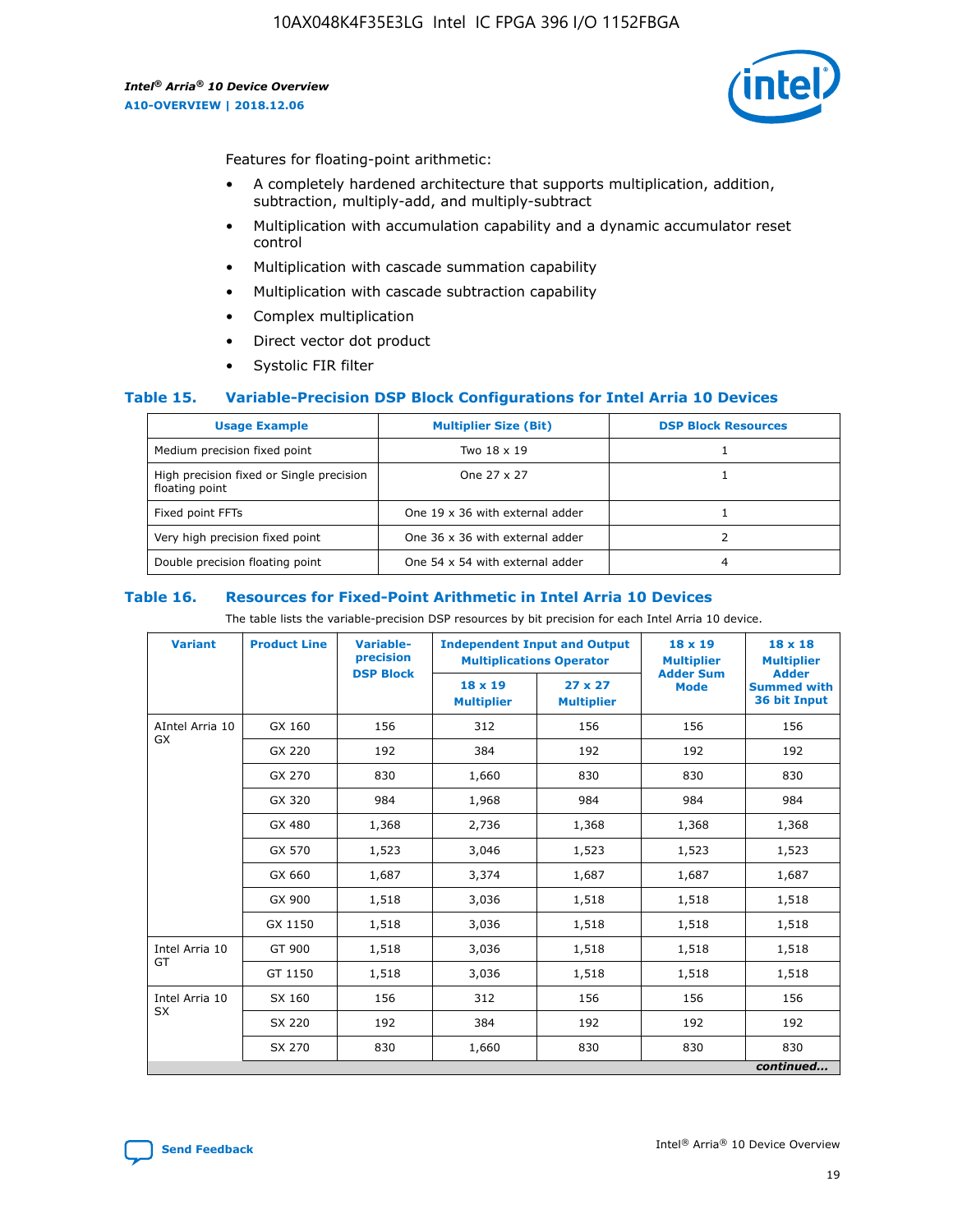

| <b>Variant</b> | <b>Product Line</b> | <b>Variable-</b><br>precision<br><b>DSP Block</b> | <b>Independent Input and Output</b><br><b>Multiplications Operator</b> |                                     | $18 \times 19$<br><b>Multiplier</b><br><b>Adder Sum</b> | $18 \times 18$<br><b>Multiplier</b><br><b>Adder</b> |  |
|----------------|---------------------|---------------------------------------------------|------------------------------------------------------------------------|-------------------------------------|---------------------------------------------------------|-----------------------------------------------------|--|
|                |                     |                                                   | $18 \times 19$<br><b>Multiplier</b>                                    | $27 \times 27$<br><b>Multiplier</b> | <b>Mode</b>                                             | <b>Summed with</b><br>36 bit Input                  |  |
|                | SX 320              | 984                                               | 1,968                                                                  | 984                                 | 984                                                     | 984                                                 |  |
|                | SX 480              | 1,368                                             | 2,736                                                                  | 1,368                               | 1,368                                                   | 1,368                                               |  |
|                | SX 570              | 1,523                                             | 3,046                                                                  | 1,523                               | 1,523                                                   | 1,523                                               |  |
|                | SX 660              | 1,687                                             | 3,374                                                                  | 1,687                               | 1,687                                                   | 1,687                                               |  |

# **Table 17. Resources for Floating-Point Arithmetic in Intel Arria 10 Devices**

The table lists the variable-precision DSP resources by bit precision for each Intel Arria 10 device.

| <b>Variant</b> | <b>Product Line</b> | <b>Variable-</b><br>precision<br><b>DSP Block</b> | <b>Single</b><br><b>Precision</b><br><b>Floating-Point</b><br><b>Multiplication</b><br><b>Mode</b> | <b>Single-Precision</b><br><b>Floating-Point</b><br><b>Adder Mode</b> | Single-<br><b>Precision</b><br><b>Floating-Point</b><br><b>Multiply</b><br><b>Accumulate</b><br><b>Mode</b> | <b>Peak</b><br><b>Giga Floating-</b><br><b>Point</b><br><b>Operations</b><br>per Second<br>(GFLOPs) |
|----------------|---------------------|---------------------------------------------------|----------------------------------------------------------------------------------------------------|-----------------------------------------------------------------------|-------------------------------------------------------------------------------------------------------------|-----------------------------------------------------------------------------------------------------|
| Intel Arria 10 | GX 160              | 156                                               | 156                                                                                                | 156                                                                   | 156                                                                                                         | 140                                                                                                 |
| GX             | GX 220              | 192                                               | 192                                                                                                | 192                                                                   | 192                                                                                                         | 173                                                                                                 |
|                | GX 270              | 830                                               | 830                                                                                                | 830                                                                   | 830                                                                                                         | 747                                                                                                 |
|                | GX 320              | 984                                               | 984                                                                                                | 984                                                                   | 984                                                                                                         | 886                                                                                                 |
|                | GX 480              | 1,369                                             | 1,368                                                                                              | 1,368                                                                 | 1,368                                                                                                       | 1,231                                                                                               |
|                | GX 570              | 1,523                                             | 1,523                                                                                              | 1,523                                                                 | 1,523                                                                                                       | 1,371                                                                                               |
|                | GX 660              | 1,687                                             | 1,687                                                                                              | 1,687                                                                 | 1,687                                                                                                       | 1,518                                                                                               |
|                | GX 900              | 1,518                                             | 1,518                                                                                              | 1,518                                                                 | 1,518                                                                                                       | 1,366                                                                                               |
|                | GX 1150             | 1,518                                             | 1,518                                                                                              | 1,518                                                                 | 1,518                                                                                                       | 1,366                                                                                               |
| Intel Arria 10 | GT 900              | 1,518                                             | 1,518                                                                                              | 1,518                                                                 | 1,518                                                                                                       | 1,366                                                                                               |
| GT             | GT 1150             | 1,518                                             | 1,518                                                                                              | 1,518                                                                 | 1,518                                                                                                       | 1,366                                                                                               |
| Intel Arria 10 | SX 160              | 156                                               | 156                                                                                                | 156                                                                   | 156                                                                                                         | 140                                                                                                 |
| <b>SX</b>      | SX 220              | 192                                               | 192                                                                                                | 192                                                                   | 192                                                                                                         | 173                                                                                                 |
|                | SX 270              | 830                                               | 830                                                                                                | 830                                                                   | 830                                                                                                         | 747                                                                                                 |
|                | SX 320              | 984                                               | 984                                                                                                | 984                                                                   | 984                                                                                                         | 886                                                                                                 |
|                | SX 480              | 1,369                                             | 1,368                                                                                              | 1,368                                                                 | 1,368                                                                                                       | 1,231                                                                                               |
|                | SX 570              | 1,523                                             | 1,523                                                                                              | 1,523                                                                 | 1,523                                                                                                       | 1,371                                                                                               |
|                | SX 660              | 1,687                                             | 1,687                                                                                              | 1,687                                                                 | 1,687                                                                                                       | 1,518                                                                                               |

# **Embedded Memory Blocks**

The embedded memory blocks in the devices are flexible and designed to provide an optimal amount of small- and large-sized memory arrays to fit your design requirements.

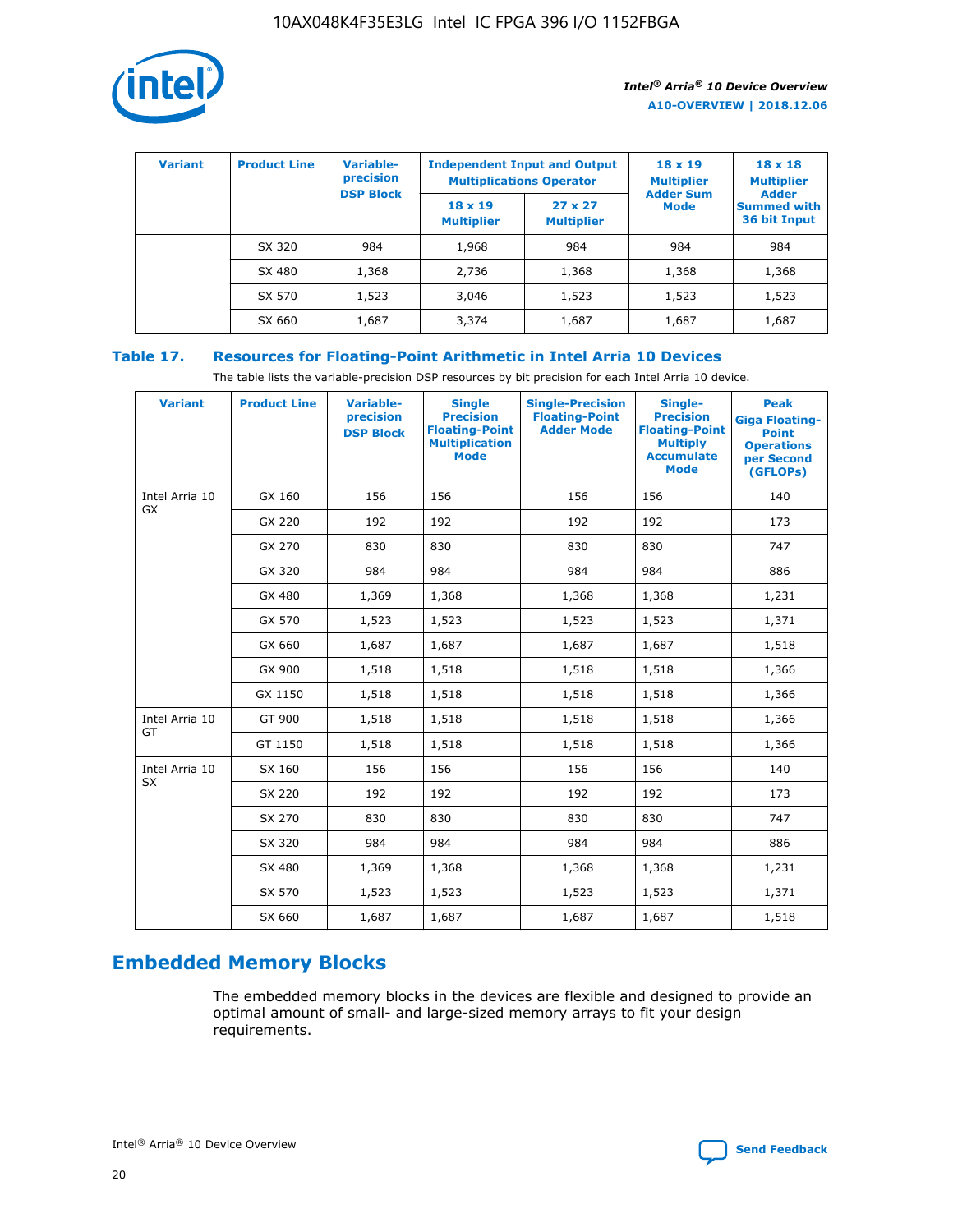

# **Types of Embedded Memory**

The Intel Arria 10 devices contain two types of memory blocks:

- 20 Kb M20K blocks—blocks of dedicated memory resources. The M20K blocks are ideal for larger memory arrays while still providing a large number of independent ports.
- 640 bit memory logic array blocks (MLABs)—enhanced memory blocks that are configured from dual-purpose logic array blocks (LABs). The MLABs are ideal for wide and shallow memory arrays. The MLABs are optimized for implementation of shift registers for digital signal processing (DSP) applications, wide and shallow FIFO buffers, and filter delay lines. Each MLAB is made up of ten adaptive logic modules (ALMs). In the Intel Arria 10 devices, you can configure these ALMs as ten 32 x 2 blocks, giving you one 32 x 20 simple dual-port SRAM block per MLAB.

# **Embedded Memory Capacity in Intel Arria 10 Devices**

|                   | <b>Product</b> |              | <b>M20K</b>         | <b>MLAB</b>  |                     | <b>Total RAM Bit</b> |
|-------------------|----------------|--------------|---------------------|--------------|---------------------|----------------------|
| <b>Variant</b>    | <b>Line</b>    | <b>Block</b> | <b>RAM Bit (Kb)</b> | <b>Block</b> | <b>RAM Bit (Kb)</b> | (Kb)                 |
| Intel Arria 10 GX | GX 160         | 440          | 8,800               | 1,680        | 1,050               | 9,850                |
|                   | GX 220         | 587          | 11,740              | 2,703        | 1,690               | 13,430               |
|                   | GX 270         | 750          | 15,000              | 3,922        | 2,452               | 17,452               |
|                   | GX 320         | 891          | 17,820              | 4,363        | 2,727               | 20,547               |
|                   | GX 480         | 1,431        | 28,620              | 6,662        | 4,164               | 32,784               |
|                   | GX 570         | 1,800        | 36,000              | 8,153        | 5,096               | 41,096               |
|                   | GX 660         | 2,131        | 42,620              | 9,260        | 5,788               | 48,408               |
|                   | GX 900         | 2,423        | 48,460              | 15,017       | 9,386               | 57,846               |
|                   | GX 1150        | 2,713        | 54,260              | 20,774       | 12,984              | 67,244               |
| Intel Arria 10 GT | GT 900         | 2,423        | 48,460              | 15,017       | 9,386               | 57,846               |
|                   | GT 1150        | 2,713        | 54,260              | 20,774       | 12,984              | 67,244               |
| Intel Arria 10 SX | SX 160         | 440          | 8,800               | 1,680        | 1,050               | 9,850                |
|                   | SX 220         | 587          | 11,740              | 2,703        | 1,690               | 13,430               |
|                   | SX 270         | 750          | 15,000              | 3,922        | 2,452               | 17,452               |
|                   | SX 320         | 891          | 17,820              | 4,363        | 2,727               | 20,547               |
|                   | SX 480         | 1,431        | 28,620              | 6,662        | 4,164               | 32,784               |
|                   | SX 570         | 1,800        | 36,000              | 8,153        | 5,096               | 41,096               |
|                   | SX 660         | 2,131        | 42,620              | 9,260        | 5,788               | 48,408               |

#### **Table 18. Embedded Memory Capacity and Distribution in Intel Arria 10 Devices**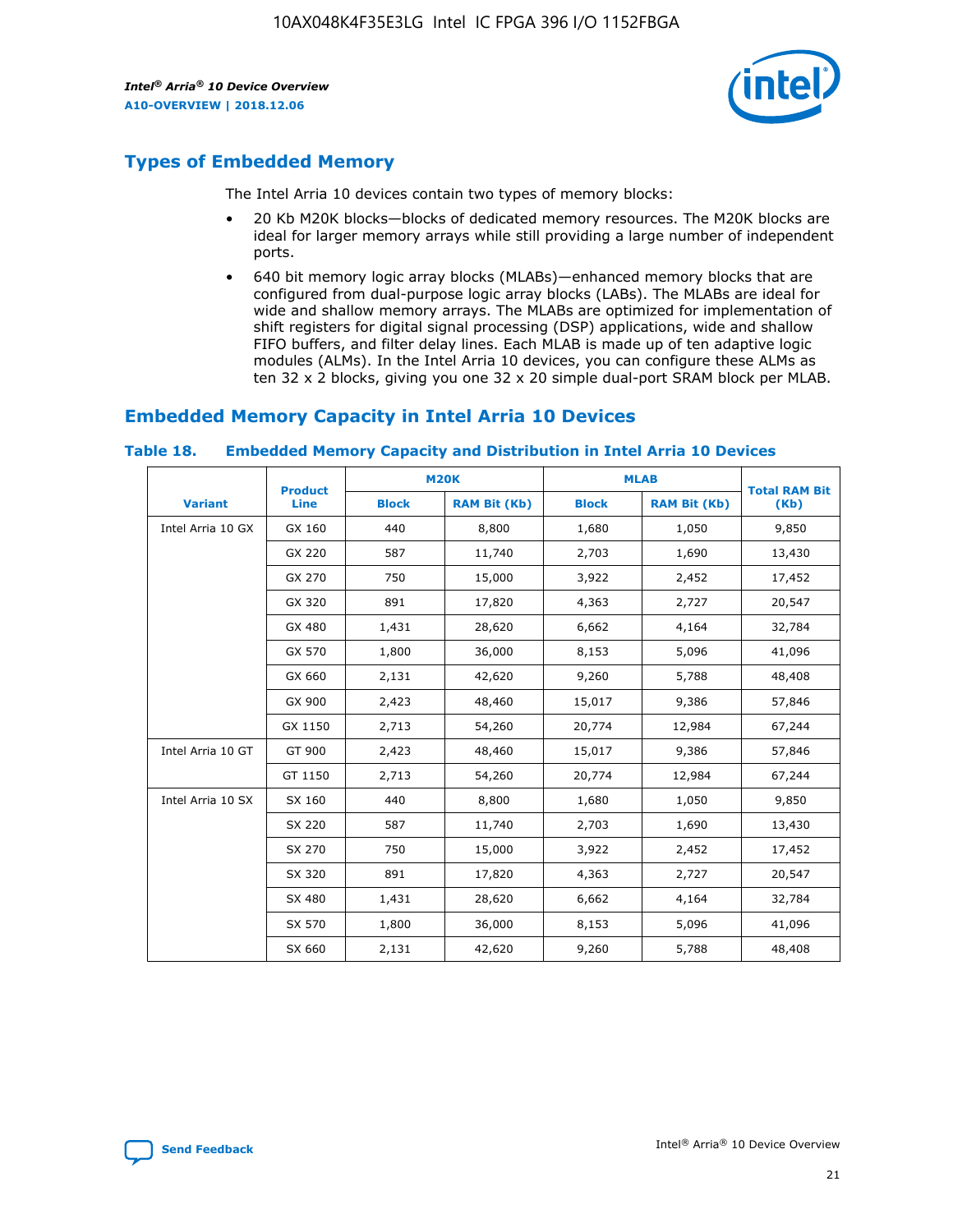

# **Embedded Memory Configurations for Single-port Mode**

#### **Table 19. Single-port Embedded Memory Configurations for Intel Arria 10 Devices**

This table lists the maximum configurations supported for single-port RAM and ROM modes.

| <b>Memory Block</b> | Depth (bits) | <b>Programmable Width</b> |
|---------------------|--------------|---------------------------|
| MLAB                | 32           | x16, x18, or x20          |
|                     | 64(10)       | x8, x9, x10               |
| M20K                | 512          | x40, x32                  |
|                     | 1K           | x20, x16                  |
|                     | 2K           | x10, x8                   |
|                     | 4K           | x5, x4                    |
|                     | 8K           | x2                        |
|                     | 16K          | x1                        |

# **Clock Networks and PLL Clock Sources**

The clock network architecture is based on Intel's global, regional, and peripheral clock structure. This clock structure is supported by dedicated clock input pins, fractional clock synthesis PLLs, and integer I/O PLLs.

# **Clock Networks**

The Intel Arria 10 core clock networks are capable of up to 800 MHz fabric operation across the full industrial temperature range. For the external memory interface, the clock network supports the hard memory controller with speeds up to 2,400 Mbps in a quarter-rate transfer.

To reduce power consumption, the Intel Quartus Prime software identifies all unused sections of the clock network and powers them down.

# **Fractional Synthesis and I/O PLLs**

Intel Arria 10 devices contain up to 32 fractional synthesis PLLs and up to 16 I/O PLLs that are available for both specific and general purpose uses in the core:

- Fractional synthesis PLLs—located in the column adjacent to the transceiver blocks
- I/O PLLs—located in each bank of the 48 I/Os

## **Fractional Synthesis PLLs**

You can use the fractional synthesis PLLs to:

- Reduce the number of oscillators that are required on your board
- Reduce the number of clock pins that are used in the device by synthesizing multiple clock frequencies from a single reference clock source

<sup>(10)</sup> Supported through software emulation and consumes additional MLAB blocks.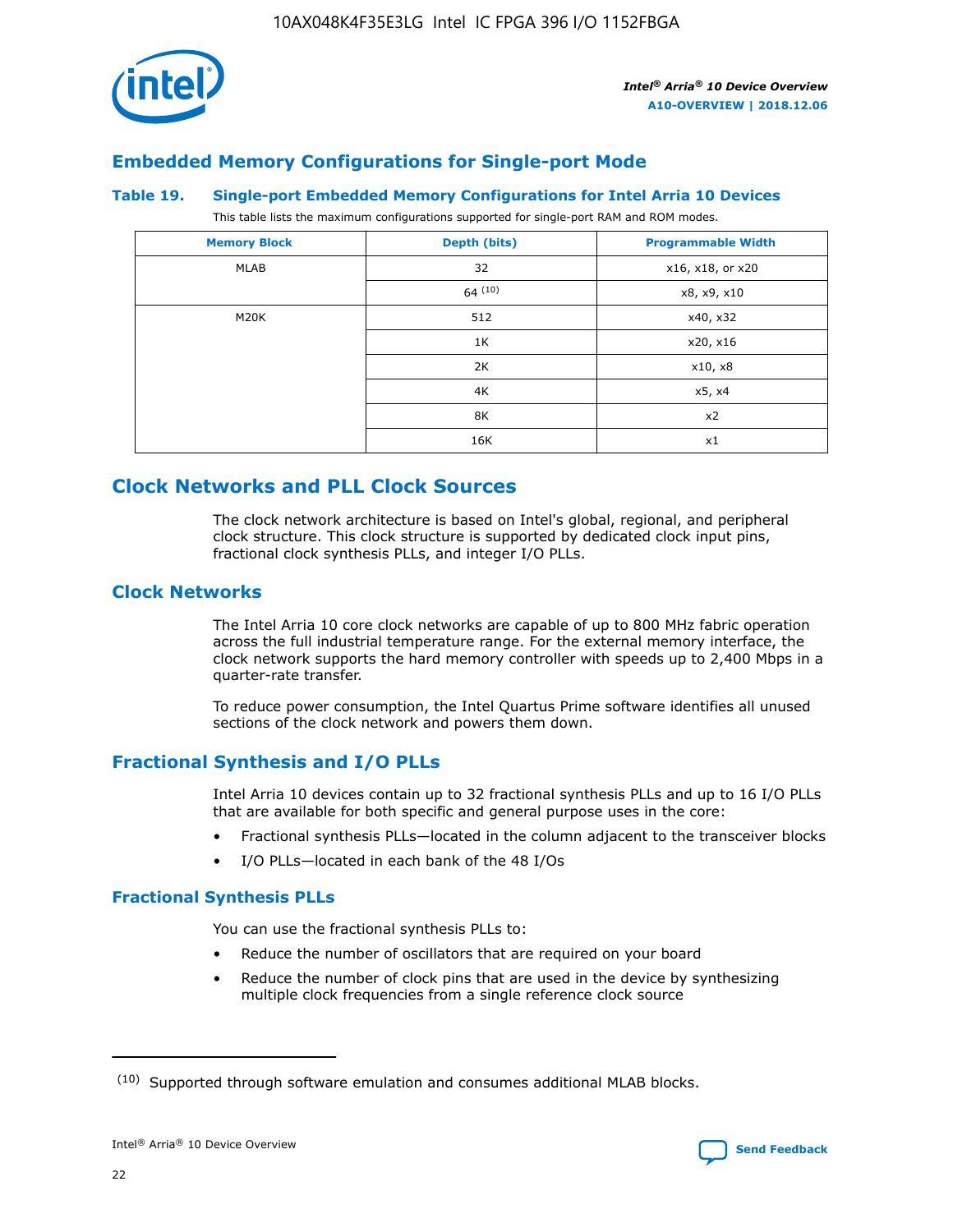

The fractional synthesis PLLs support the following features:

- Reference clock frequency synthesis for transceiver CMU and Advanced Transmit (ATX) PLLs
- Clock network delay compensation
- Zero-delay buffering
- Direct transmit clocking for transceivers
- Independently configurable into two modes:
	- Conventional integer mode equivalent to the general purpose PLL
	- Enhanced fractional mode with third order delta-sigma modulation
- PLL cascading

# **I/O PLLs**

The integer mode I/O PLLs are located in each bank of 48 I/Os. You can use the I/O PLLs to simplify the design of external memory and high-speed LVDS interfaces.

In each I/O bank, the I/O PLLs are adjacent to the hard memory controllers and LVDS SERDES. Because these PLLs are tightly coupled with the I/Os that need to use them, it makes it easier to close timing.

You can use the I/O PLLs for general purpose applications in the core such as clock network delay compensation and zero-delay buffering.

Intel Arria 10 devices support PLL-to-PLL cascading.

# **FPGA General Purpose I/O**

Intel Arria 10 devices offer highly configurable GPIOs. Each I/O bank contains 48 general purpose I/Os and a high-efficiency hard memory controller.

The following list describes the features of the GPIOs:

- Consist of 3 V I/Os for high-voltage application and LVDS I/Os for differential signaling
	- Up to two 3 V I/O banks, available in some devices, that support up to 3 V I/O standards
	- LVDS I/O banks that support up to 1.8 V I/O standards
- Support a wide range of single-ended and differential I/O interfaces
- LVDS speeds up to 1.6 Gbps
- Each LVDS pair of pins has differential input and output buffers, allowing you to configure the LVDS direction for each pair.
- Programmable bus hold and weak pull-up
- Programmable differential output voltage  $(V_{OD})$  and programmable pre-emphasis

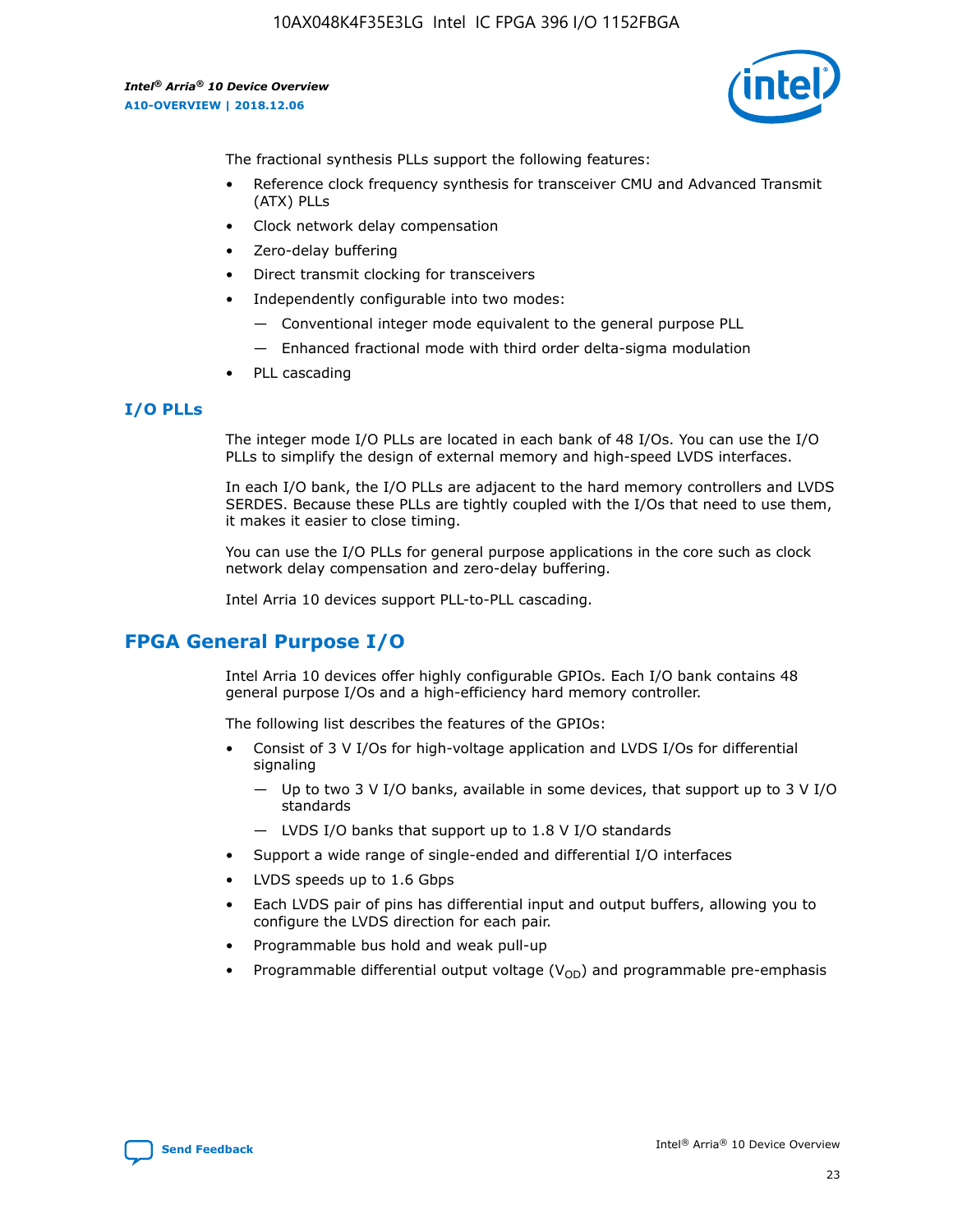

- Series (R<sub>S</sub>) and parallel (R<sub>T</sub>) on-chip termination (OCT) for all I/O banks with OCT calibration to limit the termination impedance variation
- On-chip dynamic termination that has the ability to swap between series and parallel termination, depending on whether there is read or write on a common bus for signal integrity
- Easy timing closure support using the hard read FIFO in the input register path, and delay-locked loop (DLL) delay chain with fine and coarse architecture

# **External Memory Interface**

Intel Arria 10 devices offer massive external memory bandwidth, with up to seven 32 bit DDR4 memory interfaces running at up to 2,400 Mbps. This bandwidth provides additional ease of design, lower power, and resource efficiencies of hardened highperformance memory controllers.

The memory interface within Intel Arria 10 FPGAs and SoCs delivers the highest performance and ease of use. You can configure up to a maximum width of 144 bits when using the hard or soft memory controllers. If required, you can bypass the hard memory controller and use a soft controller implemented in the user logic.

Each I/O contains a hardened DDR read/write path (PHY) capable of performing key memory interface functionality such as read/write leveling, FIFO buffering to lower latency and improve margin, timing calibration, and on-chip termination.

The timing calibration is aided by the inclusion of hard microcontrollers based on Intel's Nios® II technology, specifically tailored to control the calibration of multiple memory interfaces. This calibration allows the Intel Arria 10 device to compensate for any changes in process, voltage, or temperature either within the Intel Arria 10 device itself, or within the external memory device. The advanced calibration algorithms ensure maximum bandwidth and robust timing margin across all operating conditions.

In addition to parallel memory interfaces, Intel Arria 10 devices support serial memory technologies such as the Hybrid Memory Cube (HMC). The HMC is supported by the Intel Arria 10 high-speed serial transceivers which connect up to four HMC links, with each link running at data rates up to 15 Gbps.

## **Related Information**

#### [External Memory Interface Spec Estimator](http://www.altera.com/technology/memory/estimator/mem-emif-index.html)

Provides a parametric tool that allows you to find and compare the performance of the supported external memory interfaces in IntelFPGAs.

# **Memory Standards Supported by Intel Arria 10 Devices**

The I/Os are designed to provide high performance support for existing and emerging external memory standards.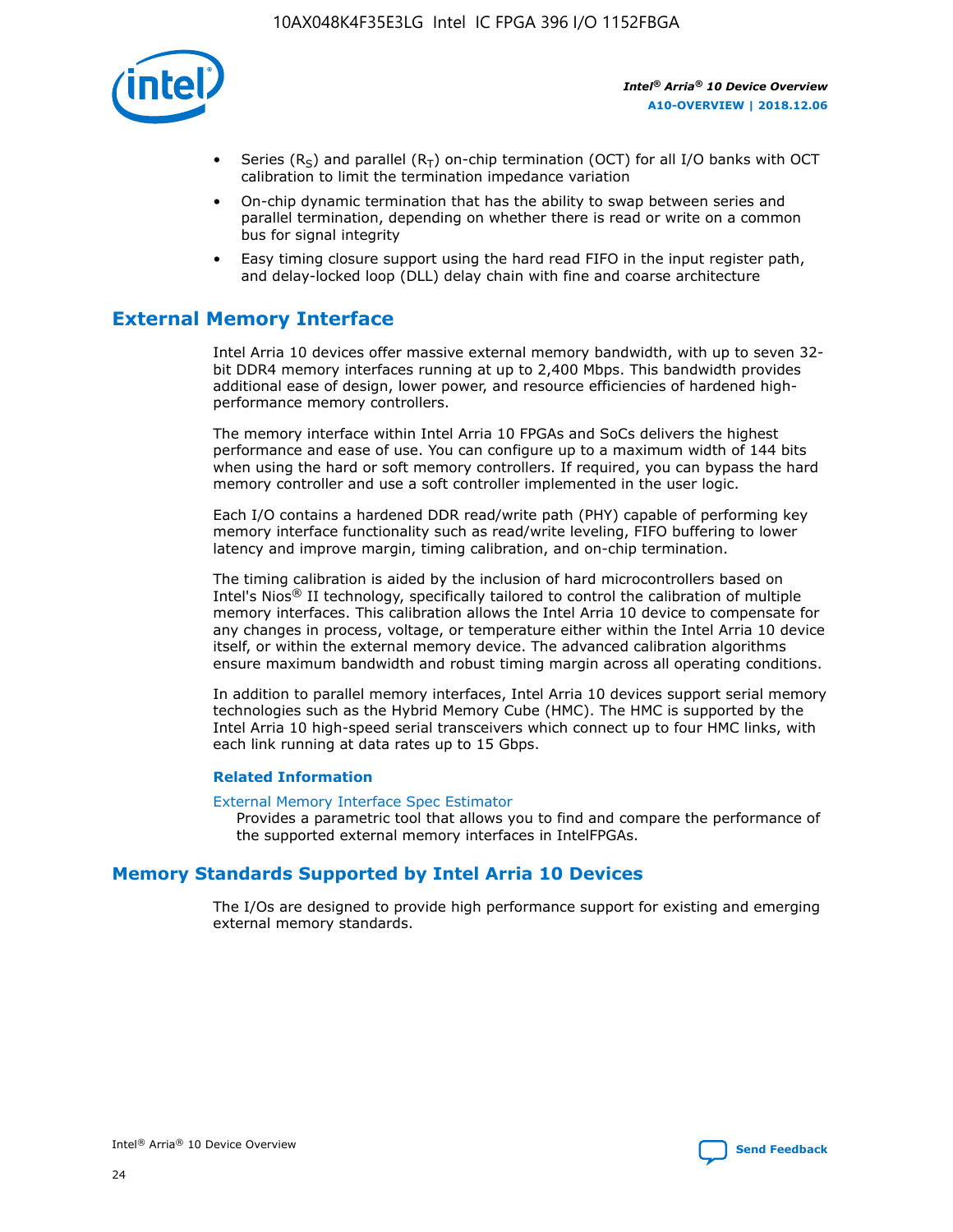

#### **Table 20. Memory Standards Supported by the Hard Memory Controller**

This table lists the overall capability of the hard memory controller. For specific details, refer to the External Memory Interface Spec Estimator and Intel Arria 10 Device Datasheet.

| <b>Memory Standard</b> | <b>Rate Support</b> | <b>Ping Pong PHY Support</b> | <b>Maximum Frequency</b><br>(MHz) |
|------------------------|---------------------|------------------------------|-----------------------------------|
| <b>DDR4 SDRAM</b>      | Quarter rate        | Yes                          | 1,067                             |
|                        |                     |                              | 1,200                             |
| <b>DDR3 SDRAM</b>      | Half rate           | Yes                          | 533                               |
|                        |                     |                              | 667                               |
|                        | Quarter rate        | Yes                          | 1,067                             |
|                        |                     |                              | 1,067                             |
| <b>DDR3L SDRAM</b>     | Half rate           | Yes                          | 533                               |
|                        |                     |                              | 667                               |
|                        | Quarter rate        | Yes                          | 933                               |
|                        |                     |                              | 933                               |
| LPDDR3 SDRAM           | Half rate           |                              | 533                               |
|                        | Quarter rate        |                              | 800                               |

## **Table 21. Memory Standards Supported by the Soft Memory Controller**

| <b>Memory Standard</b>      | <b>Rate Support</b> | <b>Maximum Frequency</b><br>(MHz) |
|-----------------------------|---------------------|-----------------------------------|
| <b>RLDRAM 3 (11)</b>        | Quarter rate        | 1,200                             |
| ODR IV SRAM <sup>(11)</sup> | Quarter rate        | 1,067                             |
| <b>ODR II SRAM</b>          | Full rate           | 333                               |
|                             | Half rate           | 633                               |
| <b>ODR II+ SRAM</b>         | Full rate           | 333                               |
|                             | Half rate           | 633                               |
| <b>ODR II+ Xtreme SRAM</b>  | Full rate           | 333                               |
|                             | Half rate           | 633                               |

## **Table 22. Memory Standards Supported by the HPS Hard Memory Controller**

The hard processor system (HPS) is available in Intel Arria 10 SoC devices only.

| <b>Memory Standard</b> | <b>Rate Support</b> | <b>Maximum Frequency</b><br>(MHz) |
|------------------------|---------------------|-----------------------------------|
| <b>DDR4 SDRAM</b>      | Half rate           | 1,200                             |
| <b>DDR3 SDRAM</b>      | Half rate           | 1,067                             |
| <b>DDR3L SDRAM</b>     | Half rate           | 933                               |

<sup>(11)</sup> Intel Arria 10 devices support this external memory interface using hard PHY with soft memory controller.

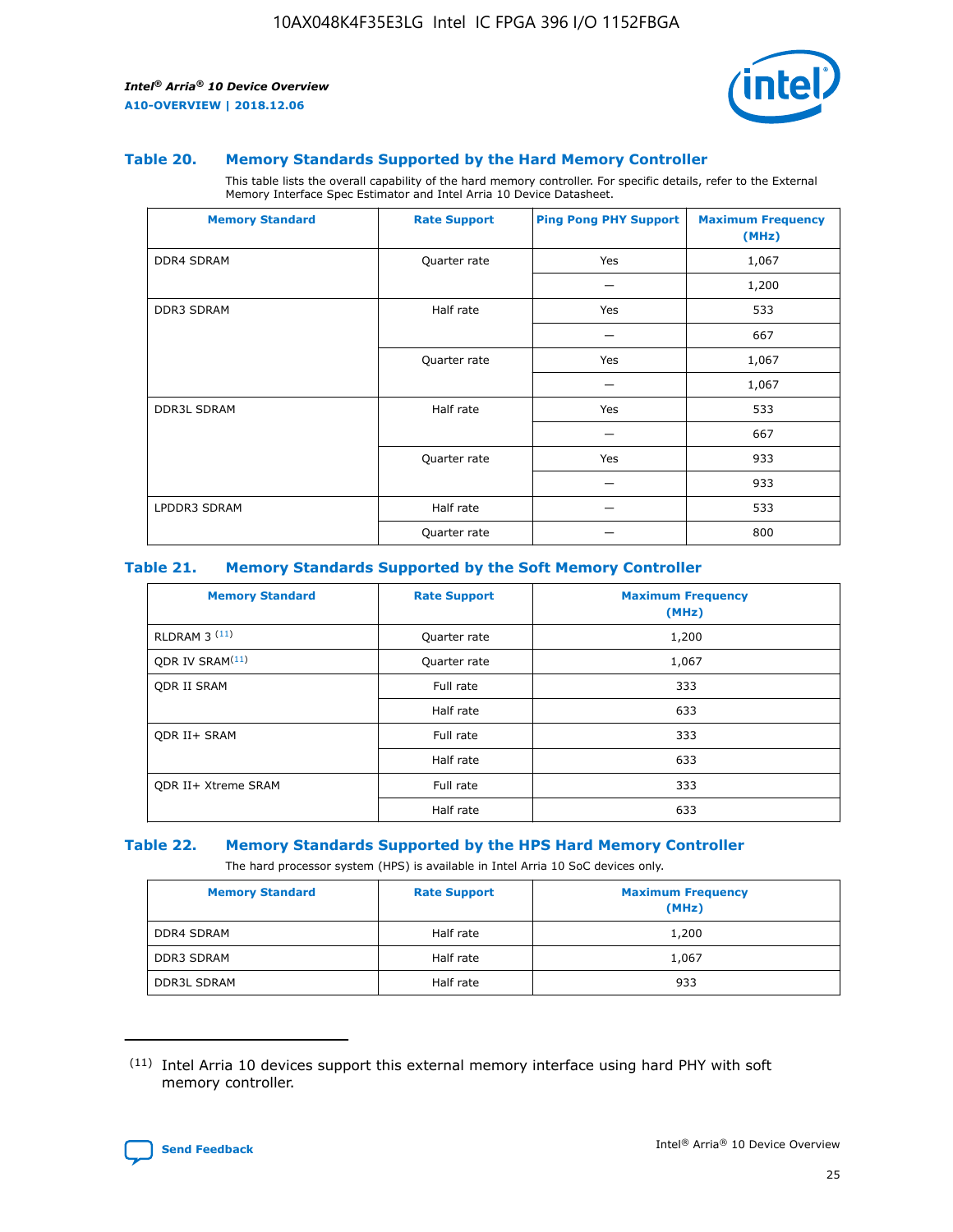

## **Related Information**

#### [Intel Arria 10 Device Datasheet](https://www.intel.com/content/www/us/en/programmable/documentation/mcn1413182292568.html#mcn1413182153340)

Lists the memory interface performance according to memory interface standards, rank or chip select configurations, and Intel Arria 10 device speed grades.

# **PCIe Gen1, Gen2, and Gen3 Hard IP**

Intel Arria 10 devices contain PCIe hard IP that is designed for performance and ease-of-use:

- Includes all layers of the PCIe stack—transaction, data link and physical layers.
- Supports PCIe Gen3, Gen2, and Gen1 Endpoint and Root Port in x1, x2, x4, or x8 lane configuration.
- Operates independently from the core logic—optional configuration via protocol (CvP) allows the PCIe link to power up and complete link training in less than 100 ms while the Intel Arria 10 device completes loading the programming file for the rest of the FPGA.
- Provides added functionality that makes it easier to support emerging features such as Single Root I/O Virtualization (SR-IOV) and optional protocol extensions.
- Provides improved end-to-end datapath protection using ECC.
- Supports FPGA configuration via protocol (CvP) using PCIe at Gen3, Gen2, or Gen1 speed.

#### **Related Information**

PCS Features on page 30

# **Enhanced PCS Hard IP for Interlaken and 10 Gbps Ethernet**

# **Interlaken Support**

The Intel Arria 10 enhanced PCS hard IP provides integrated Interlaken PCS supporting rates up to 25.8 Gbps per lane.

The Interlaken PCS is based on the proven functionality of the PCS developed for Intel's previous generation FPGAs, which demonstrated interoperability with Interlaken ASSP vendors and third-party IP suppliers. The Interlaken PCS is present in every transceiver channel in Intel Arria 10 devices.

## **Related Information**

PCS Features on page 30

# **10 Gbps Ethernet Support**

The Intel Arria 10 enhanced PCS hard IP supports 10GBASE-R PCS compliant with IEEE 802.3 10 Gbps Ethernet (10GbE). The integrated hard IP support for 10GbE and the 10 Gbps transceivers save external PHY cost, board space, and system power.

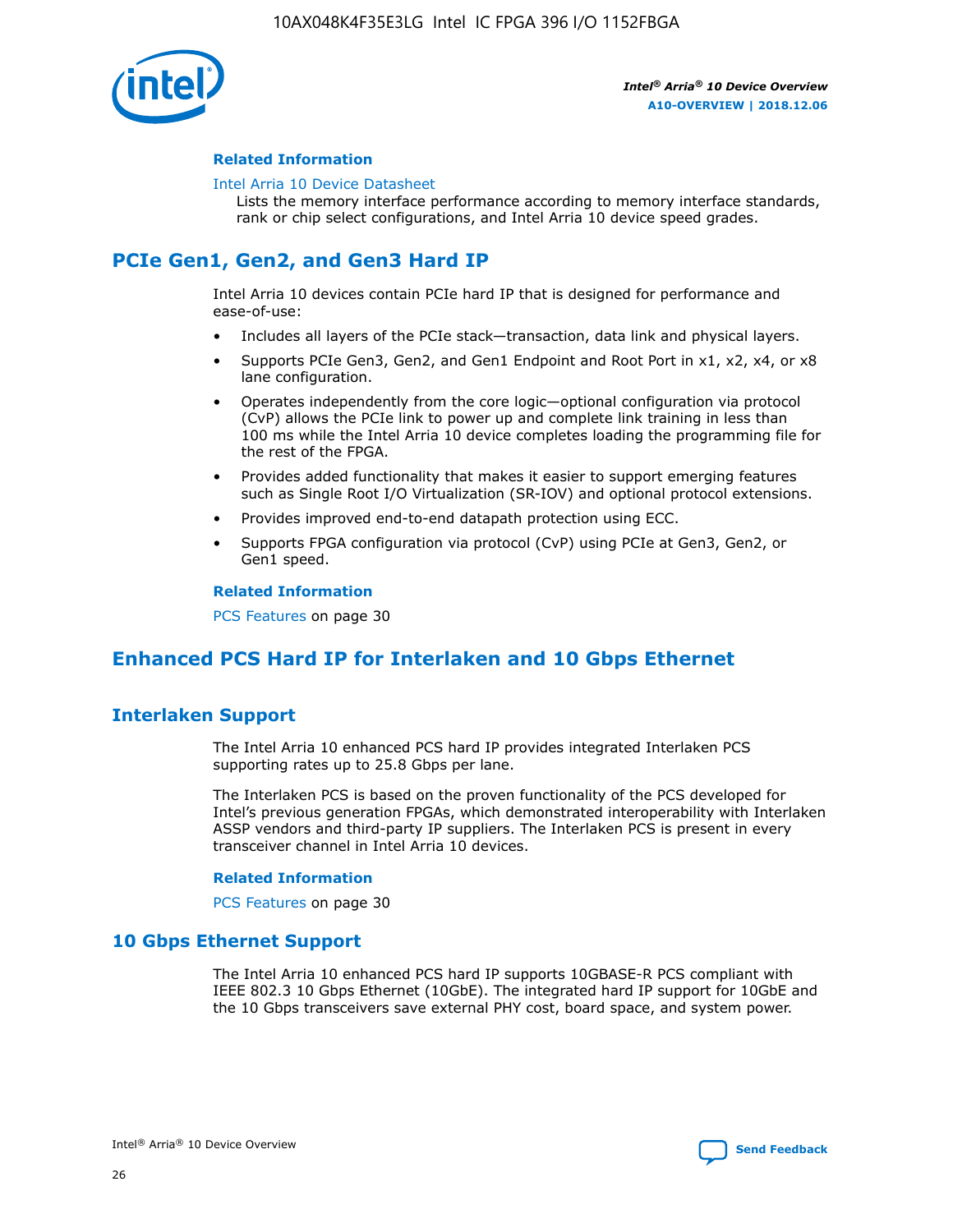

The scalable hard IP supports multiple independent 10GbE ports while using a single PLL for all the 10GBASE-R PCS instantiations, which saves on core logic resources and clock networks:

- Simplifies multiport 10GbE systems compared to XAUI interfaces that require an external XAUI-to-10G PHY.
- Incorporates Electronic Dispersion Compensation (EDC), which enables direct connection to standard 10 Gbps XFP and SFP+ pluggable optical modules.
- Supports backplane Ethernet applications and includes a hard 10GBASE-KR Forward Error Correction (FEC) circuit that you can use for 10 Gbps and 40 Gbps applications.

The 10 Gbps Ethernet PCS hard IP and 10GBASE-KR FEC are present in every transceiver channel.

#### **Related Information**

PCS Features on page 30

# **Low Power Serial Transceivers**

Intel Arria 10 FPGAs and SoCs include lowest power transceivers that deliver high bandwidth, throughput and low latency.

Intel Arria 10 devices deliver the industry's lowest power consumption per transceiver channel:

- 12.5 Gbps transceivers at as low as 242 mW
- 10 Gbps transceivers at as low as 168 mW
- 6 Gbps transceivers at as low as 117 mW

Intel Arria 10 transceivers support various data rates according to application:

- Chip-to-chip and chip-to-module applications—from 1 Gbps up to 25.8 Gbps
- Long reach and backplane applications—from 1 Gbps up to 12.5 with advanced adaptive equalization
- Critical power sensitive applications—from 1 Gbps up to 11.3 Gbps using lower power modes

The combination of 20 nm process technology and architectural advances provide the following benefits:

- Significant reduction in die area and power consumption
- Increase of up to two times in transceiver I/O density compared to previous generation devices while maintaining optimal signal integrity
- Up to 72 total transceiver channels—you can configure up to 6 of these channels to run as fast as 25.8 Gbps
- All channels feature continuous data rate support up to the maximum rated speed

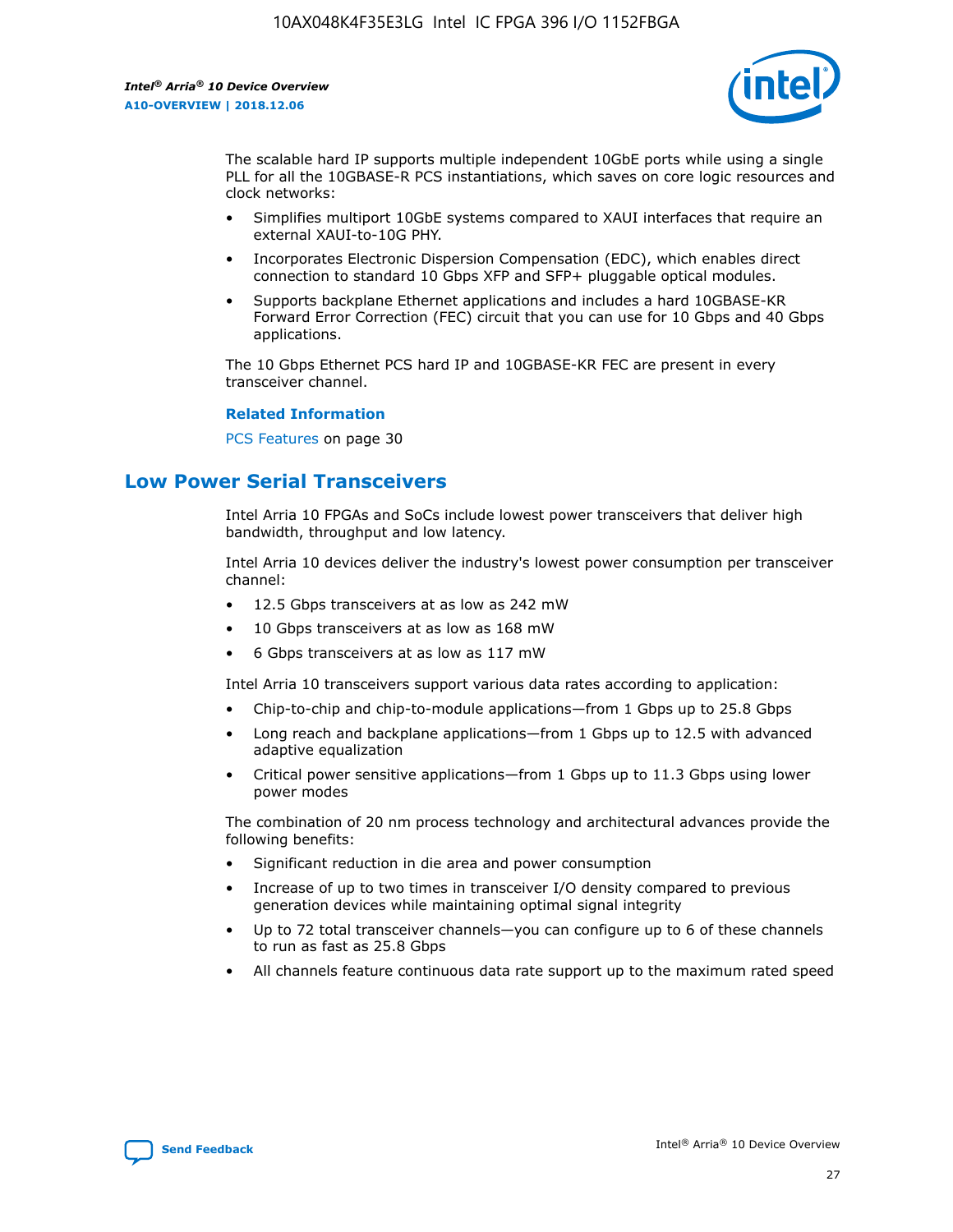

## **Figure 6. Intel Arria 10 Transceiver Block Architecture**



# **Transceiver Channels**

All transceiver channels feature a dedicated Physical Medium Attachment (PMA) and a hardened Physical Coding Sublayer (PCS).

- The PMA provides primary interfacing capabilities to physical channels.
- The PCS typically handles encoding/decoding, word alignment, and other preprocessing functions before transferring data to the FPGA core fabric.

A transceiver channel consists of a PMA and a PCS block. Most transceiver banks have 6 channels. There are some transceiver banks that contain only 3 channels.

A wide variety of bonded and non-bonded data rate configurations is possible using a highly configurable clock distribution network. Up to 80 independent transceiver data rates can be configured.

The following figures are graphical representations of top views of the silicon die, which correspond to reverse views for flip chip packages. Different Intel Arria 10 devices may have different floorplans than the ones shown in the figures.

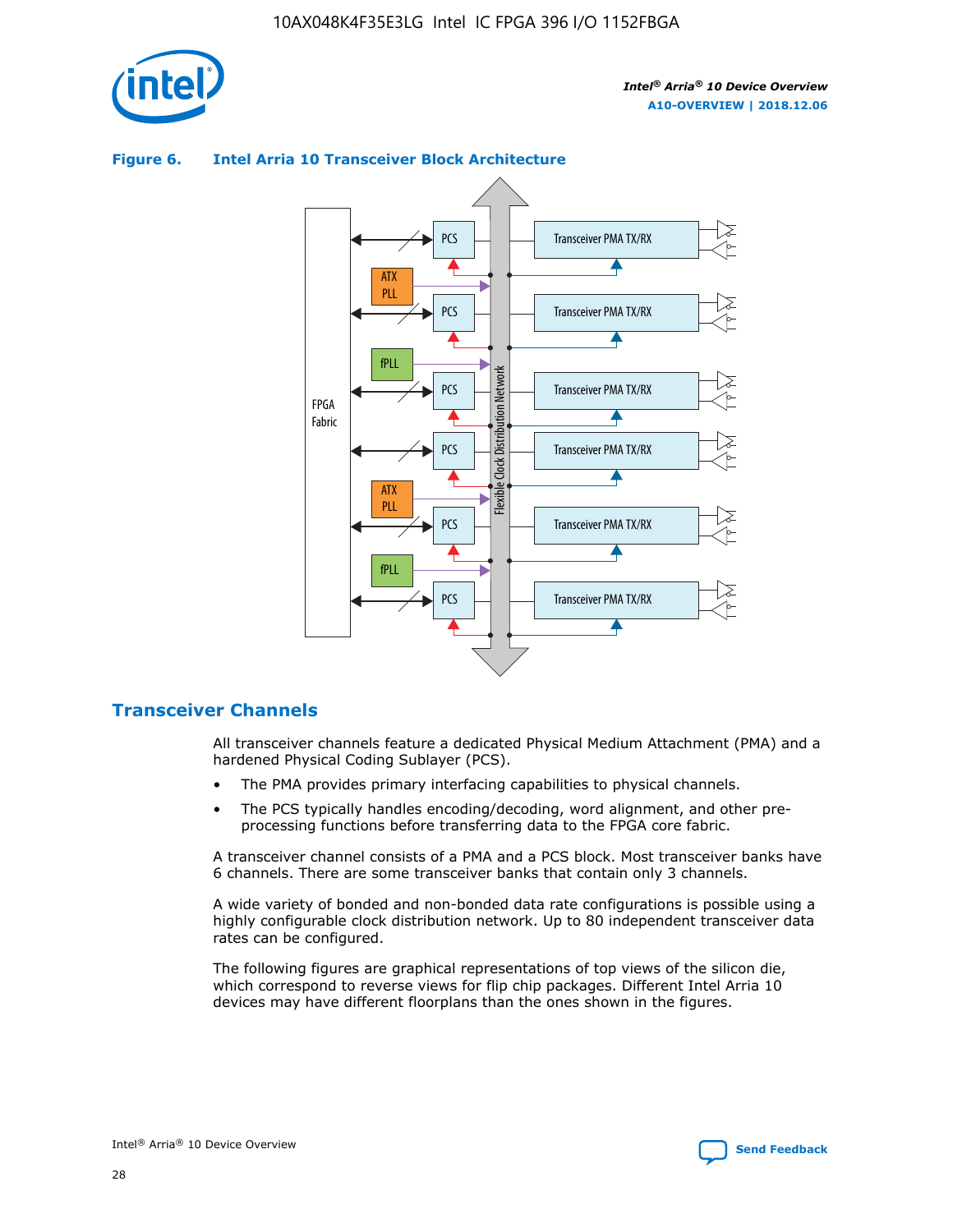

## **Figure 7. Device Chip Overview for Intel Arria 10 GX and GT Devices**



M20K Internal Memory Blocks Core Logic Fabric Transceiver Channels Hard IP Per Transceiver: Standard PCS and Enhanced PCS Hard IPs PCI Express Gen3 Hard IP Fractional PLLs M20K Internal Memory Blocks PCI Express Gen3 Hard IP Variable Precision DSP Blocks I/O PLLs Hard Memory Controllers, General-Purpose I/O Cells, LVDS Hard Processor Subsystem, Dual-Core ARM Cortex A9 M20K Internal Memory Blocks Variable Precision DSP Blocks M20K Internal Memory Blocks Core Logic Fabric I/O PLLs Hard Memory Controllers, General-Purpose I/O Cells, LVDS M20K Internal Memory Blocks Variable Precision DSP Blocks M20K Internal Memory Blocks Transceiver Channels Hard IP Per Transceiver: Standard PCS and Enhanced PCS Hard IPs PCI Express Gen3 Hard IP Fractional PLLs PCI Express Gen3 Hard IP Hard PCS Hard PCS Hard PCS Hard PCS Hard PCS Hard PCS Hard PCS Hard PCS Transceiver PMA Transceiver PMA Transceiver PMA Transceiver PMA Transceiver PMA Transceiver PMA Unused transceiver chann can be used as additional transceiver transmit PLLs Transceiver PMA Transceiver PMA Transceiver Clock Networks ATX (LC) **Transmit** PLL fPLL ATX (LC) Transmi PLL fPLL ATX (LC) **Transmit** PLL

# **PMA Features**

Intel Arria 10 transceivers provide exceptional signal integrity at data rates up to 25.8 Gbps. Clocking options include ultra-low jitter ATX PLLs (LC tank based), clock multiplier unit (CMU) PLLs, and fractional PLLs.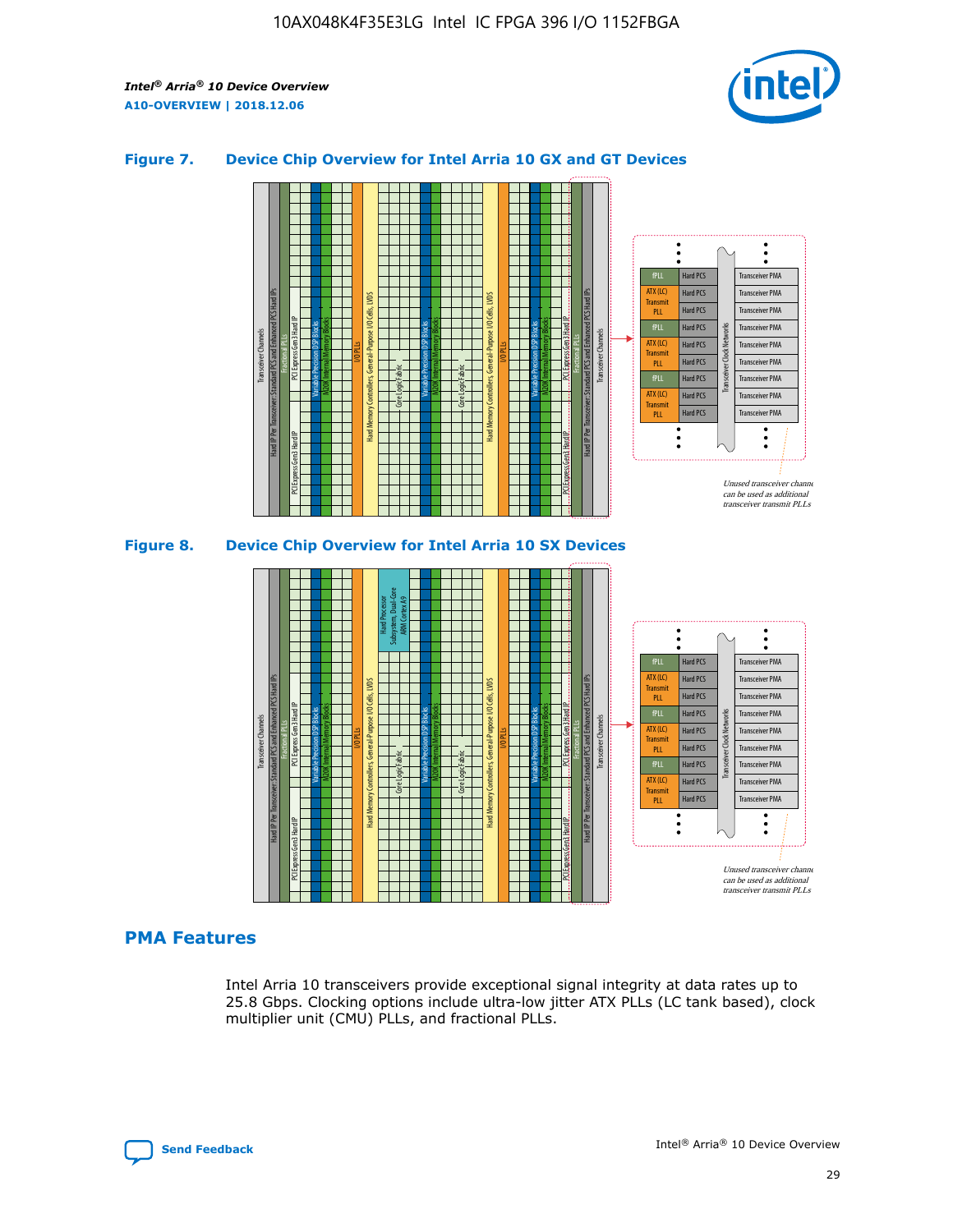

Each transceiver channel contains a channel PLL that can be used as the CMU PLL or clock data recovery (CDR) PLL. In CDR mode, the channel PLL recovers the receiver clock and data in the transceiver channel. Up to 80 independent data rates can be configured on a single Intel Arria 10 device.

## **Table 23. PMA Features of the Transceivers in Intel Arria 10 Devices**

| <b>Feature</b>                                             | <b>Capability</b>                                                                                                                                                                                                             |
|------------------------------------------------------------|-------------------------------------------------------------------------------------------------------------------------------------------------------------------------------------------------------------------------------|
| Chip-to-Chip Data Rates                                    | 1 Gbps to 17.4 Gbps (Intel Arria 10 GX devices)<br>1 Gbps to 25.8 Gbps (Intel Arria 10 GT devices)                                                                                                                            |
| <b>Backplane Support</b>                                   | Drive backplanes at data rates up to 12.5 Gbps                                                                                                                                                                                |
| <b>Optical Module Support</b>                              | SFP+/SFP, XFP, CXP, QSFP/QSFP28, CFP/CFP2/CFP4                                                                                                                                                                                |
| Cable Driving Support                                      | SFP+ Direct Attach, PCI Express over cable, eSATA                                                                                                                                                                             |
| Transmit Pre-Emphasis                                      | 4-tap transmit pre-emphasis and de-emphasis to compensate for system channel loss                                                                                                                                             |
| Continuous Time Linear<br>Equalizer (CTLE)                 | Dual mode, high-gain, and high-data rate, linear receive equalization to compensate for<br>system channel loss                                                                                                                |
| Decision Feedback Equalizer<br>(DFE)                       | 7-fixed and 4-floating tap DFE to equalize backplane channel loss in the presence of<br>crosstalk and noisy environments                                                                                                      |
| Variable Gain Amplifier                                    | Optimizes the signal amplitude prior to the CDR sampling and operates in fixed and<br>adaptive modes                                                                                                                          |
| Altera Digital Adaptive<br>Parametric Tuning (ADAPT)       | Fully digital adaptation engine to automatically adjust all link equalization parameters-<br>including CTLE, DFE, and variable gain amplifier blocks—that provide optimal link margin<br>without intervention from user logic |
| Precision Signal Integrity<br>Calibration Engine (PreSICE) | Hardened calibration controller to quickly calibrate all transceiver control parameters on<br>power-up, which provides the optimal signal integrity and jitter performance                                                    |
| Advanced Transmit (ATX)<br><b>PLL</b>                      | Low jitter ATX (LC tank based) PLLs with continuous tuning range to cover a wide range of<br>standard and proprietary protocols                                                                                               |
| <b>Fractional PLLs</b>                                     | On-chip fractional frequency synthesizers to replace on-board crystal oscillators and reduce<br>system cost                                                                                                                   |
| Digitally Assisted Analog<br><b>CDR</b>                    | Superior jitter tolerance with fast lock time                                                                                                                                                                                 |
| Dynamic Partial<br>Reconfiguration                         | Allows independent control of the Avalon memory-mapped interface of each transceiver<br>channel for the highest transceiver flexibility                                                                                       |
| Multiple PCS-PMA and PCS-<br>PLD interface widths          | 8-, 10-, 16-, 20-, 32-, 40-, or 64-bit interface widths for flexibility of deserialization width,<br>encoding, and reduced latency                                                                                            |

# **PCS Features**

This table summarizes the Intel Arria 10 transceiver PCS features. You can use the transceiver PCS to support a wide range of protocols ranging from 1 Gbps to 25.8 Gbps.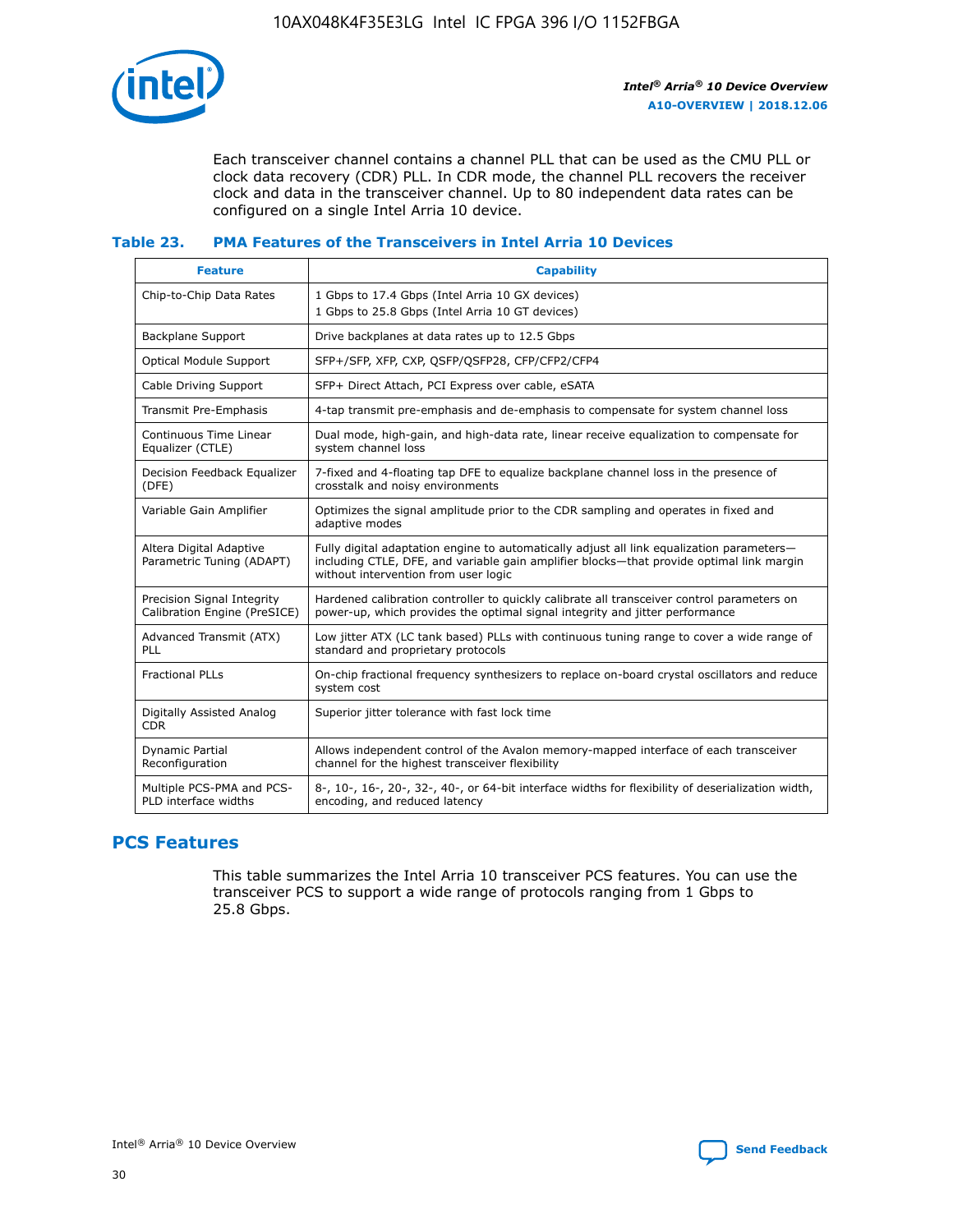

| <b>PCS</b>          | <b>Description</b>                                                                                                                                                                                                                                                                                                                                                                                             |
|---------------------|----------------------------------------------------------------------------------------------------------------------------------------------------------------------------------------------------------------------------------------------------------------------------------------------------------------------------------------------------------------------------------------------------------------|
| Standard PCS        | Operates at a data rate up to 12 Gbps<br>Supports protocols such as PCI-Express, CPRI 4.2+, GigE, IEEE 1588 in Hard PCS<br>Implements other protocols using Basic/Custom (Standard PCS) transceiver<br>configuration rules.                                                                                                                                                                                    |
| <b>Enhanced PCS</b> | Performs functions common to most serial data industry standards, such as word<br>alignment, encoding/decoding, and framing, before data is sent or received off-chip<br>through the PMA<br>• Handles data transfer to and from the FPGA fabric<br>Handles data transfer internally to and from the PMA<br>Provides frequency compensation<br>Performs channel bonding for multi-channel low skew applications |
| PCIe Gen3 PCS       | Supports the seamless switching of Data and Clock between the Gen1, Gen2, and Gen3<br>data rates<br>Provides support for PIPE 3.0 features<br>Supports the PIPE interface with the Hard IP enabled, as well as with the Hard IP<br>bypassed                                                                                                                                                                    |

#### **Related Information**

- PCIe Gen1, Gen2, and Gen3 Hard IP on page 26
- Interlaken Support on page 26
- 10 Gbps Ethernet Support on page 26

# **PCS Protocol Support**

This table lists some of the protocols supported by the Intel Arria 10 transceiver PCS. For more information about the blocks in the transmitter and receiver data paths, refer to the related information.

| <b>Protocol</b>                                 | <b>Data Rate</b><br>(Gbps) | <b>Transceiver IP</b>       | <b>PCS Support</b>                      |
|-------------------------------------------------|----------------------------|-----------------------------|-----------------------------------------|
| PCIe Gen3 x1, x2, x4, x8                        | 8.0                        | Native PHY (PIPE)           | Standard PCS and PCIe<br>Gen3 PCS       |
| PCIe Gen2 x1, x2, x4, x8                        | 5.0                        | Native PHY (PIPE)           | <b>Standard PCS</b>                     |
| PCIe Gen1 x1, x2, x4, x8                        | 2.5                        | Native PHY (PIPE)           | Standard PCS                            |
| 1000BASE-X Gigabit Ethernet                     | 1.25                       | Native PHY                  | <b>Standard PCS</b>                     |
| 1000BASE-X Gigabit Ethernet with<br>IEEE 1588v2 | 1.25                       | Native PHY                  | Standard PCS                            |
| 10GBASE-R                                       | 10.3125                    | Native PHY                  | <b>Enhanced PCS</b>                     |
| 10GBASE-R with IEEE 1588v2                      | 10.3125                    | Native PHY                  | <b>Enhanced PCS</b>                     |
| 10GBASE-R with KR FEC                           | 10.3125                    | Native PHY                  | <b>Enhanced PCS</b>                     |
| 10GBASE-KR and 1000BASE-X                       | 10.3125                    | 1G/10GbE and 10GBASE-KR PHY | Standard PCS and<br><b>Enhanced PCS</b> |
| Interlaken (CEI-6G/11G)                         | 3.125 to 17.4              | Native PHY                  | <b>Enhanced PCS</b>                     |
| SFI-S/SFI-5.2                                   | 11.2                       | Native PHY                  | <b>Enhanced PCS</b>                     |
| 10G SDI                                         | 10.692                     | Native PHY                  | <b>Enhanced PCS</b>                     |
|                                                 |                            |                             | continued                               |



**[Send Feedback](mailto:FPGAtechdocfeedback@intel.com?subject=Feedback%20on%20Intel%20Arria%2010%20Device%20Overview%20(A10-OVERVIEW%202018.12.06)&body=We%20appreciate%20your%20feedback.%20In%20your%20comments,%20also%20specify%20the%20page%20number%20or%20paragraph.%20Thank%20you.) Intel®** Arria<sup>®</sup> 10 Device Overview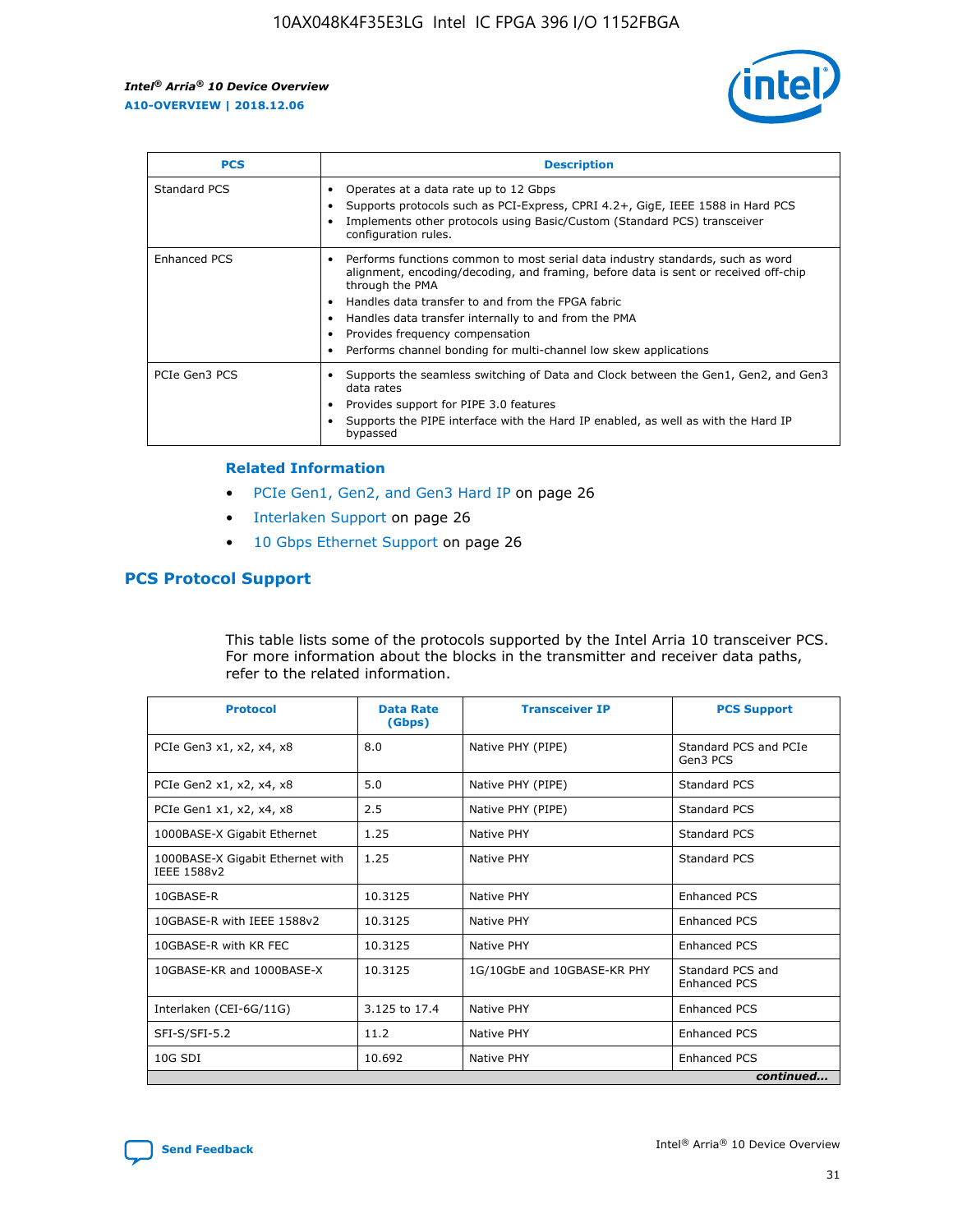

| <b>Protocol</b>      | <b>Data Rate</b><br>(Gbps) | <b>Transceiver IP</b> | <b>PCS Support</b> |
|----------------------|----------------------------|-----------------------|--------------------|
| CPRI 6.0 (64B/66B)   | 0.6144 to<br>10.1376       | Native PHY            | Enhanced PCS       |
| CPRI 4.2 (8B/10B)    | $0.6144$ to<br>9.8304      | Native PHY            | Standard PCS       |
| OBSAI RP3 v4.2       | 0.6144 to 6.144            | Native PHY            | Standard PCS       |
| SD-SDI/HD-SDI/3G-SDI | $0.143(12)$ to<br>2.97     | Native PHY            | Standard PCS       |

## **Related Information**

#### [Intel Arria 10 Transceiver PHY User Guide](https://www.intel.com/content/www/us/en/programmable/documentation/nik1398707230472.html#nik1398707091164)

Provides more information about the supported transceiver protocols and PHY IP, the PMA architecture, and the standard, enhanced, and PCIe Gen3 PCS architecture.

# **SoC with Hard Processor System**

Each SoC device combines an FPGA fabric and a hard processor system (HPS) in a single device. This combination delivers the flexibility of programmable logic with the power and cost savings of hard IP in these ways:

- Reduces board space, system power, and bill of materials cost by eliminating a discrete embedded processor
- Allows you to differentiate the end product in both hardware and software, and to support virtually any interface standard
- Extends the product life and revenue through in-field hardware and software updates

 $(12)$  The 0.143 Gbps data rate is supported using oversampling of user logic that you must implement in the FPGA fabric.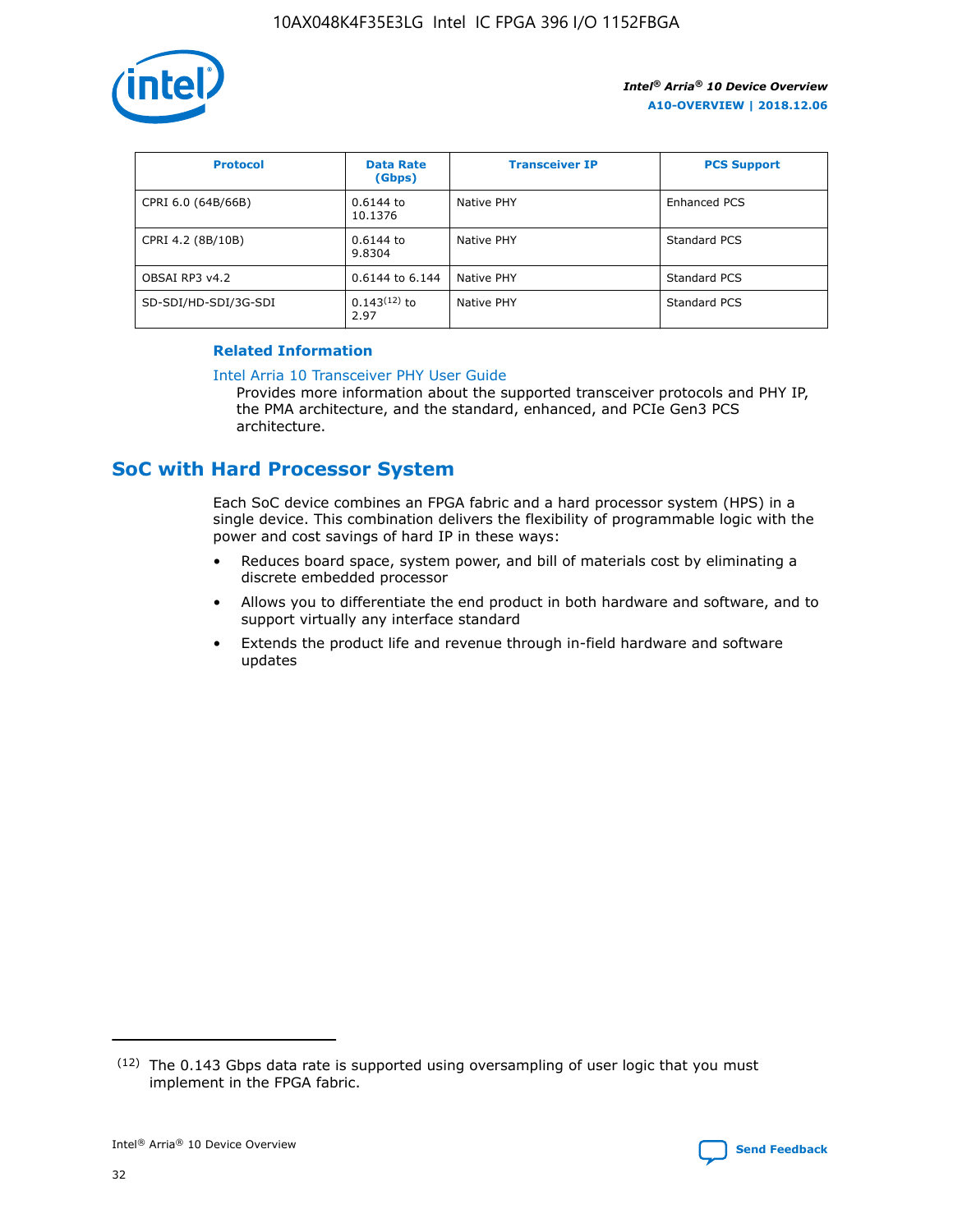

#### **Figure 9. HPS Block Diagram**

This figure shows a block diagram of the HPS with the dual ARM Cortex-A9 MPCore processor.



# **Key Advantages of 20-nm HPS**

The 20-nm HPS strikes a balance between enabling maximum software compatibility with 28-nm SoCs while still improving upon the 28-nm HPS architecture. These improvements address the requirements of the next generation target markets such as wireless and wireline communications, compute and storage equipment, broadcast and military in terms of performance, memory bandwidth, connectivity via backplane and security.

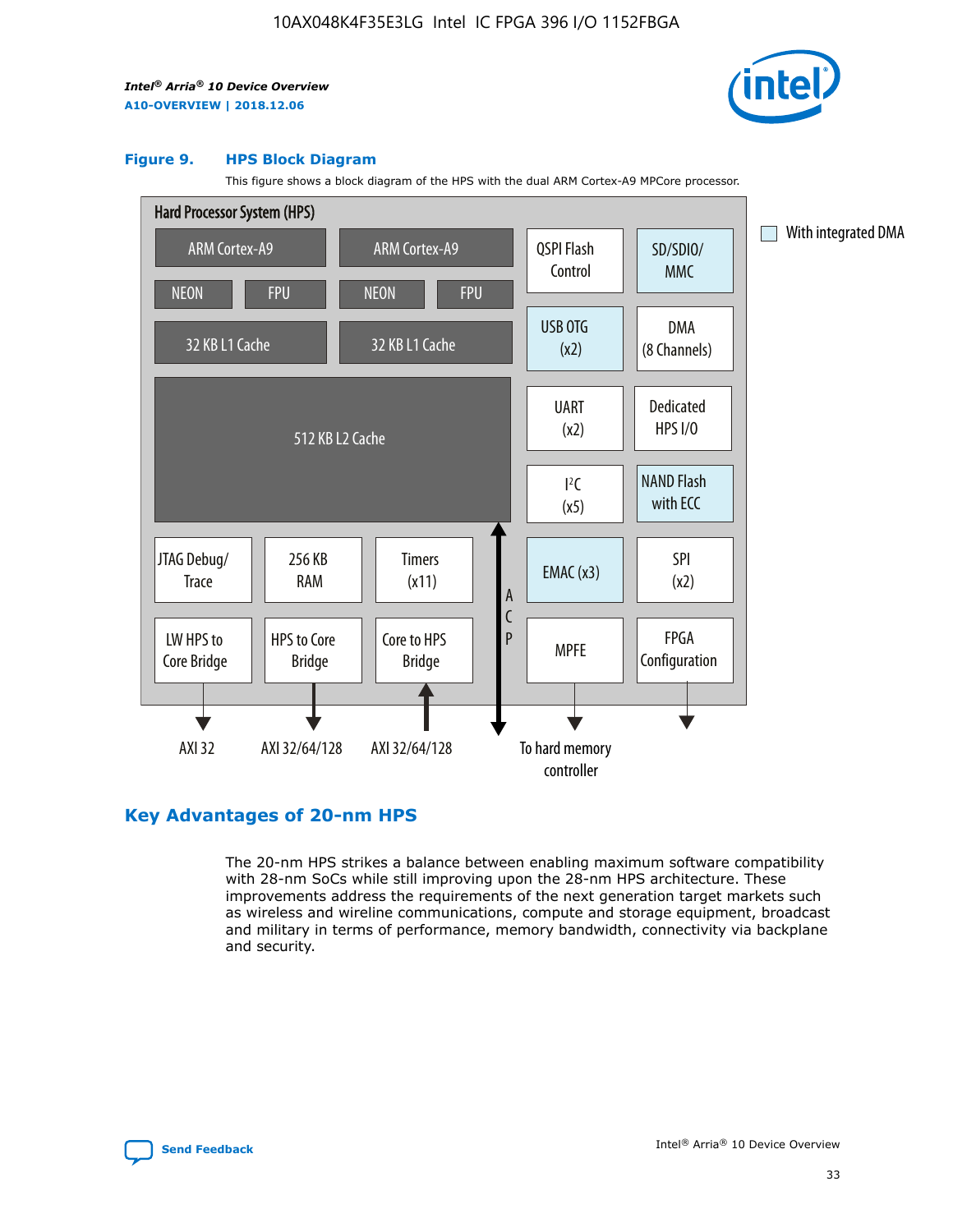

## **Table 24. Improvements in 20 nm HPS**

This table lists the key improvements of the 20 nm HPS compared to the 28 nm HPS.

| <b>Advantages/</b><br><b>Improvements</b>                   | <b>Description</b>                                                                                                                                                                                                                                                                                                                                                                                                                                                                                                                                                                                                                                                                                                                                                                                                                                                                                                      |
|-------------------------------------------------------------|-------------------------------------------------------------------------------------------------------------------------------------------------------------------------------------------------------------------------------------------------------------------------------------------------------------------------------------------------------------------------------------------------------------------------------------------------------------------------------------------------------------------------------------------------------------------------------------------------------------------------------------------------------------------------------------------------------------------------------------------------------------------------------------------------------------------------------------------------------------------------------------------------------------------------|
| Increased performance and<br>overdrive capability           | While the nominal processor frequency is 1.2 GHz, the 20 nm HPS offers an "overdrive"<br>feature which enables a higher processor operating frequency. This requires a higher supply<br>voltage value that is unique to the HPS and may require a separate regulator.                                                                                                                                                                                                                                                                                                                                                                                                                                                                                                                                                                                                                                                   |
| Increased processor memory<br>bandwidth and DDR4<br>support | Up to 64-bit DDR4 memory at 2,400 Mbps support is available for the processor. The hard<br>memory controller for the HPS comprises a multi-port front end that manages connections<br>to a single port memory controller. The multi-port front end allows logic core and the HPS<br>to share ports and thereby the available bandwidth of the memory controller.                                                                                                                                                                                                                                                                                                                                                                                                                                                                                                                                                        |
| Flexible I/O sharing                                        | An advanced I/O pin muxing scheme allows improved sharing of I/O between the HPS and<br>the core logic. The following types of I/O are available for SoC:<br>17 dedicated I/Os-physically located inside the HPS block and are not accessible to<br>logic within the core. The 17 dedicated I/Os are used for HPS clock, resets, and<br>interfacing with boot devices, QSPI, and SD/MMC.<br>48 direct shared I/O-located closest to the HPS block and are ideal for high speed HPS<br>peripherals such as EMAC, USB, and others. There is one bank of 48 I/Os that supports<br>direct sharing where the 48 I/Os can be shared 12 I/Os at a time.<br>Standard (shared) I/O-all standard I/Os can be shared by the HPS peripherals and any<br>logic within the core. For designs where more than 48 I/Os are required to fully use all<br>the peripherals in the HPS, these I/Os can be connected through the core logic. |
| <b>EMAC</b> core                                            | Three EMAC cores are available in the HPS. The EMAC cores enable an application to<br>support two redundant Ethernet connections; for example, backplane, or two EMAC cores<br>for managing IEEE 1588 time stamp information while allowing a third EMAC core for debug<br>and configuration. All three EMACs can potentially share the same time stamps, simplifying<br>the 1588 time stamping implementation. A new serial time stamp interface allows core<br>logic to access and read the time stamp values. The integrated EMAC controllers can be<br>connected to external Ethernet PHY through the provided MDIO or I <sup>2</sup> C interface.                                                                                                                                                                                                                                                                  |
| On-chip memory                                              | The on-chip memory is updated to 256 KB support and can support larger data sets and<br>real time algorithms.                                                                                                                                                                                                                                                                                                                                                                                                                                                                                                                                                                                                                                                                                                                                                                                                           |
| <b>ECC</b> enhancements                                     | Improvements in L2 Cache ECC management allow identification of errors down to the<br>address level. ECC enhancements also enable improved error injection and status reporting<br>via the introduction of new memory mapped access to syndrome and data signals.                                                                                                                                                                                                                                                                                                                                                                                                                                                                                                                                                                                                                                                       |
| HPS to FPGA Interconnect<br>Backbone                        | Although the HPS and the Logic Core can operate independently, they are tightly coupled<br>via a high-bandwidth system interconnect built from high-performance ARM AMBA AXI bus<br>bridges. IP bus masters in the FPGA fabric have access to HPS bus slaves via the FPGA-to-<br>HPS interconnect. Similarly, HPS bus masters have access to bus slaves in the core fabric<br>via the HPS-to-FPGA bridge. Both bridges are AMBA AXI-3 compliant and support<br>simultaneous read and write transactions. Up to three masters within the core fabric can<br>share the HPS SDRAM controller with the processor. Additionally, the processor can be used<br>to configure the core fabric under program control via a dedicated 32-bit configuration port.                                                                                                                                                                  |
| FPGA configuration and HPS<br>booting                       | The FPGA fabric and HPS in the SoCs are powered independently. You can reduce the clock<br>frequencies or gate the clocks to reduce dynamic power.<br>You can configure the FPGA fabric and boot the HPS independently, in any order, providing<br>you with more design flexibility.                                                                                                                                                                                                                                                                                                                                                                                                                                                                                                                                                                                                                                    |
| Security                                                    | New security features have been introduced for anti-tamper management, secure boot,<br>encryption (AES), and authentication (SHA).                                                                                                                                                                                                                                                                                                                                                                                                                                                                                                                                                                                                                                                                                                                                                                                      |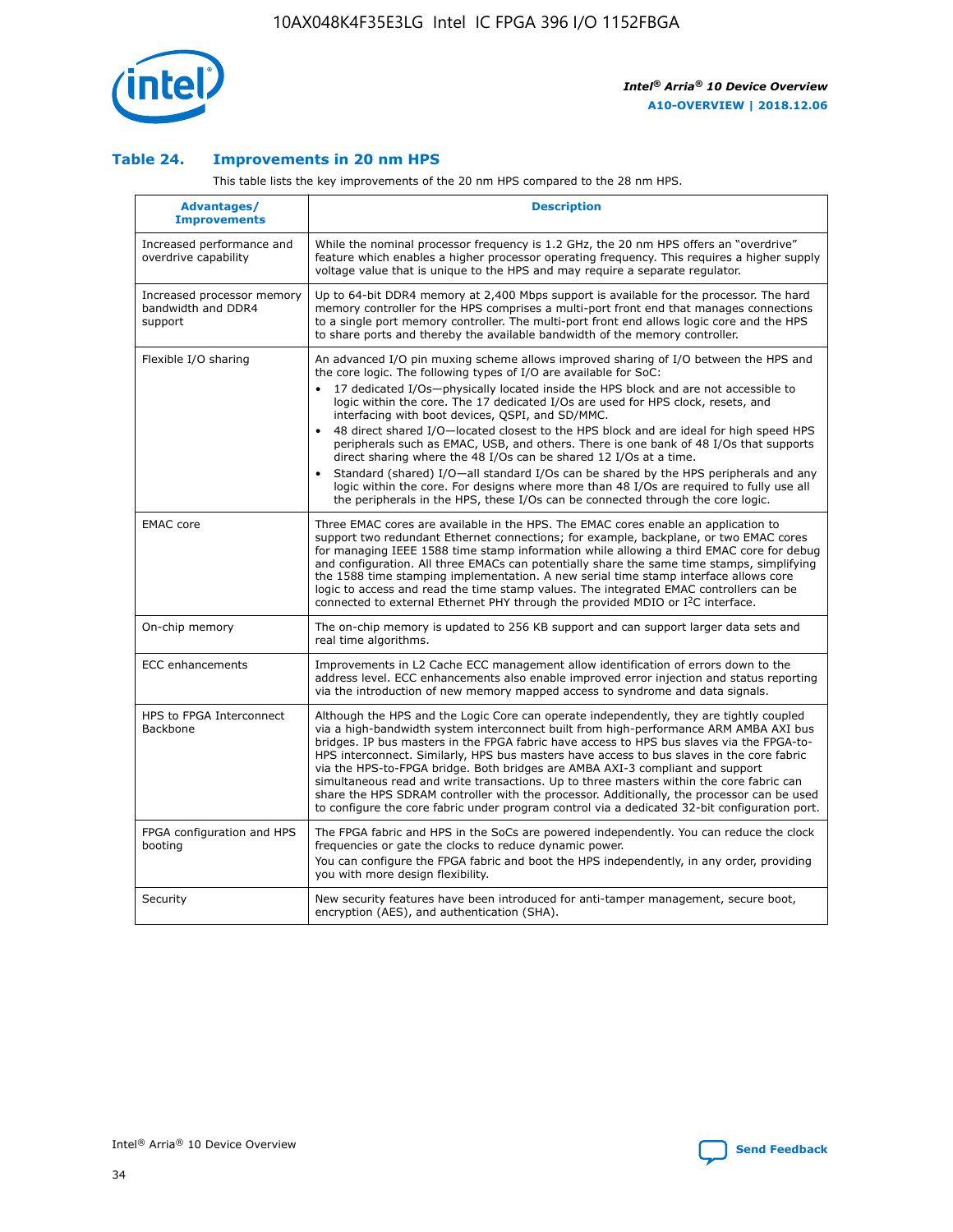

# **Features of the HPS**

The HPS has the following features:

- 1.2-GHz, dual-core ARM Cortex-A9 MPCore processor with up to 1.5-GHz via overdrive
	- ARMv7-A architecture that runs 32-bit ARM instructions, 16-bit and 32-bit Thumb instructions, and 8-bit Java byte codes in Jazelle style
	- Superscalar, variable length, out-of-order pipeline with dynamic branch prediction
	- Instruction Efficiency 2.5 MIPS/MHz, which provides total performance of 7500 MIPS at 1.5 GHz
- Each processor core includes:
	- 32 KB of L1 instruction cache, 32 KB of L1 data cache
	- Single- and double-precision floating-point unit and NEON media engine
	- CoreSight debug and trace technology
	- Snoop Control Unit (SCU) and Acceleration Coherency Port (ACP)
- 512 KB of shared L2 cache
- 256 KB of scratch RAM
- Hard memory controller with support for DDR3, DDR4 and optional error correction code (ECC) support
- Multiport Front End (MPFE) Scheduler interface to the hard memory controller
- 8-channel direct memory access (DMA) controller
- QSPI flash controller with SIO, DIO, QIO SPI Flash support
- NAND flash controller (ONFI 1.0 or later) with DMA and ECC support, updated to support 8 and 16-bit Flash devices and new command DMA to offload CPU for fast power down recovery
- Updated SD/SDIO/MMC controller to eMMC 4.5 with DMA with CE-ATA digital command support
- 3 10/100/1000 Ethernet media access control (MAC) with DMA
- 2 USB On-the-Go (OTG) controllers with DMA
- $\bullet$  5 I<sup>2</sup>C controllers (3 can be used by EMAC for MIO to external PHY)
- 2 UART 16550 Compatible controllers
- 4 serial peripheral interfaces (SPI) (2 Master, 2 Slaves)
- 62 programmable general-purpose I/Os, which includes 48 direct share I/Os that allows the HPS peripherals to connect directly to the FPGA I/Os
- 7 general-purpose timers
- 4 watchdog timers
- Anti-tamper, Secure Boot, Encryption (AES) and Authentication (SHA)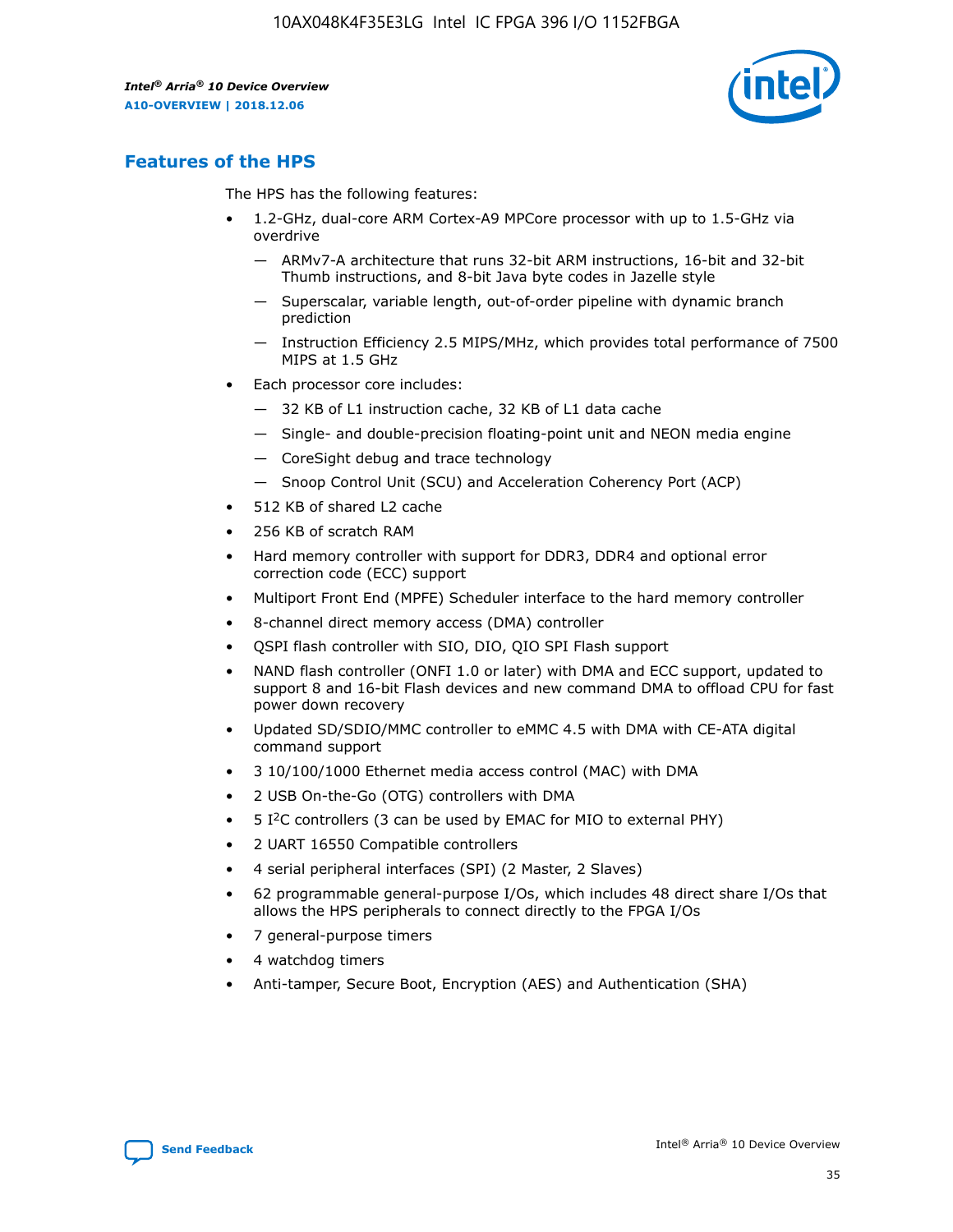

# **System Peripherals and Debug Access Port**

Each Ethernet MAC, USB OTG, NAND flash controller, and SD/MMC controller module has an integrated DMA controller. For modules without an integrated DMA controller, an additional DMA controller module provides up to eight channels of high-bandwidth data transfers. Peripherals that communicate off-chip are multiplexed with other peripherals at the HPS pin level. This allows you to choose which peripherals interface with other devices on your PCB.

The debug access port provides interfaces to industry standard JTAG debug probes and supports ARM CoreSight debug and core traces to facilitate software development.

#### **HPS–FPGA AXI Bridges**

The HPS–FPGA bridges, which support the Advanced Microcontroller Bus Architecture (AMBA) Advanced eXtensible Interface (AXI™) specifications, consist of the following bridges:

- FPGA-to-HPS AMBA AXI bridge—a high-performance bus supporting 32, 64, and 128 bit data widths that allows the FPGA fabric to issue transactions to slaves in the HPS.
- HPS-to-FPGA Avalon/AMBA AXI bridge—a high-performance bus supporting 32, 64, and 128 bit data widths that allows the HPS to issue transactions to slaves in the FPGA fabric.
- Lightweight HPS-to-FPGA AXI bridge—a lower latency 32 bit width bus that allows the HPS to issue transactions to soft peripherals in the FPGA fabric. This bridge is primarily used for control and status register (CSR) accesses to peripherals in the FPGA fabric.

The HPS–FPGA AXI bridges allow masters in the FPGA fabric to communicate with slaves in the HPS logic, and vice versa. For example, the HPS-to-FPGA AXI bridge allows you to share memories instantiated in the FPGA fabric with one or both microprocessors in the HPS, while the FPGA-to-HPS AXI bridge allows logic in the FPGA fabric to access the memory and peripherals in the HPS.

Each HPS–FPGA bridge also provides asynchronous clock crossing for data transferred between the FPGA fabric and the HPS.

#### **HPS SDRAM Controller Subsystem**

The HPS SDRAM controller subsystem contains a multiport SDRAM controller and DDR PHY that are shared between the FPGA fabric (through the FPGA-to-HPS SDRAM interface), the level 2 (L2) cache, and the level 3 (L3) system interconnect. The FPGA-to-HPS SDRAM interface supports AMBA AXI and Avalon® Memory-Mapped (Avalon-MM) interface standards, and provides up to six individual ports for access by masters implemented in the FPGA fabric.

The HPS SDRAM controller supports up to 3 masters (command ports), 3x 64-bit read data ports and 3x 64-bit write data ports.

To maximize memory performance, the SDRAM controller subsystem supports command and data reordering, deficit round-robin arbitration with aging, and high-priority bypass features.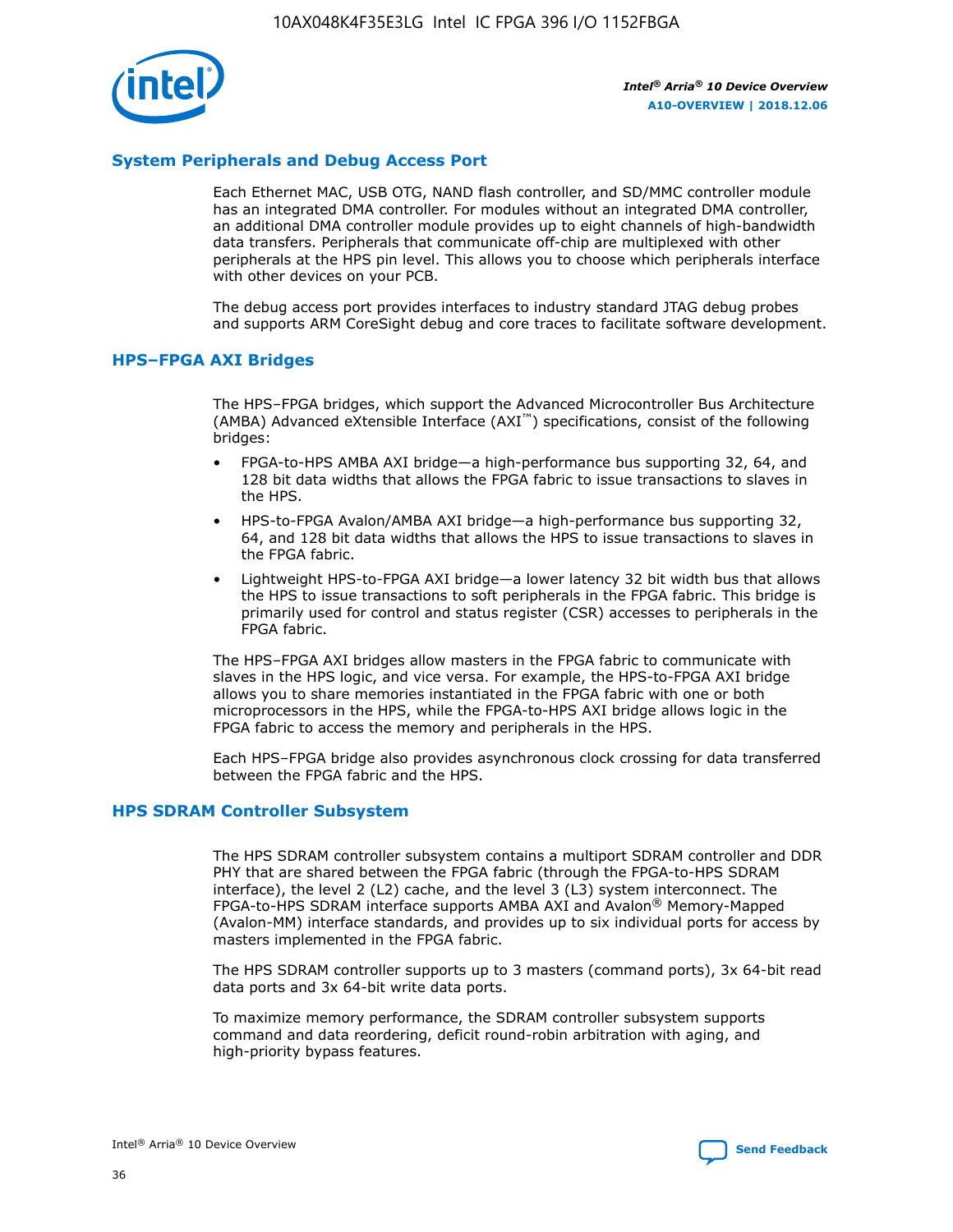

# **FPGA Configuration and HPS Booting**

The FPGA fabric and HPS in the SoC FPGA must be powered at the same time. You can reduce the clock frequencies or gate the clocks to reduce dynamic power.

Once powered, the FPGA fabric and HPS can be configured independently thus providing you with more design flexibility:

- You can boot the HPS independently. After the HPS is running, the HPS can fully or partially reconfigure the FPGA fabric at any time under software control. The HPS can also configure other FPGAs on the board through the FPGA configuration controller.
- Configure the FPGA fabric first, and then boot the HPS from memory accessible to the FPGA fabric.

## **Hardware and Software Development**

For hardware development, you can configure the HPS and connect your soft logic in the FPGA fabric to the HPS interfaces using the Platform Designer system integration tool in the Intel Quartus Prime software.

For software development, the ARM-based SoC FPGA devices inherit the rich software development ecosystem available for the ARM Cortex-A9 MPCore processor. The software development process for Intel SoC FPGAs follows the same steps as those for other SoC devices from other manufacturers. Support for Linux\*, VxWorks\*, and other operating systems are available for the SoC FPGAs. For more information on the operating systems support availability, contact the Intel FPGA sales team.

You can begin device-specific firmware and software development on the Intel SoC FPGA Virtual Target. The Virtual Target is a fast PC-based functional simulation of a target development system—a model of a complete development board. The Virtual Target enables the development of device-specific production software that can run unmodified on actual hardware.

# **Dynamic and Partial Reconfiguration**

The Intel Arria 10 devices support dynamic and partial reconfiguration. You can use dynamic and partial reconfiguration simultaneously to enable seamless reconfiguration of both the device core and transceivers.

# **Dynamic Reconfiguration**

You can reconfigure the PMA and PCS blocks while the device continues to operate. This feature allows you to change the data rates, protocol, and analog settings of a channel in a transceiver bank without affecting on-going data transfer in other transceiver banks. This feature is ideal for applications that require dynamic multiprotocol or multirate support.

# **Partial Reconfiguration**

Using partial reconfiguration, you can reconfigure some parts of the device while keeping the device in operation.

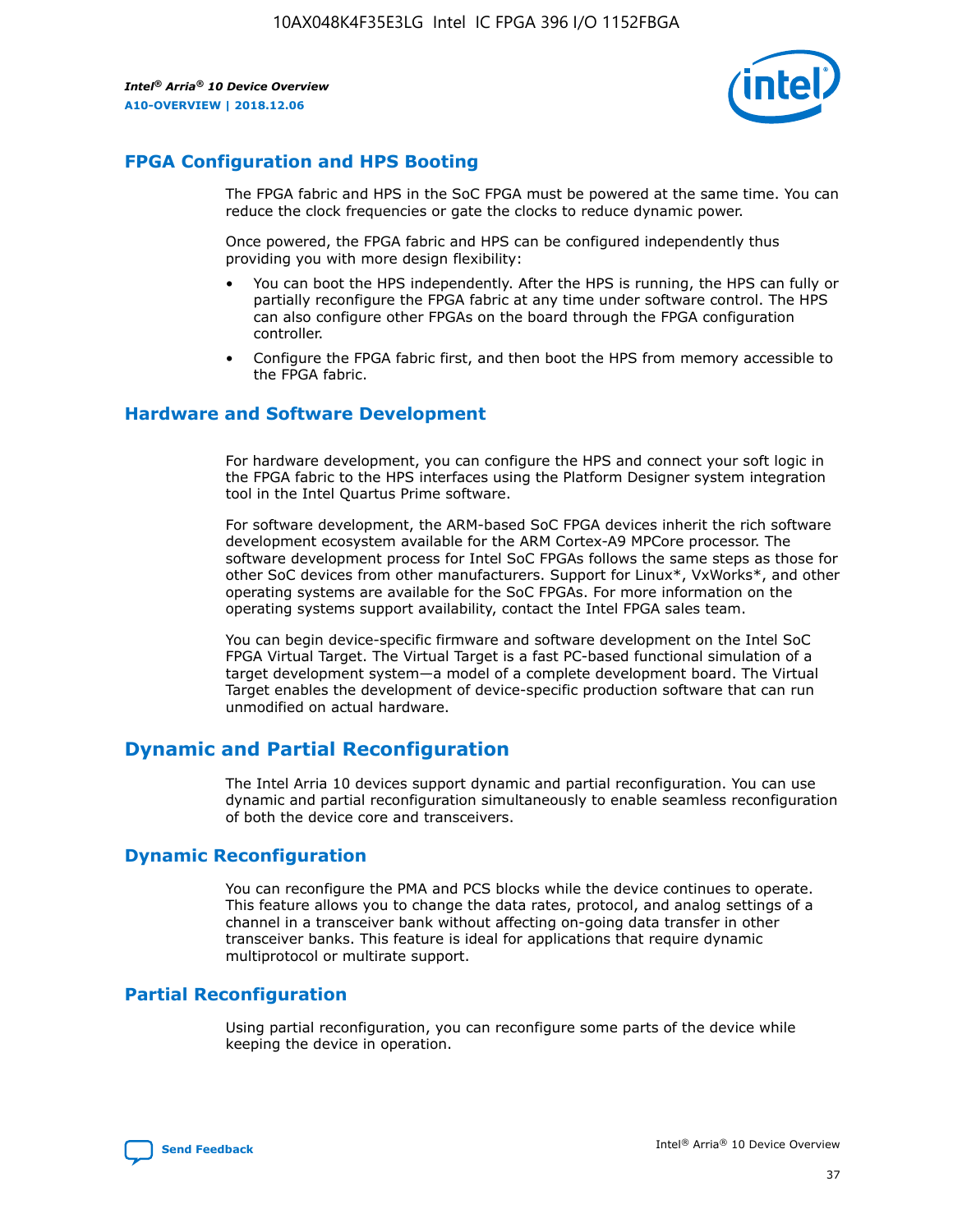

Instead of placing all device functions in the FPGA fabric, you can store some functions that do not run simultaneously in external memory and load them only when required. This capability increases the effective logic density of the device, and lowers cost and power consumption.

In the Intel solution, you do not have to worry about intricate device architecture to perform a partial reconfiguration. The partial reconfiguration capability is built into the Intel Quartus Prime design software, making such time-intensive task simple.

Intel Arria 10 devices support partial reconfiguration in the following configuration options:

- Using an internal host:
	- All supported configuration modes where the FPGA has access to external memory devices such as serial and parallel flash memory.
	- Configuration via Protocol [CvP (PCIe)]
- Using an external host—passive serial (PS), fast passive parallel (FPP) x8, FPP x16, and FPP x32 I/O interface.

# **Enhanced Configuration and Configuration via Protocol**

## **Table 25. Configuration Schemes and Features of Intel Arria 10 Devices**

Intel Arria 10 devices support 1.8 V programming voltage and several configuration schemes.

| <b>Scheme</b>                                                          | <b>Data</b><br><b>Width</b> | <b>Max Clock</b><br>Rate<br>(MHz) | <b>Max Data</b><br>Rate<br>(Mbps)<br>(13) | <b>Decompression</b> | <b>Design</b><br>Security <sup>(1</sup><br>4) | <b>Partial</b><br>Reconfiguration<br>(15) | <b>Remote</b><br><b>System</b><br><b>Update</b> |
|------------------------------------------------------------------------|-----------------------------|-----------------------------------|-------------------------------------------|----------------------|-----------------------------------------------|-------------------------------------------|-------------------------------------------------|
| <b>JTAG</b>                                                            | 1 bit                       | 33                                | 33                                        |                      |                                               | Yes(16)                                   |                                                 |
| Active Serial (AS)<br>through the<br>EPCO-L<br>configuration<br>device | 1 bit,<br>4 bits            | 100                               | 400                                       | Yes                  | Yes                                           | Yes(16)                                   | Yes                                             |
| Passive serial (PS)<br>through CPLD or<br>external<br>microcontroller  | 1 bit                       | 100                               | 100                                       | Yes                  | Yes                                           | Yes <sup>(16)</sup>                       | Parallel<br>Flash<br>Loader<br>(PFL) IP<br>core |
|                                                                        |                             |                                   |                                           |                      |                                               |                                           | continued                                       |

<sup>(13)</sup> Enabling either compression or design security features affects the maximum data rate. Refer to the Intel Arria 10 Device Datasheet for more information.

<sup>(14)</sup> Encryption and compression cannot be used simultaneously.

 $(15)$  Partial reconfiguration is an advanced feature of the device family. If you are interested in using partial reconfiguration, contact Intel for support.

 $(16)$  Partial configuration can be performed only when it is configured as internal host.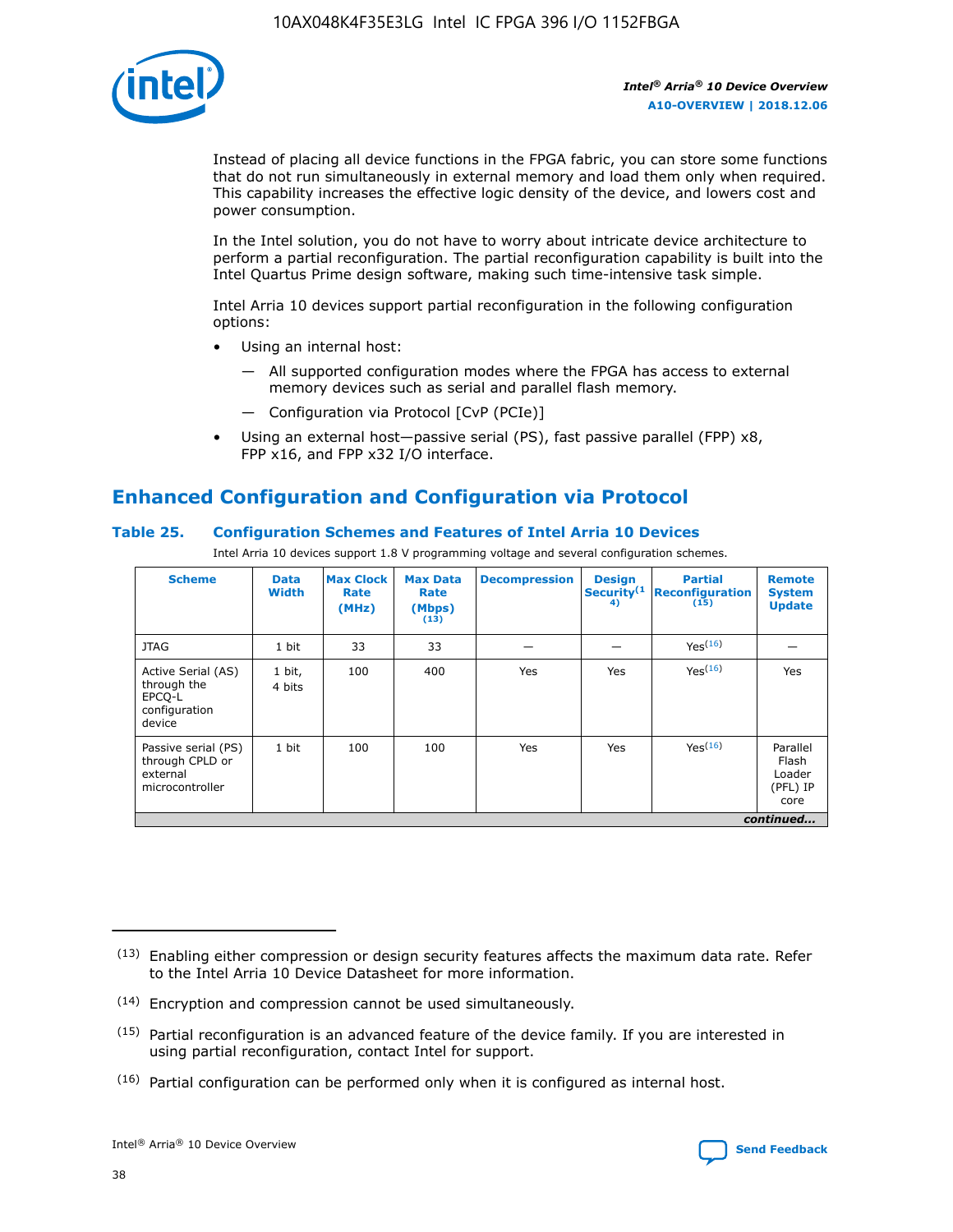

| <b>Scheme</b>                                   | <b>Data</b><br><b>Width</b> | <b>Max Clock</b><br>Rate<br>(MHz) | <b>Max Data</b><br>Rate<br>(Mbps)<br>(13) | <b>Decompression</b> | <b>Design</b><br>Security <sup>(1</sup><br>4) | <b>Partial</b><br><b>Reconfiguration</b><br>(15) | <b>Remote</b><br><b>System</b><br><b>Update</b> |
|-------------------------------------------------|-----------------------------|-----------------------------------|-------------------------------------------|----------------------|-----------------------------------------------|--------------------------------------------------|-------------------------------------------------|
| Fast passive                                    | 8 bits                      | 100                               | 3200                                      | Yes                  | Yes                                           | Yes <sup>(17)</sup>                              | PFL IP                                          |
| parallel (FPP)<br>through CPLD or               | 16 bits                     |                                   |                                           | Yes                  | Yes                                           |                                                  | core                                            |
| external<br>microcontroller                     | 32 bits                     |                                   |                                           | Yes                  | Yes                                           |                                                  |                                                 |
| Configuration via                               | 16 bits                     | 100                               | 3200                                      | Yes                  | Yes                                           | Yes <sup>(17)</sup>                              |                                                 |
| <b>HPS</b>                                      | 32 bits                     |                                   |                                           | Yes                  | Yes                                           |                                                  |                                                 |
| Configuration via<br>Protocol [CvP<br>$(PCIe*)$ | x1, x2,<br>x4, x8<br>lanes  |                                   | 8000                                      | Yes                  | Yes                                           | Yes <sup>(16)</sup>                              |                                                 |

You can configure Intel Arria 10 devices through PCIe using Configuration via Protocol (CvP). The Intel Arria 10 CvP implementation conforms to the PCIe 100 ms power-up-to-active time requirement.

#### **Related Information**

[Configuration via Protocol \(CvP\) Implementation in Intel FPGAs User Guide](https://www.intel.com/content/www/us/en/programmable/documentation/dsu1441819344145.html#dsu1442269728522) Provides more information about the CvP configuration scheme.

# **SEU Error Detection and Correction**

Intel Arria 10 devices offer robust and easy-to-use single-event upset (SEU) error detection and correction circuitry.

The detection and correction circuitry includes protection for Configuration RAM (CRAM) programming bits and user memories. The CRAM is protected by a continuously running CRC error detection circuit with integrated ECC that automatically corrects one or two errors and detects higher order multi-bit errors. When more than two errors occur, correction is available through reloading of the core programming file, providing a complete design refresh while the FPGA continues to operate.

The physical layout of the Intel Arria 10 CRAM array is optimized to make the majority of multi-bit upsets appear as independent single-bit or double-bit errors which are automatically corrected by the integrated CRAM ECC circuitry. In addition to the CRAM protection, the M20K memory blocks also include integrated ECC circuitry and are layout-optimized for error detection and correction. The MLAB does not have ECC.

(14) Encryption and compression cannot be used simultaneously.

<sup>(17)</sup> Supported at a maximum clock rate of 100 MHz.



 $(13)$  Enabling either compression or design security features affects the maximum data rate. Refer to the Intel Arria 10 Device Datasheet for more information.

 $(15)$  Partial reconfiguration is an advanced feature of the device family. If you are interested in using partial reconfiguration, contact Intel for support.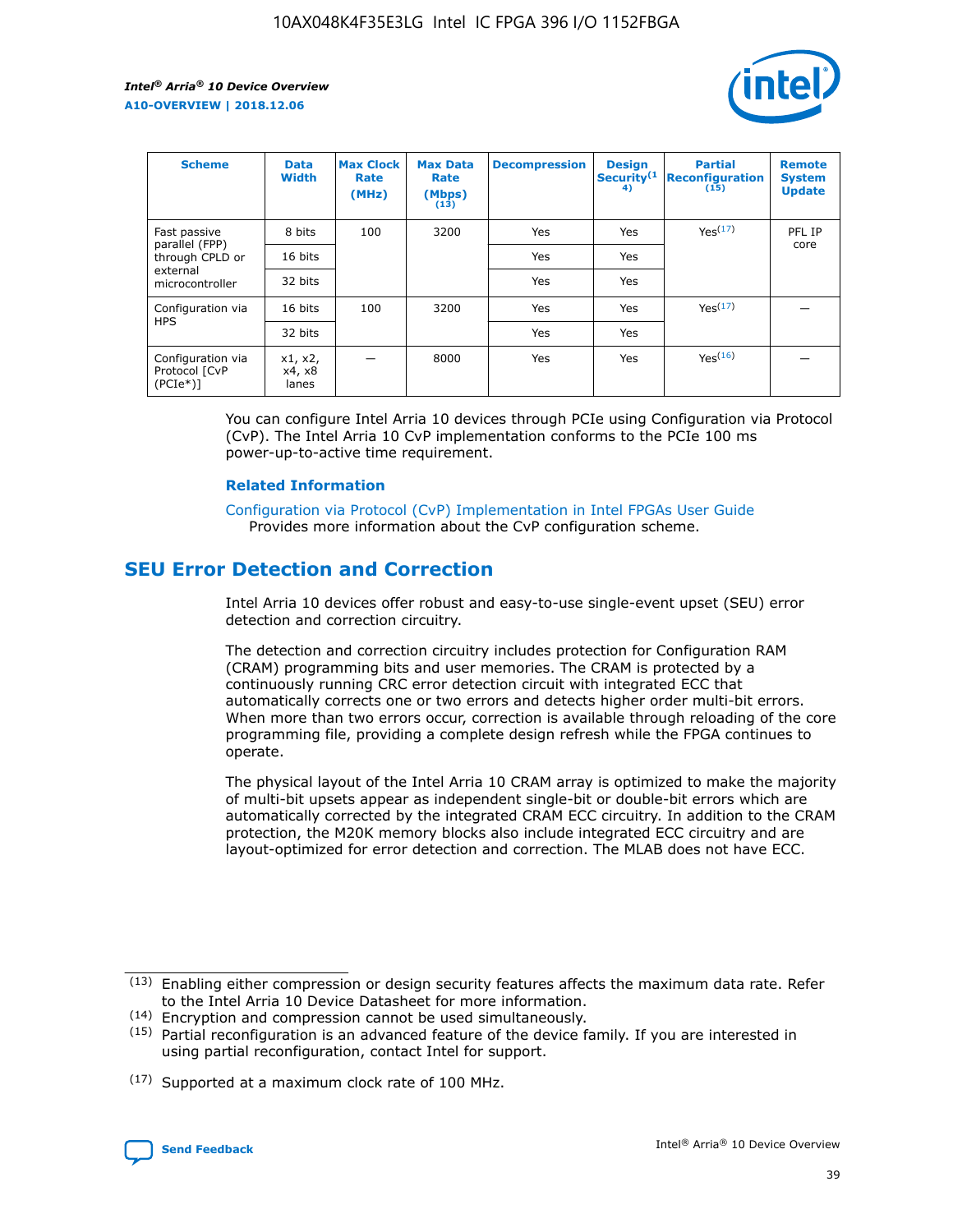

# **Power Management**

Intel Arria 10 devices leverage the advanced 20 nm process technology, a low 0.9 V core power supply, an enhanced core architecture, and several optional power reduction techniques to reduce total power consumption by as much as 40% compared to Arria V devices and as much as 60% compared to Stratix V devices.

The optional power reduction techniques in Intel Arria 10 devices include:

- **SmartVID**—a code is programmed into each device during manufacturing that allows a smart regulator to operate the device at lower core  $V_{CC}$  while maintaining performance
- **Programmable Power Technology**—non-critical timing paths are identified by the Intel Quartus Prime software and the logic in these paths is biased for low power instead of high performance
- **Low Static Power Options**—devices are available with either standard static power or low static power while maintaining performance

Furthermore, Intel Arria 10 devices feature Intel's industry-leading low power transceivers and include a number of hard IP blocks that not only reduce logic resources but also deliver substantial power savings compared to soft implementations. In general, hard IP blocks consume up to 90% less power than the equivalent soft logic implementations.

# **Incremental Compilation**

The Intel Quartus Prime software incremental compilation feature reduces compilation time and helps preserve performance to ease timing closure. The incremental compilation feature enables the partial reconfiguration flow for Intel Arria 10 devices.

Incremental compilation supports top-down, bottom-up, and team-based design flows. This feature facilitates modular, hierarchical, and team-based design flows where different designers compile their respective design sections in parallel. Furthermore, different designers or IP providers can develop and optimize different blocks of the design independently. These blocks can then be imported into the top level project.

# **Document Revision History for Intel Arria 10 Device Overview**

| <b>Document</b><br><b>Version</b> | <b>Changes</b>                                                                                                                                                                                                                                                              |
|-----------------------------------|-----------------------------------------------------------------------------------------------------------------------------------------------------------------------------------------------------------------------------------------------------------------------------|
| 2018.12.06                        | Added links to Intel Arria 10 device errata documents.<br>Removed automotive temperature option from the Intel Arria 10 GX devices.<br>Removed -3 fabric speed grade from the Intel Arria 10 GT devices.<br>Updated power options for the Intel Arria 10 GX and GT devices. |
| 2018.04.09                        | Updated the lowest $V_{CC}$ from 0.83 V to 0.82 V in the topic listing a summary of the device features.                                                                                                                                                                    |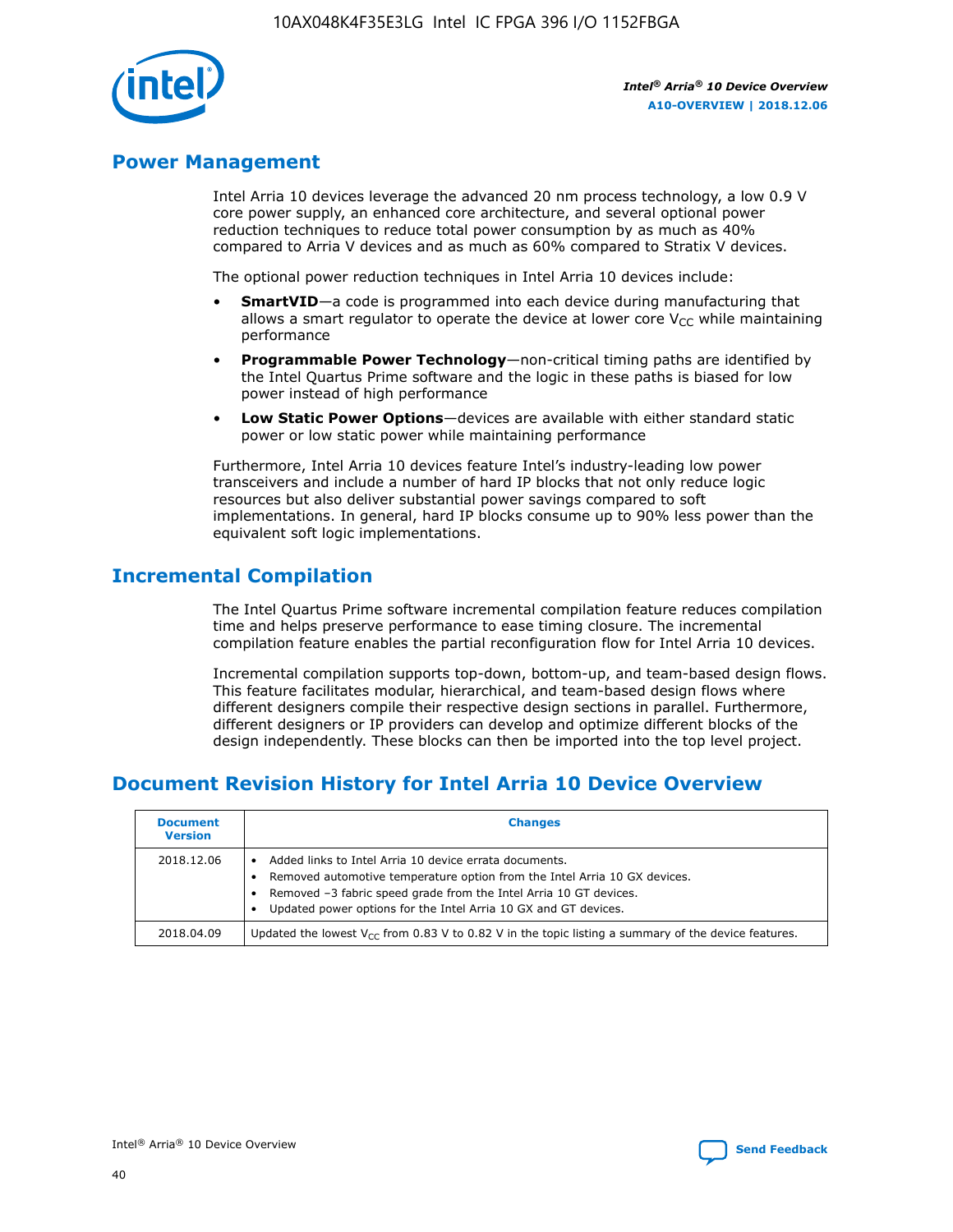

| <b>Date</b>    | <b>Version</b> | <b>Changes</b>                                                                                                                                                                                                                                                                                                                                                                                                                                                                                                                                                                                                                                                                                                                                                                                                                                                                                                                                               |
|----------------|----------------|--------------------------------------------------------------------------------------------------------------------------------------------------------------------------------------------------------------------------------------------------------------------------------------------------------------------------------------------------------------------------------------------------------------------------------------------------------------------------------------------------------------------------------------------------------------------------------------------------------------------------------------------------------------------------------------------------------------------------------------------------------------------------------------------------------------------------------------------------------------------------------------------------------------------------------------------------------------|
| January 2018   | 2018.01.17     | Updated the maximum data rate for HPS (Intel Arria 10 SX devices<br>external memory interface DDR3 controller from 2,166 Mbps to 2,133<br>Mbps.<br>Updated maximum frequency supported for half rate QDRII and QDRII<br>+ SRAM to 633 MHz in Memory Standards Supported by the Soft<br>Memory Controller table.<br>Updated transceiver backplane capability to 12.5 Gbps.<br>Removed transceiver speed grade 5 in Sample Ordering Core and<br>Available Options for Intel Arria 10 GX Devices figure.<br>Removed package code 40, low static power, SmartVID, industrial, and<br>military operating temperature support from Sample Ordering Core and<br>Available Options for Intel Arria 10 GT Devices figure.<br>Updated short reach transceiver rate for Intel Arria 10 GT devices to<br>25.8 Gbps.<br>Removed On-Die Instrumentation - EyeQ and Jitter Margin Tool<br>support from PMA Features of the Transceivers in Intel Arria 10 Devices<br>table. |
| September 2017 | 2017.09.20     | Updated the maximum speed of the DDR4 external memory interface from<br>1,333 MHz/2,666 Mbps to 1,200 MHz/2,400 Mbps.                                                                                                                                                                                                                                                                                                                                                                                                                                                                                                                                                                                                                                                                                                                                                                                                                                        |
| July 2017      | 2017.07.13     | Corrected the automotive temperature range in the figure showing the<br>available options for the Intel Arria 10 GX devices from "-40°C to 100°C"<br>to "-40°C to 125°C".                                                                                                                                                                                                                                                                                                                                                                                                                                                                                                                                                                                                                                                                                                                                                                                    |
| July 2017      | 2017.07.06     | Added automotive temperature option to Intel Arria 10 GX device family.                                                                                                                                                                                                                                                                                                                                                                                                                                                                                                                                                                                                                                                                                                                                                                                                                                                                                      |
| May 2017       | 2017.05.08     | Corrected protocol names with "1588" to "IEEE 1588v2".<br>$\bullet$<br>Updated the vertical migration table to remove vertical migration<br>$\bullet$<br>between Intel Arria 10 GX and Intel Arria 10 SX device variants.<br>Removed all "Preliminary" marks.<br>$\bullet$                                                                                                                                                                                                                                                                                                                                                                                                                                                                                                                                                                                                                                                                                   |
| March 2017     | 2017.03.15     | Removed the topic about migration from Intel Arria 10 to Intel Stratix<br>$\bullet$<br>10 devices.<br>Rebranded as Intel.<br>$\bullet$                                                                                                                                                                                                                                                                                                                                                                                                                                                                                                                                                                                                                                                                                                                                                                                                                       |
| October 2016   | 2016.10.31     | Removed package F36 from Intel Arria 10 GX devices.<br>Updated Intel Arria 10 GT sample ordering code and maximum GX<br>$\bullet$<br>transceiver count. Intel Arria 10 GT devices are available only in the<br>SF45 package option with a maximum of 72 transceivers.                                                                                                                                                                                                                                                                                                                                                                                                                                                                                                                                                                                                                                                                                        |
| May 2016       | 2016.05.02     | Updated the FPGA Configuration and HPS Booting topic.<br>$\bullet$<br>Remove V <sub>CC</sub> PowerManager from the Summary of Features, Power<br>Management and Arria 10 Device Variants and packages topics. This<br>feature is no longer supported in Arria 10 devices.<br>Removed LPDDR3 from the Memory Standards Supported by the HPS<br>Hard Memory Controller table in the Memory Standards Supported by<br>Intel Arria 10 Devices topic. This standard is only supported by the<br><b>FPGA</b><br>Removed transceiver speed grade 5 from the Device Variants and<br>Packages topic for Arria 10 GX and SX devices.                                                                                                                                                                                                                                                                                                                                   |
| February 2016  | 2016.02.11     | Changed the maximum Arria 10 GT datarate to 25.8 Gbps and the<br>$\bullet$<br>minimum datarate to 1 Gbps globally.<br>Revised the state for Core clock networks in the Summary of Features<br>$\bullet$<br>topic.<br>Changed the transceiver parameters in the "Summary of Features for<br>$\bullet$<br>Arria 10 Devices" table.<br>Changed the transceiver parameters in the "Maximum Resource Counts<br>for Arria 10 GT Devices" table.<br>Changed the package availability for GT devices in the "Package Plan<br>for Arria 10 GT Devices" table.<br>Changed the package configurations for GT devices in the "Migration"<br>Capability Across Arria 10 Product Lines" figure.<br>continued                                                                                                                                                                                                                                                               |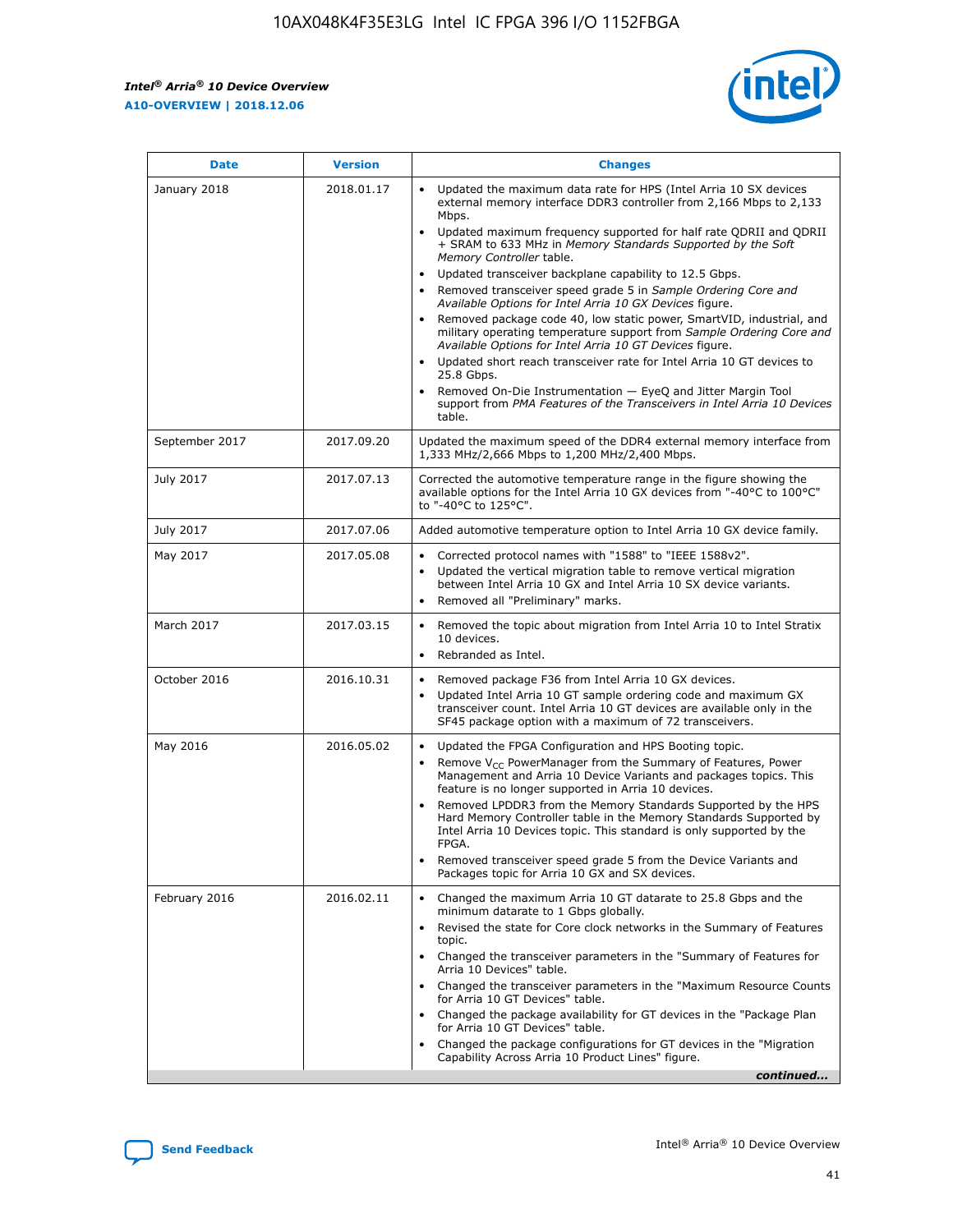

| <b>Date</b>   | <b>Version</b> | <b>Changes</b>                                                                                                                                                                   |
|---------------|----------------|----------------------------------------------------------------------------------------------------------------------------------------------------------------------------------|
|               |                | • Changed transceiver parameters in the "Low Power Serial Transceivers"<br>section.                                                                                              |
|               |                | • Changed the transceiver descriptions in the "Device Variants for the<br>Arria 10 Device Family" table.                                                                         |
|               |                | Changed the "Sample Ordering Code and Available Options for Arria 10<br>GT Devices" figure.                                                                                      |
|               |                | Changed the datarates for GT devices in the "PMA Features" section.                                                                                                              |
|               |                | Changed the datarates for GT devices in the "PCS Features" section.<br>$\bullet$                                                                                                 |
| December 2015 | 2015.12.14     | Updated the number of M20K memory blocks for Arria 10 GX 660 from<br>$\bullet$<br>2133 to 2131 and corrected the total RAM bit from 48,448 Kb to<br>48,408 Kb.                   |
|               |                | Corrected the number of DSP blocks for Arria 10 GX 660 from 1688 to<br>$\bullet$<br>1687 in the table listing floating-point arithmetic resources.                               |
| November 2015 | 2015.11.02     | Updated the maximum resources for Arria 10 GX 220, GX 320, GX 480,<br>$\bullet$<br>GX 660, SX 220, SX 320, SX 480, and SX 660.                                                   |
|               |                | Updated resource count for Arria 10 GX 320, GX 480, GX 660, SX 320,<br>$\bullet$<br>SX 480, a SX 660 devices in Number of Multipliers in Intel Arria 10<br><b>Devices</b> table. |
|               |                | Updated the available options for Arria 10 GX, GT, and SX.<br>$\bullet$                                                                                                          |
|               |                | Changed instances of Quartus II to Quartus Prime.<br>$\bullet$                                                                                                                   |
| June 2015     | 2015.06.15     | Corrected label for Intel Arria 10 GT product lines in the vertical migration<br>figure.                                                                                         |
| May 2015      | 2015.05.15     | Corrected the DDR3 half rate and quarter rate maximum frequencies in the<br>table that lists the memory standards supported by the Intel Arria 10 hard<br>memory controller.     |
| May 2015      | 2015.05.04     | • Added support for 13.5G JESD204b in the Summary of Features table.<br>• Added a link to Arria 10 GT Channel Usage in the Arria 10 GT Package<br>Plan topic.                    |
|               |                | • Added a note to the table, Maximum Resource Counts for Arria 10 GT<br>devices.                                                                                                 |
|               |                | Updated the power requirements of the transceivers in the Low Power<br>Serial Transceivers topic.                                                                                |
| January 2015  | 2015.01.23     | • Added floating point arithmetic features in the Summary of Features<br>table.                                                                                                  |
|               |                | • Updated the total embedded memory from 38.38 megabits (Mb) to<br>65.6 Mb.                                                                                                      |
|               |                | • Updated the table that lists the memory standards supported by Intel<br>Arria 10 devices.                                                                                      |
|               |                | Removed support for DDR3U, LPDDR3 SDRAM, RLDRAM 2, and DDR2.                                                                                                                     |
|               |                | Moved RLDRAM 3 support from hard memory controller to soft memory<br>controller. RLDRAM 3 support uses hard PHY with soft memory<br>controller.                                  |
|               |                | Added soft memory controller support for QDR IV.                                                                                                                                 |
|               |                | Updated the maximum resource count table to include the number of<br>hard memory controllers available in each device variant.                                                   |
|               |                | Updated the transceiver PCS data rate from 12.5 Gbps to 12 Gbps.<br>$\bullet$                                                                                                    |
|               |                | Updated the max clock rate of PS, FPP x8, FPP x16, and Configuration<br>via HPS from 125 MHz to 100 MHz.                                                                         |
|               |                | Added a feature for fractional synthesis PLLs: PLL cascading.                                                                                                                    |
|               |                | Updated the HPS programmable general-purpose I/Os from 54 to 62.                                                                                                                 |
|               |                | continued                                                                                                                                                                        |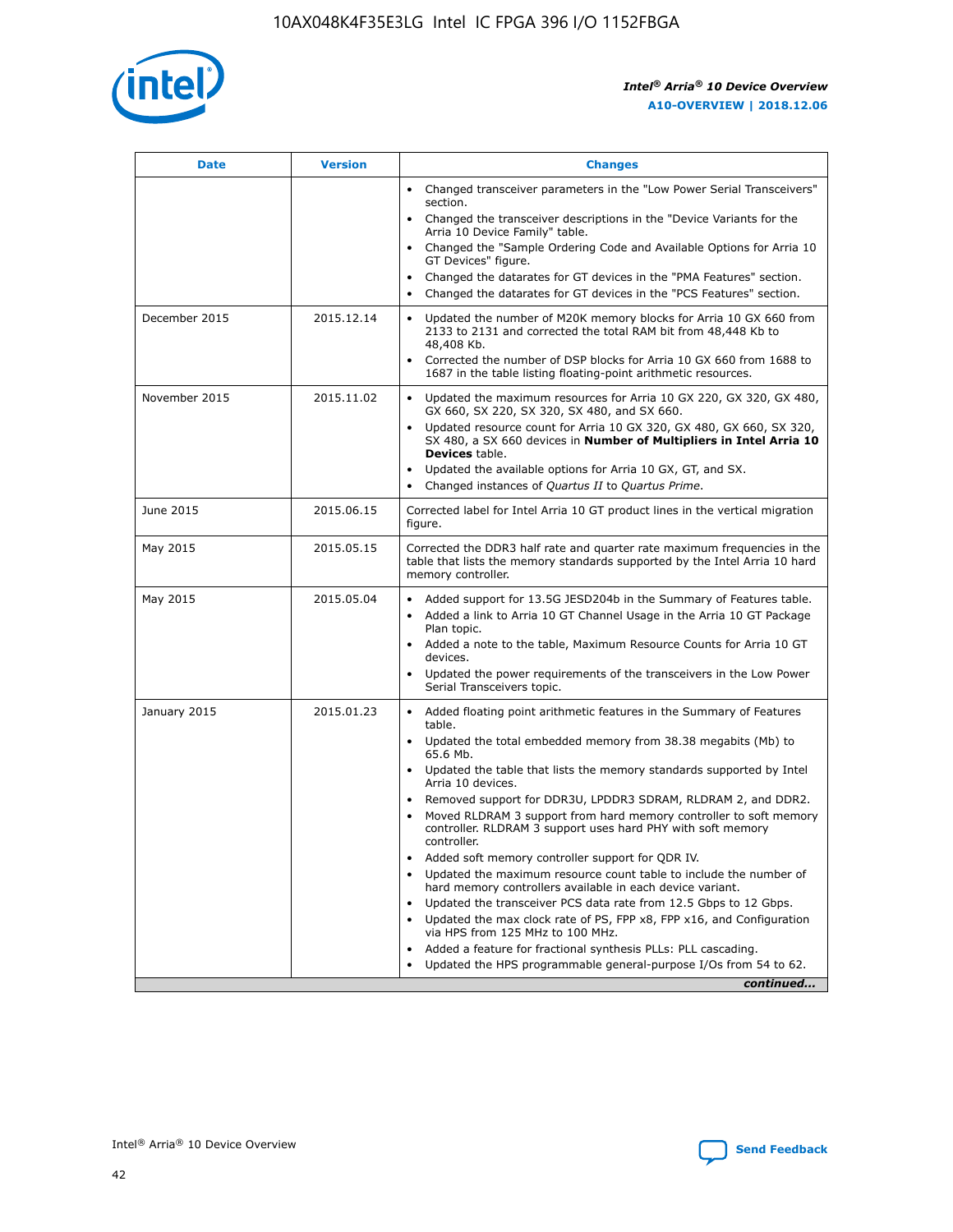r



| <b>Date</b>    | <b>Version</b> | <b>Changes</b>                                                                                                                                                                                                                                                                                                                                                                                                                                                                                                                                      |
|----------------|----------------|-----------------------------------------------------------------------------------------------------------------------------------------------------------------------------------------------------------------------------------------------------------------------------------------------------------------------------------------------------------------------------------------------------------------------------------------------------------------------------------------------------------------------------------------------------|
| September 2014 | 2014.09.30     | Corrected the 3 V I/O and LVDS I/O counts for F35 and F36 packages<br>$\bullet$<br>of Arria 10 GX.<br>Corrected the 3 V I/O, LVDS I/O, and transceiver counts for the NF40<br>$\bullet$<br>package of the Arria GX 570 and 660.<br>Removed 3 V I/O, LVDS I/O, and transceiver counts for the NF40<br>package of the Arria GX 900 and 1150. The NF40 package is not<br>available for Arria 10 GX 900 and 1150.                                                                                                                                       |
| August 2014    | 2014.08.18     | Updated Memory (Kb) M20K maximum resources for Arria 10 GX 660<br>devices from 42,660 to 42,620.<br>Added GPIO columns consisting of LVDS I/O Bank and 3V I/O Bank in<br>$\bullet$<br>the Package Plan table.<br>Added how to use memory interface clock frequency higher than 533<br>$\bullet$<br>MHz in the I/O vertical migration.<br>Added information to clarify that RLDRAM3 support uses hard PHY with<br>$\bullet$<br>soft memory controller.<br>Added variable precision DSP blocks support for floating-point<br>$\bullet$<br>arithmetic. |
| June 2014      | 2014.06.19     | Updated number of dedicated I/Os in the HPS block to 17.                                                                                                                                                                                                                                                                                                                                                                                                                                                                                            |
| February 2014  | 2014.02.21     | Updated transceiver speed grade options for GT devices in Figure 2.                                                                                                                                                                                                                                                                                                                                                                                                                                                                                 |
| February 2014  | 2014.02.06     | Updated data rate for Arria 10 GT devices from 28.1 Gbps to 28.3 Gbps.                                                                                                                                                                                                                                                                                                                                                                                                                                                                              |
| December 2013  | 2013.12.10     | Updated the HPS memory standards support from LPDDR2 to LPDDR3.<br>Updated HPS block diagram to include dedicated HPS I/O and FPGA<br>$\bullet$<br>Configuration blocks as well as repositioned SD/SDIO/MMC, DMA, SPI<br>and NAND Flash with ECC blocks.                                                                                                                                                                                                                                                                                            |
| December 2013  | 2013.12.02     | Initial release.                                                                                                                                                                                                                                                                                                                                                                                                                                                                                                                                    |